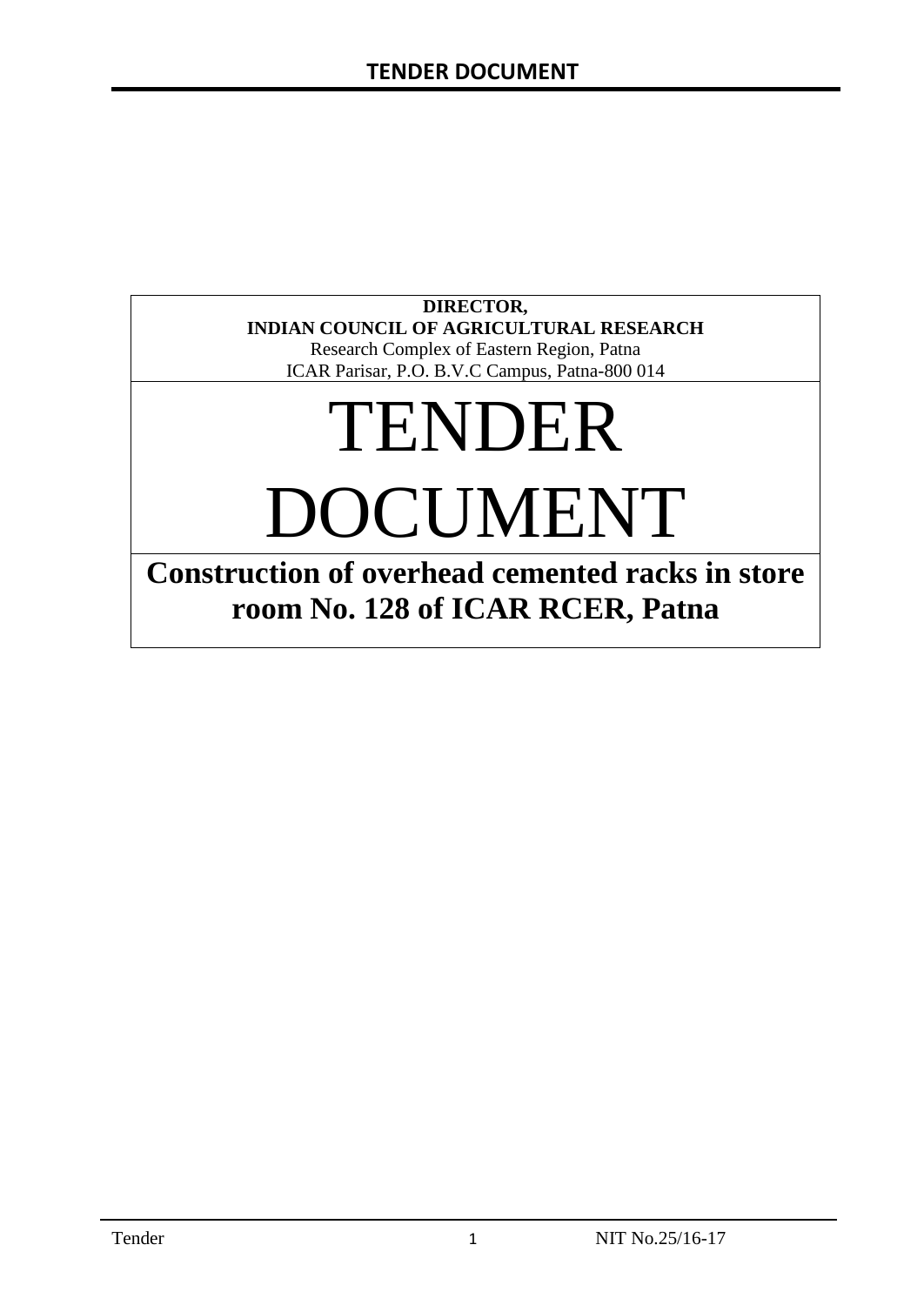# **INDIAN COUNCIL OF AGRICULTURAL RESEARCH RESEARCH COMPLEX OF EASTERN REGION PATNA**

# **TENDER DOCUMENT**

# **Construction of overhead cemented racks in store room No. 128 of ICAR RCER, Patna**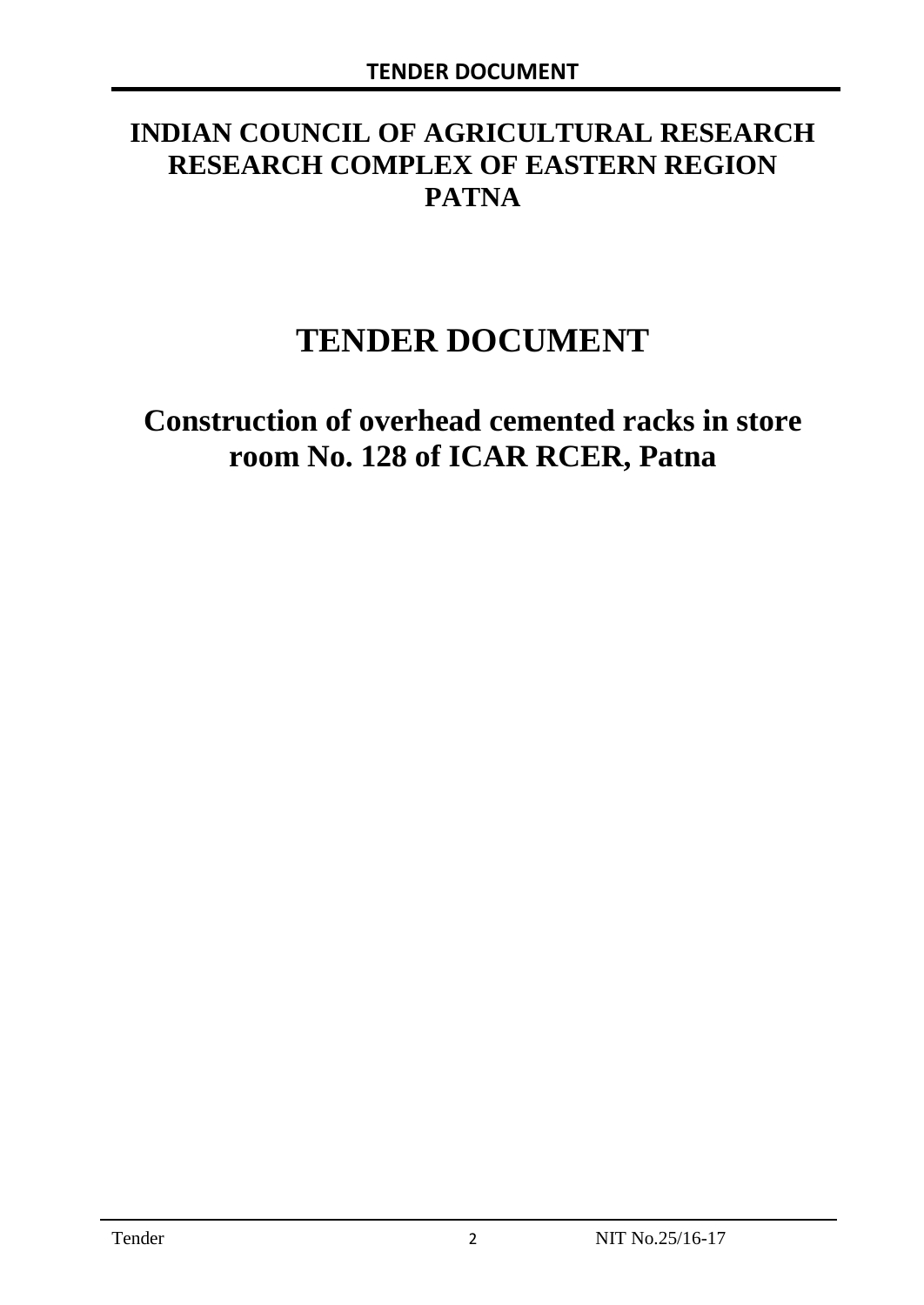# **TENDER DOCUMENT**

# **INDEX**

| Sl. No.                 | <b>Details</b>                                    |                |  |  |
|-------------------------|---------------------------------------------------|----------------|--|--|
| 1.                      | <b>NOTICE INVITING TENDERS</b>                    |                |  |  |
| 2.                      | <b>INSTRUCTIONS TO TENDERERS</b>                  | 6              |  |  |
| A)                      | General                                           | 6              |  |  |
| B)                      | Tender document                                   | 7              |  |  |
| $\mathcal{C}$           | Preparation of tenders                            | $\overline{7}$ |  |  |
| D)                      | Submission of tenders                             | 9              |  |  |
| E)                      | Tender opening and evaluation                     | 10             |  |  |
| F)                      | Award of contract                                 | 11             |  |  |
| $\overline{\mathbf{3}}$ | <b>QUALIFICATION INFORMATION (ANNEXURE-I)</b>     | 12             |  |  |
|                         | <b>CHECKLIST TO ACOMPANY THE TENDER</b>           |                |  |  |
| 4                       | <b>CONDITIONS OF CONTRACT</b>                     | 13             |  |  |
|                         | <b>TENDER</b>                                     | 13             |  |  |
| $\overline{A}$          | General                                           | 16             |  |  |
| B                       | Time for completion                               | 19             |  |  |
| $\overline{C}$          | Quality control                                   | 21             |  |  |
| D                       | Cost control                                      | 22             |  |  |
| E                       | Finishing the contract                            | 25             |  |  |
| $\mathbf{F}$            | Special conditions                                | 26             |  |  |
| 5                       | <b>ADDITIONAL CONDITIONS TO TENDER NOTICE</b>     | 38             |  |  |
| 6                       | <b>GENERAL SPECIFICATIONS</b>                     | 39             |  |  |
| $\overline{7}$          | <b>DRAWINGS</b>                                   | 40             |  |  |
| 8                       | <b>BILL OF QUANTITIES</b>                         | 41             |  |  |
| 9                       | SCHEDULE - A: PRICE SCHEDULE & BILL OF QUANTITIES | 45             |  |  |
| A)                      | Price schedule of contract                        | 46             |  |  |
| B)                      | Price summary                                     | 48             |  |  |
| $\mathcal{C}$           | Price schedule and Plan/Layout                    | 49             |  |  |
| 10                      | <b>Contract Form</b>                              | 50             |  |  |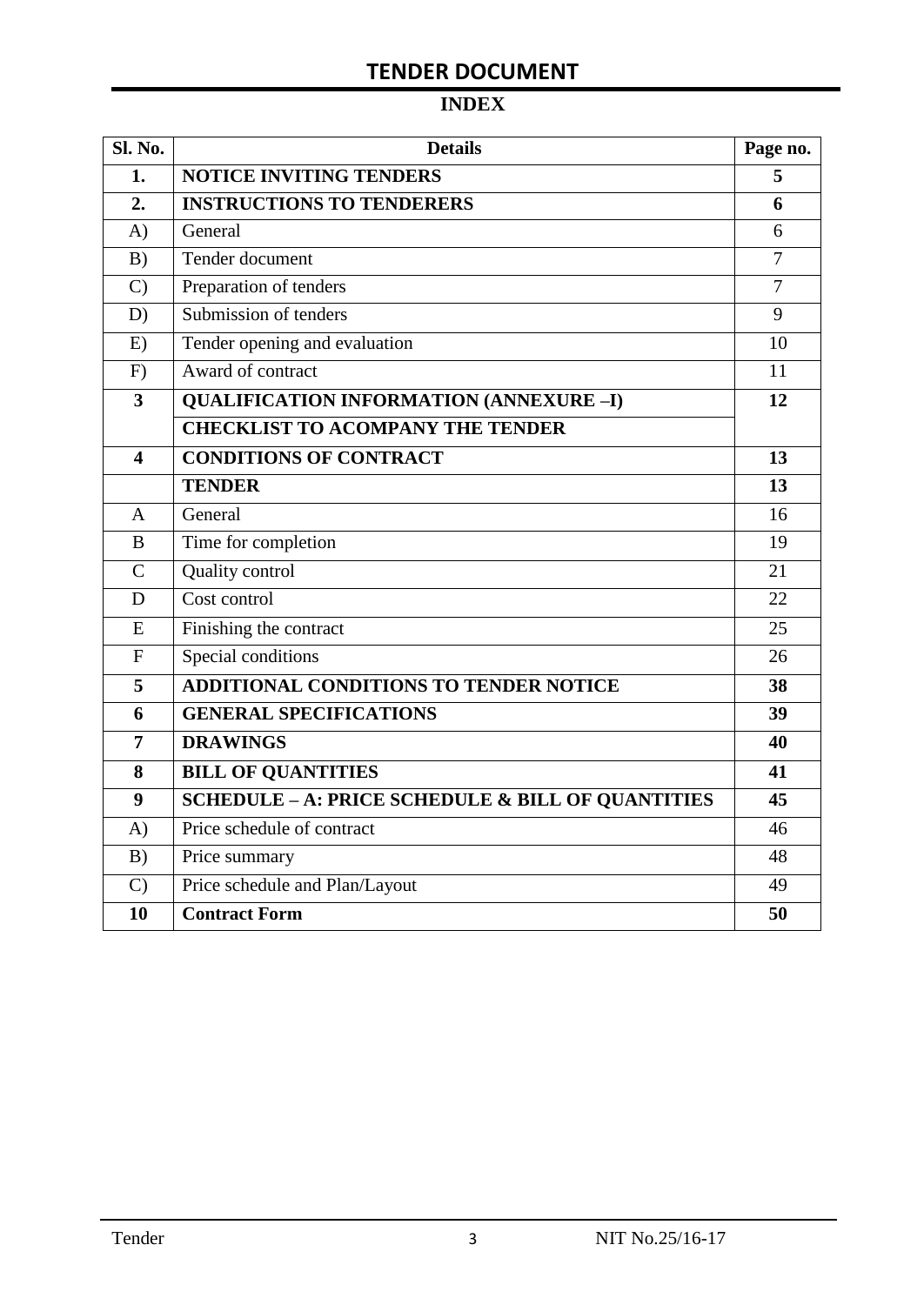# **NOTICE INVITING TENDERS**

# **No. 25/16-17**

# **INDIAN COUNCIL OF AGRICULTURAL RESEARCH RESEARCH COMPLEX OF EASTERN REGION PATNA**

**Name of Work: Construction of overhead cemented racks in store room No. 128 of ICAR RCER, Patna**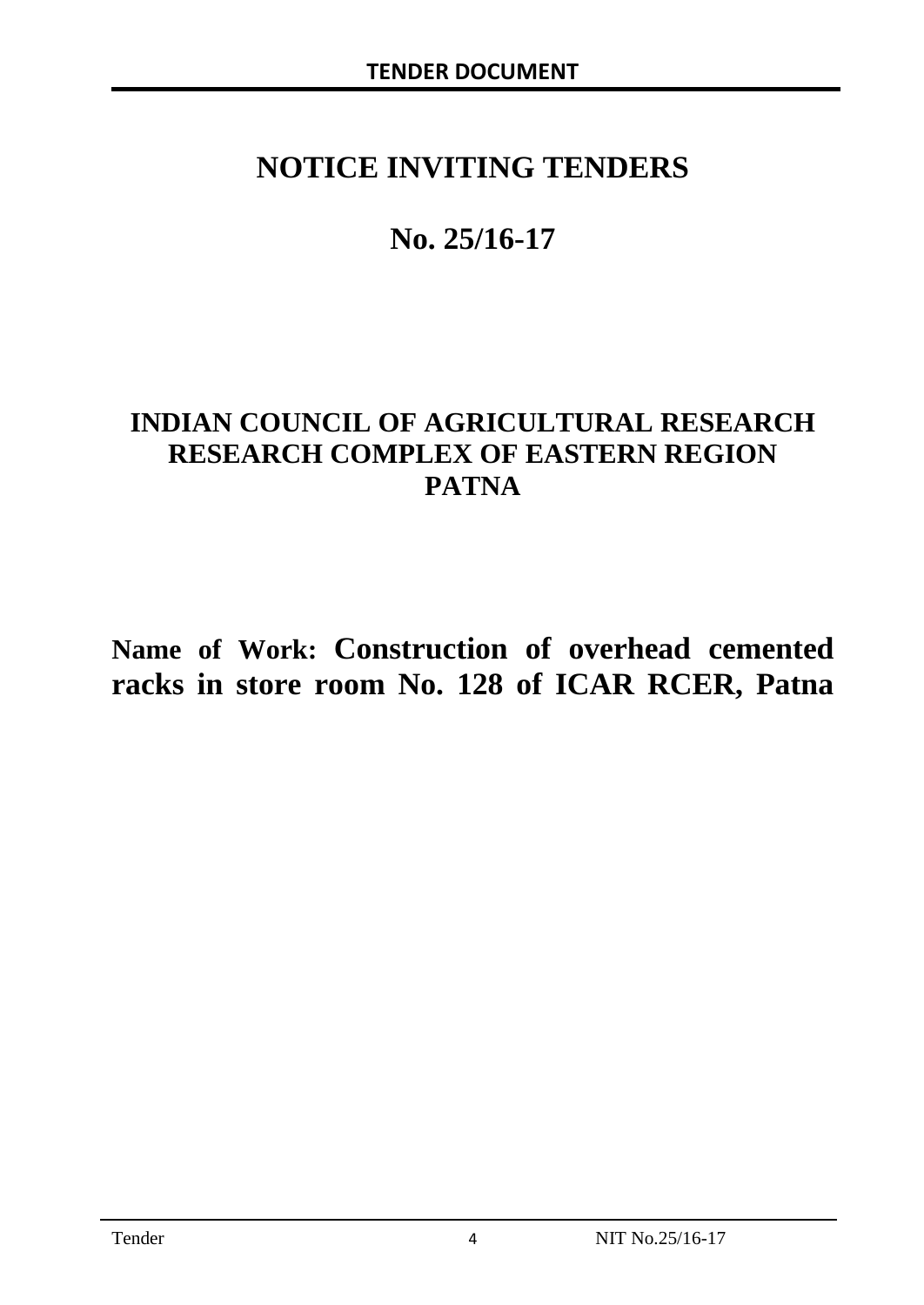# **Notice Inviting Tenders No. 25/16-17**

I) Tenders are invited from eligible Contractors for the work mentioned below:-

| 1.               | <b>Name of the Work</b>                                 | Construction of overhead cemented racks in store<br>room No. 128 of ICAR RCER, Patna                                                        |  |  |
|------------------|---------------------------------------------------------|---------------------------------------------------------------------------------------------------------------------------------------------|--|--|
| 2.               | <b>Estimated cost of the work</b>                       | <b>Rs. 0.56 lakhs</b>                                                                                                                       |  |  |
| 3.               | Period of completion of work                            | 30 days from the award of the work                                                                                                          |  |  |
| $\overline{4}$ . | Form of contract / class of firms<br>eligible.          | PWD/<br>Registered<br>contractor<br>from<br>CCW/<br>CPWD/RWD and similar govt. agencies undertaking<br>construction work of similar nature. |  |  |
| 5.               | E.M.D to be paid in the shape of                        | Rs. 1450.00 (Rs. One thousand four hundred fifty                                                                                            |  |  |
|                  | Demand Draft obtained from<br>Nationalized Bank only.   | only)                                                                                                                                       |  |  |
| 6.               | Issue of tender document                                | Tender documents can be purchased on payment of                                                                                             |  |  |
|                  |                                                         | Rs. 500/- for the work which estimated cost is less than                                                                                    |  |  |
|                  |                                                         | Rs.3.0 lakhs and Rs. 1000/- for the work which                                                                                              |  |  |
|                  |                                                         | estimated cost is higher than 3.0 lakhs) in shape of                                                                                        |  |  |
|                  |                                                         | demand draft towards cost of tender document or                                                                                             |  |  |
|                  |                                                         | down loaded from website: www.icarreer.in in which                                                                                          |  |  |
|                  |                                                         | case, a demand draft for Rs.500/- or Rs.1000/- per                                                                                          |  |  |
|                  |                                                         | work to be enclosed alongwith tender in favour of                                                                                           |  |  |
|                  |                                                         | "ICAR Unit-ICAR-RCER, Patna", payable at Patna.                                                                                             |  |  |
| 7.               | time<br>date<br>for<br>Last<br>and                      | 21.11.2016 up to 11.00 A.M.                                                                                                                 |  |  |
|                  | submission of tender.                                   |                                                                                                                                             |  |  |
| 8.               | Date and time of opening of $ 21.11.2016$ at 11.30 A.M. |                                                                                                                                             |  |  |
|                  | tender.                                                 |                                                                                                                                             |  |  |

#### II) **Eligibility criteria for tenderer.**

- a) Registered contractor from CCW/CPWD/ PWD/ RWD and similar govt. agencies undertaking construction work of similar nature.
- b) Any type of single civil work of not less than Rs.3.50 lakhs in preceding three years.
- c) Should have a net worth of at least Rs.3.50 lakhs
- d) Certificates in support of existing Commitments.
- e) Valid Labour license and Income Tax Clearance certificate for last Financial Year must be submitted alongwith tender document.
- III) To purchase tender documents by paying an amount of Rs. 500/- or Rs. 1000/- (as applicable) towards cost of tender document including VAT etc. Those not able to purchase tender document can down load the application from web site www.icarrcer.in and submit the D.D for Rs.500/- or Rs. 1000/- (as applicable) along with EMD in the shape of Demand Draft @ 2.5% on Tender Value issued by any Nationalized Bank/Scheduled Commercial bank in favour of "**ICAR Unit: ICAR-RCER, Patna**" to be valid for 3 months from the date of NIT along with bid. The tenderer shall invariably furnish original DD towards EMD to the tender inviting authority along with the Tender Document.
- IV) The tenders will be opened by the Tender Cum Works committee, ICAR-RCER, Patna in the presence of tenderers/or their authorized representatives on the date mentioned above.
- V) If the office happens to be closed on the dates specified above, the respective activity will be performed at the designated time on the next working day without any notification.
- VI) Any other details can be obtained from the Office of the **AAO (P), ICAR-RCER, Patna or www.icarrcer.in**.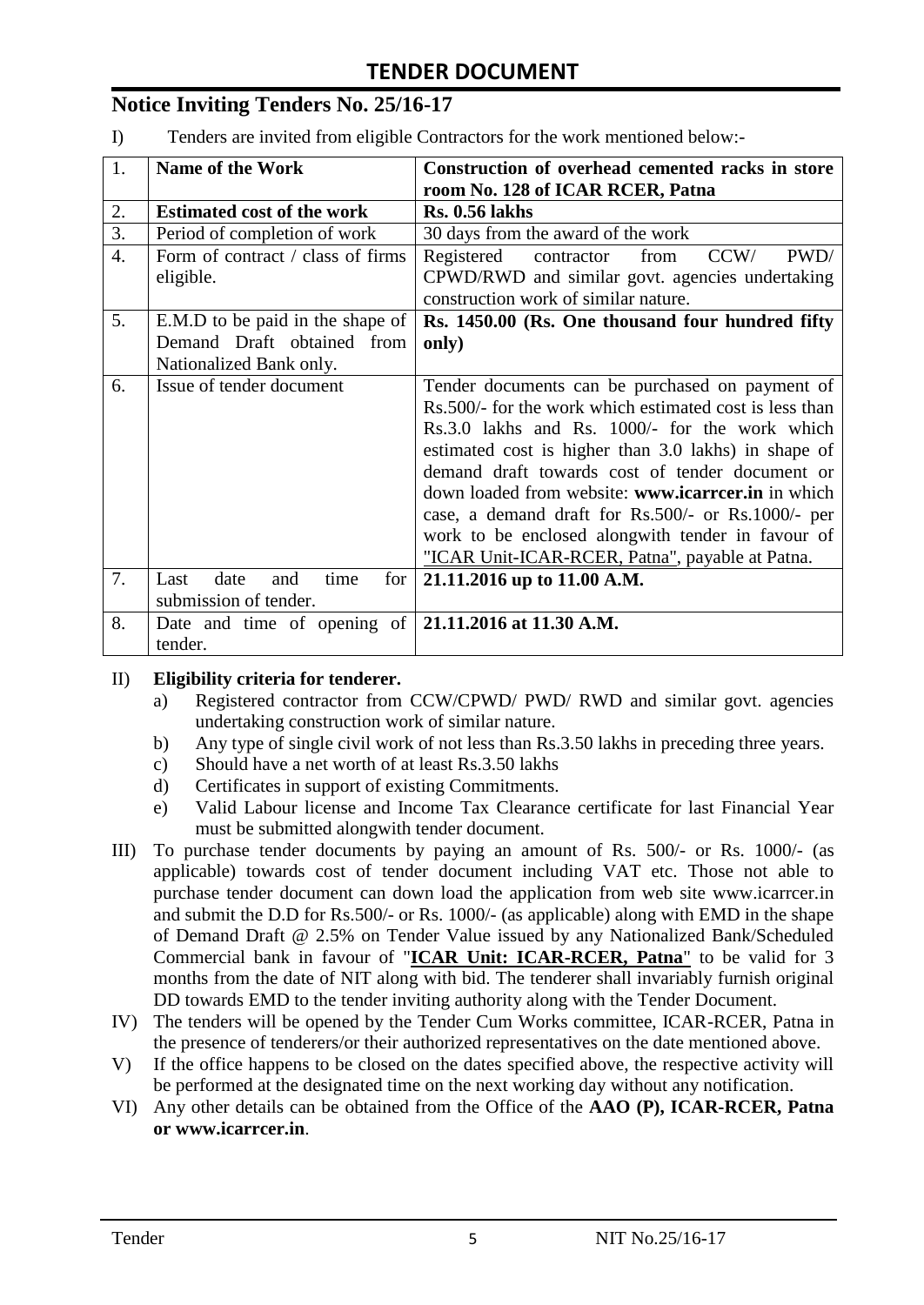#### **INSTRUCTIONS TO TENDERERS A – GENERAL**

#### **1. Name & Scope of work:**

1.1 Brief details of the work are as follows:

|                  | A   Brief description and   Construction of overhead cemented racks in store room No. |
|------------------|---------------------------------------------------------------------------------------|
| location of work | 128 of ICAR RCER, Patna                                                               |
| Scope of work:   | Civil work                                                                            |
| Period           | of 30 days from the award of the work                                                 |
| Completion       |                                                                                       |

- **1.2** The Director, ICAR-RCER, Patna invites tenders along with EMD of Rs. 1450/- in the shape of Demand Draft issued by any Nationalized Bank**, Payable at Patna** to be valid for 3 months from the date of NIT along with bid. Bids without EMD will be summarily rejected.
- **1.3** The successful tenderer is expected to complete the work within the stipulated time period, as specified in 1.1 C.

#### **2. Firms Eligible to Tender:**

- 2.1 The Firms who are having;
	- a) Registered contractor from CCW/PWD/CPWD/RWD and similar govt. agencies undertaking construction work of similar nature.
	- b) Any type of single civil work of not less than **Rs.3.50** lakhs in preceding the years.
	- c) Should have net worth of at least **Rs.3.50** Lakhs.
	- d) Experience in any type of civil work.
	- e) Certificates in support of Existing Commitments.
	- f) Valid Labour license and Income Tax Clearance certificate for last Financial Year must be submitted alongwith tender document.

#### **3. Qualification data of the Tenderers:**

- 3.1 The tenderer shall furnish the following particulars in the formats enclosed, supported by documentary evidence as specified in the formats.
	- a) Check slip to accompany the tender **(in Annexure-I)**.
	- b) Attested copies of documents relating to experience in the similar type of works.
- 3.2 Even though the tenderers meet the above qualifying criteria, they are liable to be disqualified / debarred / suspended / blacklisted if they have
	- Furnished false / fabricated particulars in the forms, statements and /annexure submitted in proof of the qualification requirements and/or
	- Not turned up for entering into agreement, when called upon.
	- Record of poor progress such as abandoning the work, not properly completing the contract, inordinate delays in completion, litigation history or financial failures etc. and/or
	- Participated in the previous bidding for the same work and had quoted unreasonably high tender rate and
	- Even while execution of the work, if found that the work was awarded to the Contractor based on false / fake certificates of experience, the Contractor will be blacklisted and work will be taken over invoking relevant standard rules of GOI.
- 3.3 **A tenderer submitting a Tender which the tender accepting authority considers excessive and or indicative of insufficient knowledge of current prices or definite attempt of profiteering will render him liable to be debarred permanently from tendering or for such period as the tender accepting authority may decide. The tenderer overall quote should be based on the controlled prices for the materials, if any, fixed by the Government or the reasonable prices permissible for the tenderer**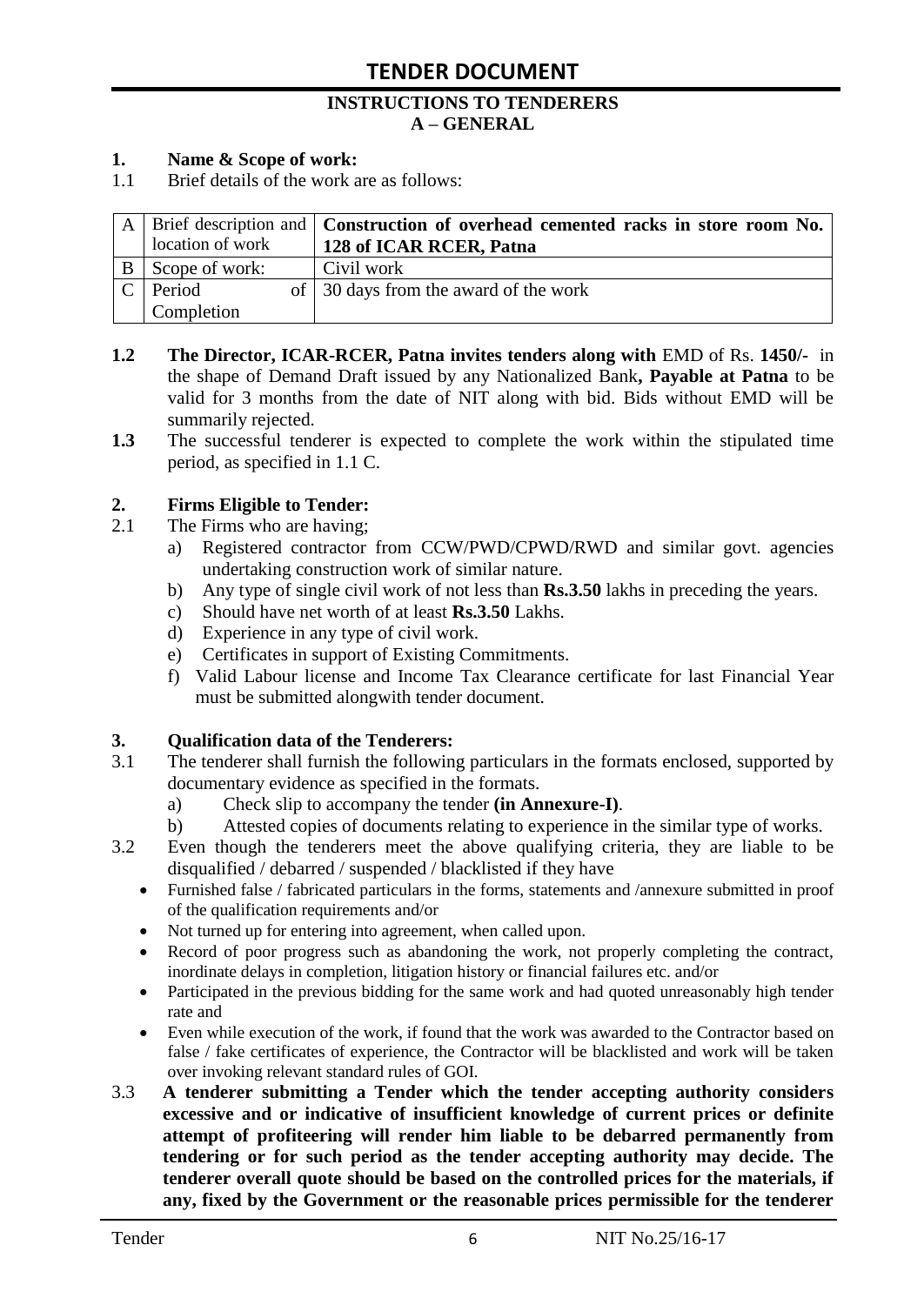**to charge a private purchaser under the provisions of clause-6 of the hoarding and profiteering prevention ordinance of 1943 as amended from time to time and on similar principle in regard to labour supervision on the construction.**

#### **4. One Tender per Tenderer:**

4.1 Each Tenderer shall submit only one Tender for the work. A Tenderer who submits more than one Tender will cause disqualification of all the Tenders submitted by the Tenderer.

#### **5. Cost of Tendering**

5.1 The Tenderer shall bear all costs associated with the preparation and submission of his Tender and the tender inviting authority will in no case be responsible and liable for those costs.

#### **6. Site Visit.**

6.1 The Tenderer, at the Tenderer"s own responsibility and risk is advised to visit and examine the Site of Work and its surroundings and obtain all information that may be necessary for preparing the Tender for entering into a contract, for construction of the work. The costs of visiting the site shall be at the Tenderer's own expenses.

### **B. TENDER DOCUMENT**

#### **7. Contents of Tender document.**

- 7.1 One set of Tender document, comprises of the following:
	- 1) **Notice Inviting Tenders (NIT)**
	- **2) Instruction to Tenderers**
	- **3) Forms of Tender and qualification information**
	- **4) Conditions of Contract.**
	- **5) Specifications.**
	- **6) Drawings.**
	- **7) Forms of Securities. i.e., EMD, Additional Security etc.**
	- **8) Bill of quantities and Price.**

#### **8. Clarification on Tender Documents.**

8.1 A prospective Tenderer requiring any clarification on Tender documents may contact the Administrative Officer at the address **indicated in the NIT**. The Administrative Officer will also respond to any request for clarification, received through post.

#### **9. Amendment to Tender Documents.**

- 9.1 Before the last date for submission of Tenders, the Tender Inviting Officer may modify any of the Contents of the Tender Notice, Tender documents by issuing amendment / Addendum.
- 9.2 Any addendum/amendments issued by the Tender Inviting Officer shall be part of the Tender Document and it shall either be communicated in writing to all the purchasers of the Tender documents or notified in the News Papers in which NIT was published.
- 9.3 To give prospective Tenderers reasonable time to take an addendum into account in preparing their bids, the Tender Inviting Officer may extend if necessary, the last date for submission of tenders.

# **C. PREPARATION OF TENDERS**

**10. Language of the Tender:** All documents relating to the tender shall be in the English Language only.

#### **11. Documents comprising of the Tender.**

- 11.1 The bidders are requested to submit a proposal as detail in this document.<br>11.2 The bidders, who are desirous of participating in the Tender, shall sign on
- The bidders, who are desirous of participating in the Tender, shall sign on all the statements, documents, certificates, tender document purchased by him, owning responsibility for their correctness/authenticity.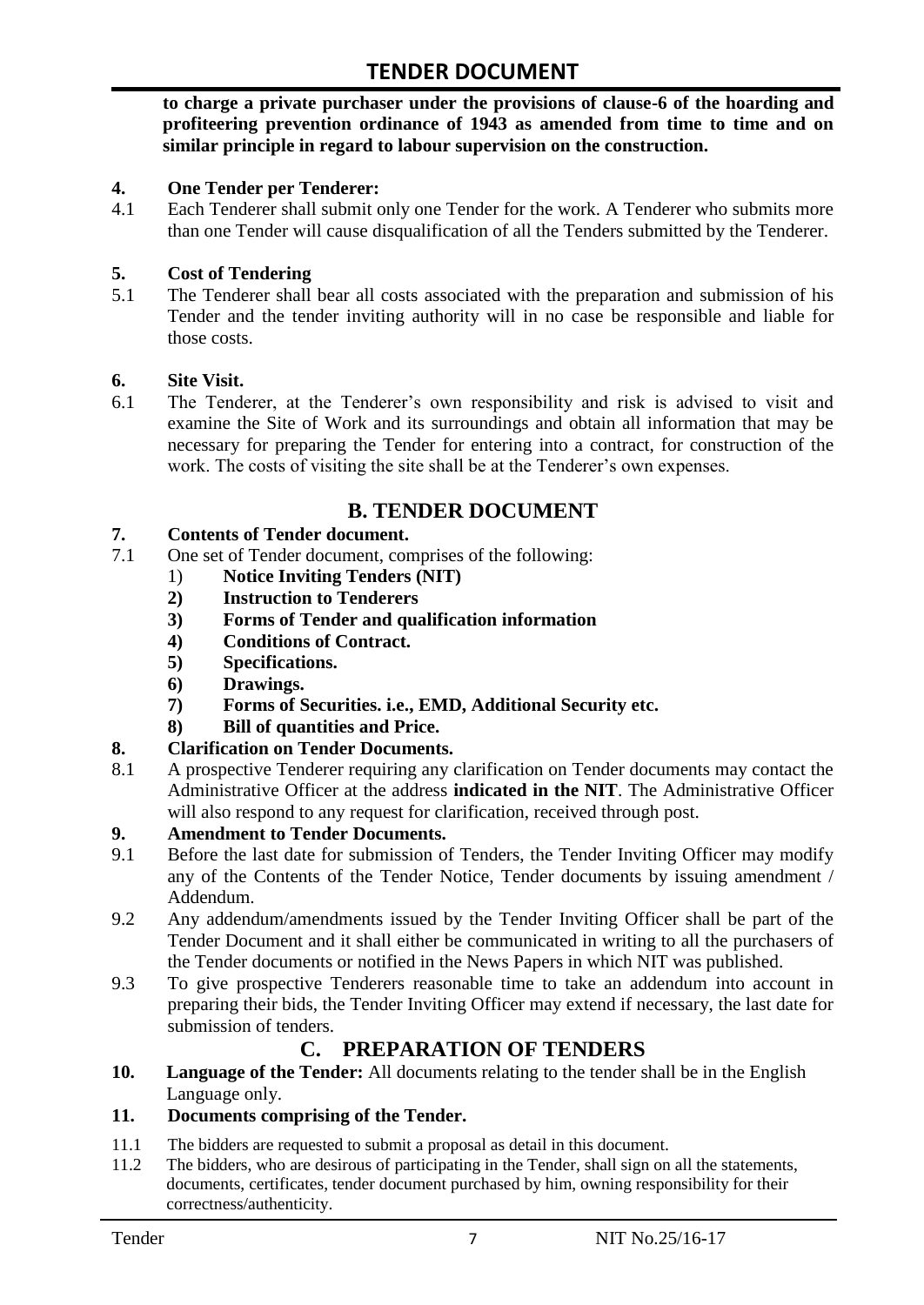- 11.3 **Earnest Money Deposit (EMD):** The bidders shall submit EMD as indicated earlier along with the Proposal. The proposals without EMD are liable for rejection.
- **11.4 The tenderer should place two bids in separate envelopes namely;**
	- **a) Technical bid**
	- **b) Financial bid or Price bid Both the envelope should clearly mention the NIT No. and type of bid i.e. technical or financial or price bid.**

#### **11.5 Proposal of Technical Bid**

- a. In preparing the Technical bid, bidders are expected to examine the documents comprising this tender document in detail. Material deficiencies in providing the information requested may result in rejection of a Proposal.
- b. While preparing the Technical bid, bidders must give particular attention to the following:
	- I) If a bidder considers that they do not have all the expertise for the Assignment, it may obtain a full range of expertise by associating with other firms as appropriate.
	- II) The Technical Proposal should provide the following information using the attached Standard Forms, where ever applicable
	- III) A brief description of the bidder organization and an outline of recent experience on assignments of a similar nature. For each assignment, the outline should indicate, inter alia, duration of the assignment, contract amount, and bidder involvement.
	- IV) List of equipment make, model etc with technical brochures, if any equipment is to be supplied.
	- V) List of personnel who will be looking after the work execution.
	- VI) Any comments or suggestions on the proposed scope of work, list of services, and any facilities expected to be provided by the **ICAR-RCER, Patna**.
	- VII) Any additional comments/ remarks.
- c. The Technical Proposal shall not include any financial information.
- **11.6** The Technical proposal will be reviewed by Tender cum Works Monitoring Committee of the **ICAR-RCER, Patna** and the clarifications, particulars if any required from the bidders will be obtained or in the conventional method by addressing the bidders.
- **11.7 The Tender Document will be opened in front of Tender cum Works Monitoring Committee of the ICAR-RCER, Patna at the time and date as specified in the tender documents.**

#### **12. Price Offer:**

- 12.1 The tenderer should however quote his lump sum tender based on this schedule of quantities. He should quote his offer as an overall tender percentage. The over all tender percentage should be written both in words and figures. The bid offers i.e., percentage shall be written both in figures and words legibly and free from erasures, over writings or corrections of figures. Corrections where unavoidable should be made by crossing out, and rewriting duly initialising with date.
- 12.2 The Schedule A contains not only the quantities but also the rates worked out by the department and the amount for each item and total value of the estimated contract. The tenderer should workout his own rates keeping in view the work, site conditions and quote his overall tender percentage with which he intends to execute the work.
- 12.3 The bid offer shall be for the whole work and not for individual items / part of the work.
- 12.4 All duties, taxes, and other levies payable by the contractor as per State / Central Government rules, shall be included in the tender percentage quoted by the tenderer.
- 12.5 **The tendered contract amount as computed based on overall tender percentage is subject to variation during the performance of the Contract in accordance with variation in quantities etc.**
- **13. Validity of Tenders:**
- 13.1 Tenders shall remain valid for a period of not less than six months from the last date for receipt of Tender.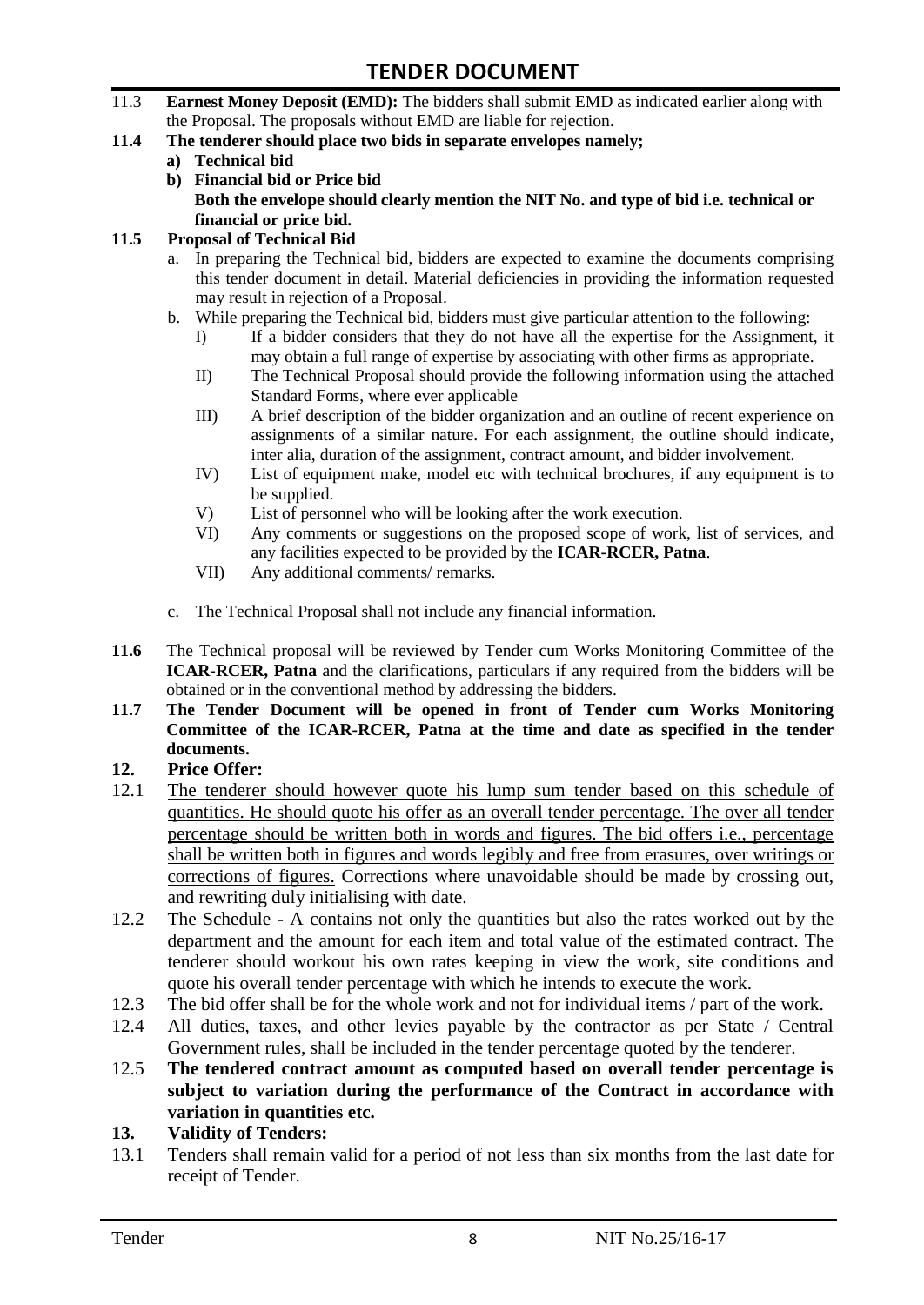- 13.2 During the above mentioned period no plea by the tenderer for any sort of modification of the tender based upon or arising out of any alleged misunderstanding or misconceptions or mistake or for any reason will be entertained.
- 13.3 In exceptional circumstances, prior to expiry of the original time limit, the Tender Inviting Officer may request the bidders to extend the period of validity for a specified additional period. Such request to the Tenderers shall be made in writing. A Tenderer may refuse the request without forfeiting his E.M.D. A tenderer agreeing to the request will not be permitted to modify his Tender, but will be required to extend the validity of his E.M.D for a period of the extension.

# 14. **Signing of Tenders**<br>14.1 If the tender is mag

- If the tender is made by an individual, it shall be signed with his full name and his address shall be given. If it is made by a firm, it shall be signed with the co-partnership name by a member of the firm, who shall also sign his own name, and the name and address of each member of the firm shall be given, if the tender is made by a corporation it shall be signed by a duly authorized officer who shall produce with his tender satisfactory evidence of his authorization. Such tendering corporation may be required before the contract is executed, to furnish evidence of its corporate existence. Tenders signed on behalf of G.P.A holder will be rejected.
- 14.2 The tender shall contain no alterations or additions, except those to comply with instructions issued by the tender inviting officer, or as necessary to correct errors made by the tenderer, in which case all such corrections shall be initialled by the person signing the tender.
- 14.3 No alteration which is made by the tenderer in the contract form, the conditions of the contract, the drawings, specifications or statements / formats or quantities accompanying the same will be recognized, and, if any such alterations are made the tender will be void.

# **D. SUBMISSION OF TENDERS.**

#### **15. Submission of Tenders:**

- 15.1 The tenderer shall invariably ensure that the following are to be submitted along with tender document.
	- **a) Check slip**
	- **b) Copy of Experience Certificate in Similar type of Work.**
	- **c) Any type of single civil work of not less than Rs.3.50 lakhs in preceding three years.**
	- **d) DD towards EMD.**
	- **e) Declaration towards the genuineness of the certificates**
- 15.2 The successful tenderer shall furnish the original hard copies of all the documents/ EMD / certificates / statements by them before concluding the agreement.
- 15.3 Submit tenders in as explained above. The tender should be submitted in a water proof covers and duly sealed. The cover should clearly indicate the Tender Number, Name of work tendered, due date for opening, address of the bidder and the Bid schedule. The EMD should be enclosed prominently along with the BID.

# **16. Last date / time for submission of the tenders.**

- 16.1 Tenders must be submitted not later than the date and time specified in NIT. In the event of the specified date / time for the submission of bids declared as holiday, the bids will be received on the next working day.
- 16.2 The Director, ICAR-RCER may extend the dates for issue and receipt of Tenders by issuing an amendment in which case all rights and obligations of the Incharge and the Tenderers will remain same as previously.

#### **17. Late tenders**

17.1 Any tender received after the last date / time prescribed will be summarily rejected.<br>18. Modification to the tender

# **18. Modification to the tender**<br>18.1 No tender shall be modified

No tender shall be modified after the last date / time of submission of tenders.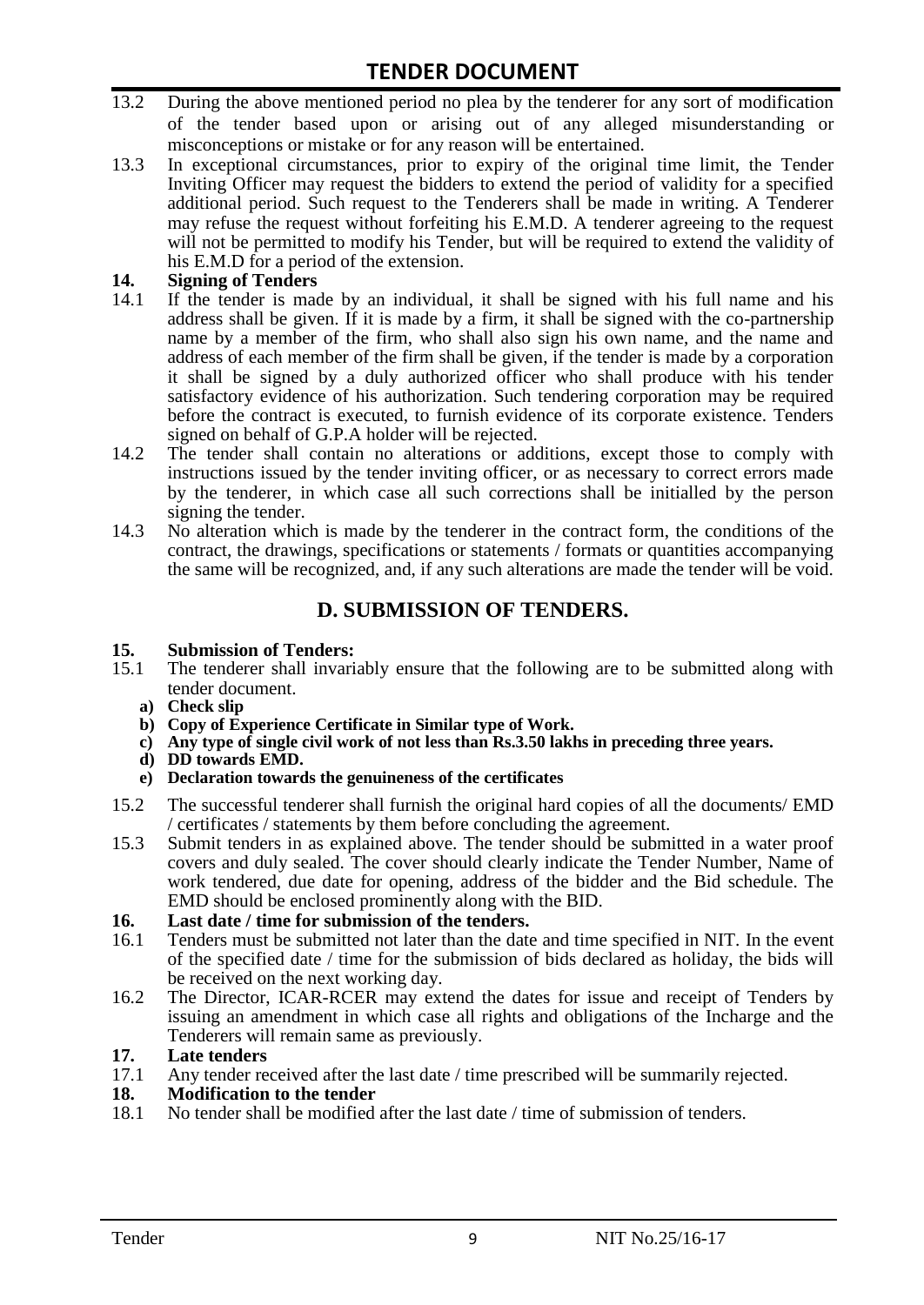### **E. TENDER OPENING AND EVALUATION**

- **19. Tender opening**
- 19.1 **The tenderers or their authorized representatives can be present at the time of opening of the tenders. Either the tenderer himself or one of his representative with proper authorization only will be allowed at the time of tender opening. If any of the tenderer is not present at the time of opening of tenders, the tender opening authority will, on opening the tender of the absentee tenderer, reads out and record the deficiencies if any, which shall be binding on the tenderer.**
- 19.2 **The technical bid containing qualification requirements as per Annexure: I and statement I to VII in 11:5 (b) will be evaluated by the tender opening authority and the minutes are recorded which will be signed by the tender opening authority as well as tenderers or their authorized representatives present.**

#### **20. Clarification of the Tender Document.**

- 20.1 The tender opening authority may call upon any tenderer for clarification on the statements, documentary proof relating to the Tender Document. The request for clarification and response thereto shall be in writing and it shall be only on the qualification information furnished by the tenderer. The clarification called for from the tenderers shall be furnished within the stipulated time, which shall not be more than a week.
- 20.2 The tenderer if so desirous, shall agree in writing to furnish the clarification called for within the stipulated time and, for disqualification and rejection of his tender in the event of failure to do so.

# **21. Examination of Tender Document and determination of responsiveness**

- 21.1 The Director, ICAR-RCER will evaluate whether each tenderer is satisfying the eligibility criteria prescribed in the tender document and declares them as a qualified tenderer.
- 21.2 If any alteration is made by the tenderer in the tender documents, the conditions of the contract, the drawings, specifications or statements / formats or quantities the tender will be rejected.
- 21.3 Tenders shall be scrutinized in accordance with the conditions stipulated in the Tender document. In case of any discrepancy of non-adherence conditions the tender accepting authority shall communicate the same which will be binding both on the tender opening authority and the tenderer. In case of any ambiguity, the decision taken by the tender accepting authority on tenders shall be final.
- 21.4 Those proposals which are found to meet the minimum standards as prescribed by the Director, ICAR-RCER will be treated as responsive bids.

# **22. Evaluation and comparison of price.**

- The committee will evaluate and compare the price of all the qualified tenderers.
- 22.2 Negotiations at any level are strictly prohibited. However, good gesture rebate, if offered by the lowest tenderer prior to finalization of tenders may be accepted by the tender accepting authority.
- 22.3 Selection of tenderer among the lowest and equally quoted tenderers will be in the following orders:
	- **a) The tenderer whose bid capacity is higher will be selected.**
	- **b) In case the bid capacity is also same the tenderer whose annual turnover is more will be preferred.**
	- **c) Even if the criteria incidentally become the same, the turnover on similar works and thereafter machinery available for the work and then the clean track record will be considered for selection.**

#### **23. Process to be confidential**

- 23.1 Information relating to the examination, clarification, evaluation and comparison of tenders and recommendations for the award of a contract shall not be disclosed to tenderers or any other persons not officially concerned with such process until the award to the successful tenderer has been announced by the tender accepting authority. Any effort by a tenderer to influence the processing of tenders or award decisions may result in the rejection of his tender.
- 23.2 No Tenderer shall contact the Director, ICAR-RCER or any authority concerned with finalisation of tenders on any matter relating to its Tender from the time of the Tender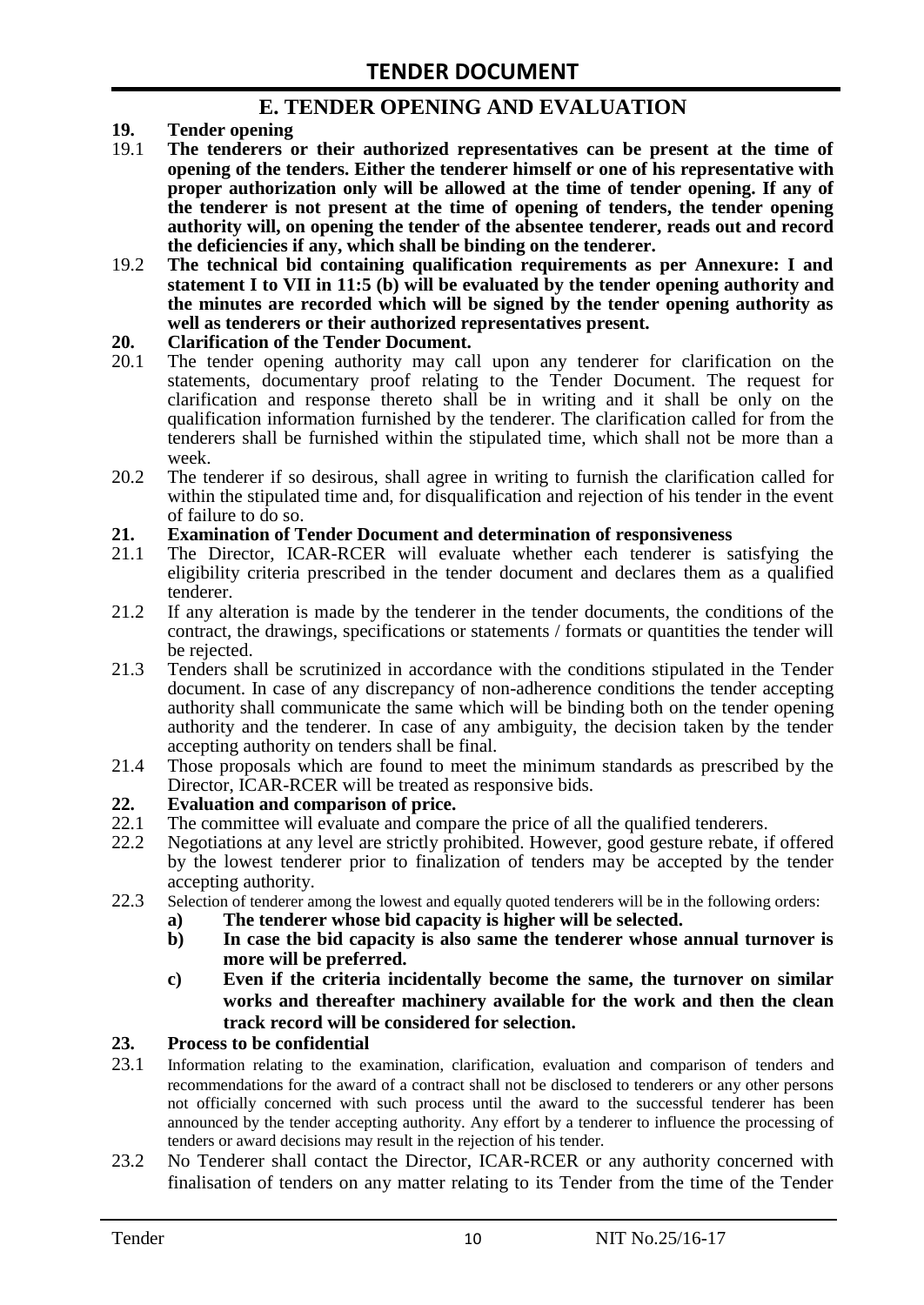opening to the time the Contract is awarded. If the Tenderer wishes to bring additional information to the notice of the Director, it should do so in writing.

23.3 Before recommending / accepting the tender, the tender recommending / accepting authority shall verify the correctness of certificates submitted to meet the eligibility criteria and specifically experience. The authenticated agreements of previous works executed by the lowest tenderer shall be called for.

# **F. AWARD OF CONTRACT**

#### **24. Award Criteria**

- 24.1 The Director, ICAR-RCER will award or recommend to the competent tender accepting authority for award of the contract to the tenderer who is found technically qualified as per the tender conditions and whose price is lowest.
- 24.2 The tender accepting authority reserves the right to accept or reject any tender or all tenders and to cancel the tendering process, at any time prior to the award of contract, without thereby incurring any liability to the affected tenderer or tenderers or any obligation to inform the affected tenderer or tenderers of the reasons for such action.
- 25. Notification of award and signing of agreement
- 25.1 **The Tenderer whose Tender has been accepted will be notified of the award of the work by The Director ICAR-RCER prior to expiration of the Tender validity period by registered letter. This letter (hereinafter and in the Conditions of Contract called "Letter of Acceptance") will indicate the sum that the Government will pay the Contractor in consideration of the execution, completion, and maintenance of the Works by the Contractor as prescribed by the Contract (hereinafter and in the Contract called the "Contract Amount").**
- 25.2 The successful tenderer has to sign an agreement within a period of 15 days from the date of receipt of communication of acceptance of his tender. On failure to do so his tender will be cancelled duly forfeiting the E.M.D., paid by him without issuing any further notice and action will be initiated for black listing the tenderer.

#### **26. Corrupt or fraudulent practices**

- 26.1 The Government requires that the bidders / suppliers / contractors under Government financed contracts, observe the highest standard of ethics during the procurement and execution of such contracts. In pursuance of this policy, the Government
- (a) Define for the purposes of the provision, the terms set forth below as follows:
- (i) "corrupt practices" means the offering, giving, receiving or soliciting of anything of value to influence the action of a Government official in procurement process or in contract execution: and
- (ii) "fraudulent practice" means a misrepresentation of facts in order to influence a procurement process or the execution of a contract to the detriment of the Government and includes collusive practice among Tenderers (prior to or after Tender submission) designed to establish in Tender prices at artificial noncompetitive levels and to deprive the Government of the benefits of free and open competition.
- (b) Will reject a proposal for award if it determines that the tenderer recommended for award has engaged in corrupt or fraudulent practices in competing for the contract in question.
- (c) Will blacklist / or debar a firm, either indefinitely or for a stated period of time, if at any time determines that the firm has engaged in corrupt or fraudulent practices in competing for, or in executing a Government contract.
- (d) Further more, tenderers shall be aware of the provisions stated in the general conditions of contract.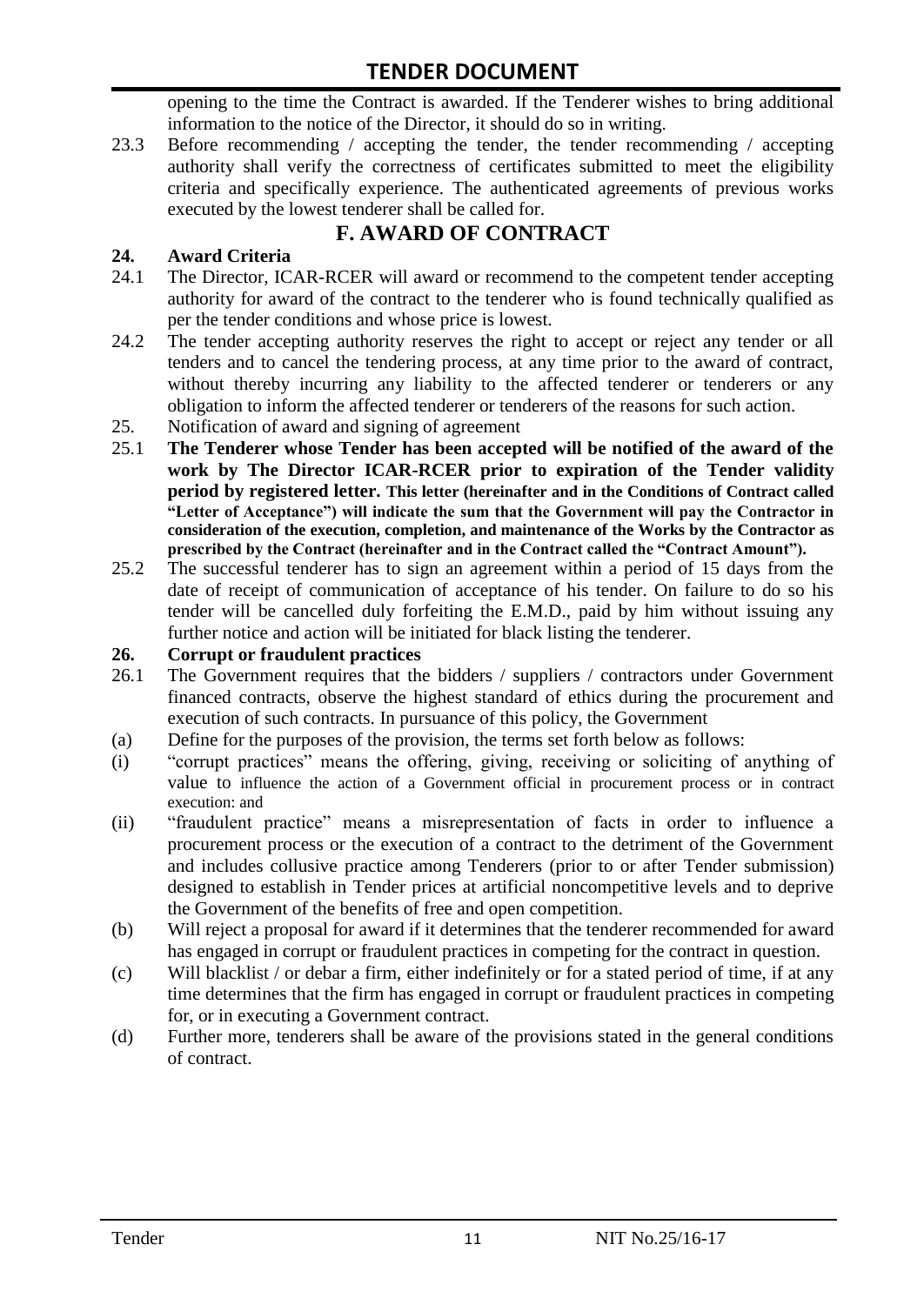# **QUALIFICATION INFORMATION Annexure –I**

| <b>CHECKLIST TO ACOMPANY THE TENDER</b> |  |
|-----------------------------------------|--|
|                                         |  |

| SI.            | <b>Description</b>                                                   | <b>Submitted</b> | Page No.  |  |
|----------------|----------------------------------------------------------------------|------------------|-----------|--|
| No.            |                                                                      | Yes/No           | (see Note |  |
|                |                                                                      |                  | below)    |  |
| 1              | 2                                                                    | 3                | 4         |  |
| $\mathbf{1}$   | Attested photocopy of Registered contractor from                     | Yes / No         |           |  |
|                | CCW/CPWD/ PWD/ RWD and similar govt. agencies                        |                  |           |  |
|                | undertaking construction work of similar nature.                     |                  |           |  |
| 2              | Any type of single civil work of not less than Rs.3.50               | Yes / No         |           |  |
|                | lakhs in preceding three years.                                      |                  |           |  |
| 3              | Certificates in support of Existing Commitments.                     | Yes / No         |           |  |
| $\overline{4}$ | DD towards EMD.                                                      | Yes / No         |           |  |
| 5              | Declaration towards the genuineness of the certificates<br>Yes / No  |                  |           |  |
| 6              | <b>Experience :</b> Experience in any type of civil work<br>Yes / No |                  |           |  |
| $\overline{7}$ | Valid Labour license and Income Tax Clearance                        | Yes / No         |           |  |
|                | certificate for last Financial Year must be submitted                |                  |           |  |
|                | alongwith tender document.                                           |                  |           |  |

#### **Notes:-**

- 1) All the statements copies of the certificates, documents etc., enclosed to the Tender Document shall be given page numbers on the right corner of each certificate, which will be indicated in column (4) against each item. The statements furnished shall be in the formats appended to the tender document.
- 2) The information shall be filled-in by the Tenderer in the checklist and **statements VI & VII** of section 11.5 (b) and shall be enclosed to the Technical bid for the purposes of verification as well as evaluation of the tenderer"s Compliance to the qualification criteria as provided in the Tender document. All the Certificates, documents, statements as per check-list shall be submitted by the tenderer.
- 3) The bidder shall sign all the statements/documents/certificates received by him owing responsibility for their correctness/authenticity. The successful tenderer shall furnish the original hard copies of all the documents / certificates / statements received by them before concluding the Agreement.

#### **DECLARATION**

I / WE ………………………………………………………………. have gone through carefully all the Tender conditions and solemnly declare that the certificates or the documents uploaded by me/us are genuine and I/We will abide by any penal action such as disqualification or black listing or determination of contract or any other action deemed fit, taken by, the Institute against us, if it is found that the statements, documents, certificates produced by me/us are false/fabricated.

I / WE hereby declare that, I / WE have not been blacklisted / debarred / Suspended / demoted in any department in any State due to any reasons.

Signature of the Tenderer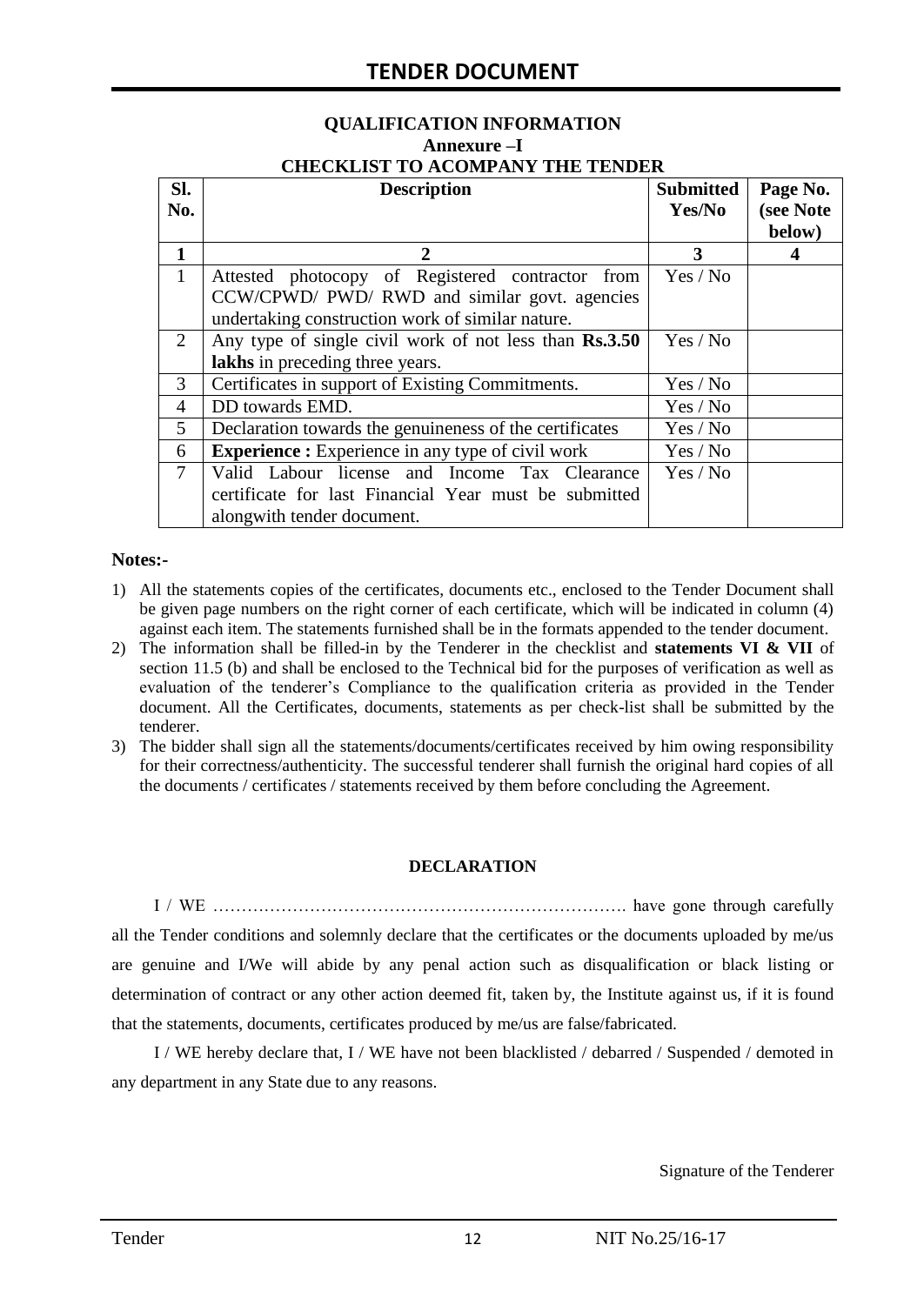### **CONDITIONS OF CONTRACT**

#### **TENDER**

Date: ……………

To The Director, ICAR-RCER, Patna

Sir,

I / We do hereby tender and if this tender be accepted, under take to execute the work entitled "**Construction of overhead cemented racks in store room No. 128 of ICAR RCER, Patna"**  as shown in the drawings and as per specifications described in this document of ICAR-RCER, Patna for the sum of **Rs. 0.56 lakhs** or such other sum as may be arrived under the clause of the standard preliminary specifications relating to "Payment by final measurement at unit rates"

I/WE have also quoted rates in Schedule "A", annexed (in words and figures) for which I/We agree to execute the work when the lumpsum payment under the terms of the agreement is varied by payment on measurement quantities.

I/WE have quoted rates in Schedule 'A' both in words  $\&$  figures. In case of any discrepancy between the Percentage excess or less on E.C.V., in words and figures, the rates quoted words only shall prevail.

I/WE agreed to keep the offer in this tender valid a period of six month(s) mentioned in the tender notice and not to modify the whole or any part of it for any reason within above period. If the tender is withdrawn by me/us for any reasons whatsoever, the earnest money paid by me/us will be forfeited to Government

I/WE hereby distinctly and expressly, declare and acknowledge that, before the submission of my/our tender I/We have carefully followed the instructions in the tender notice and have read the preliminary specifications and that I/We have made such examination of the contract documents and the plans, specifications and quantities and of the location where the said work is to be done, and such investigation of the work required to be done, and in regard to the material required to be furnished as to enable me/us to thoroughly understand the intention of same and the requirements, covenants, agreements, stipulations and restrictions contained in the contract, and in the said plans and specifications and distinctly agree that I/We will not hereafter make any claim or demand upon the Government based upon or arising out of any alleged misunderstanding or misconception /or mistake on my/or our part of the said requirement, covenants, agreements, stipulations, restrictions and conditions.

I / WE enclosed to my/our application for tender schedule a crossed demand draft (No.

dated: \_\_\_\_\_\_\_\_\_\_\_) for Rs: \_\_\_\_\_\_\_\_\_\_\_\_\_\_\_\_\_\_\_\_\_\_\_\_\_\_\_\_\_\_\_\_\_\_\_\_\_\_\_\_\_\_\_\_\_\_\_\_\_\_\_\_\_\_

as earnest money not to bear interest.

I / WE shall not assign the contractor or sublet any portion of the same. In case if it becomes necessary such subletting with the permission of the shall be limited to (1) Labour contract, (2) Material contract, (3) Transport contract and (4) Engaging specialists for special item of work.

IF MY / OUR tender is not accepted the sum shall be returned to me/us on application when intimation is sent to me/us of rejection or at the expiration of three months from last date of receipt of this tender, whichever is earlier. If my/our tender is accepted the earnest money shall be retained by the Government as security for the due fulfilment of this contract. If upon written intimation to me/us by the Office, I/We fail to attend the said office on the date herein fixed or if upon intimation being given to me/us or acceptance of my/our tender, and if I/We fail to make the additional security deposit or to enter into the required agreement as defined in tender document, then I/We agree the forfeiture of the earnest money. Any notice required to be served on me/us here under shall be sufficiently served on me/us if delivered to me/us hereunder shall be sufficiently served on me/us if delivered to me/us personally or forwarded to me/us by post to (registered or ordinary) or left at my/our address given herein. Such notice shall if sent by post be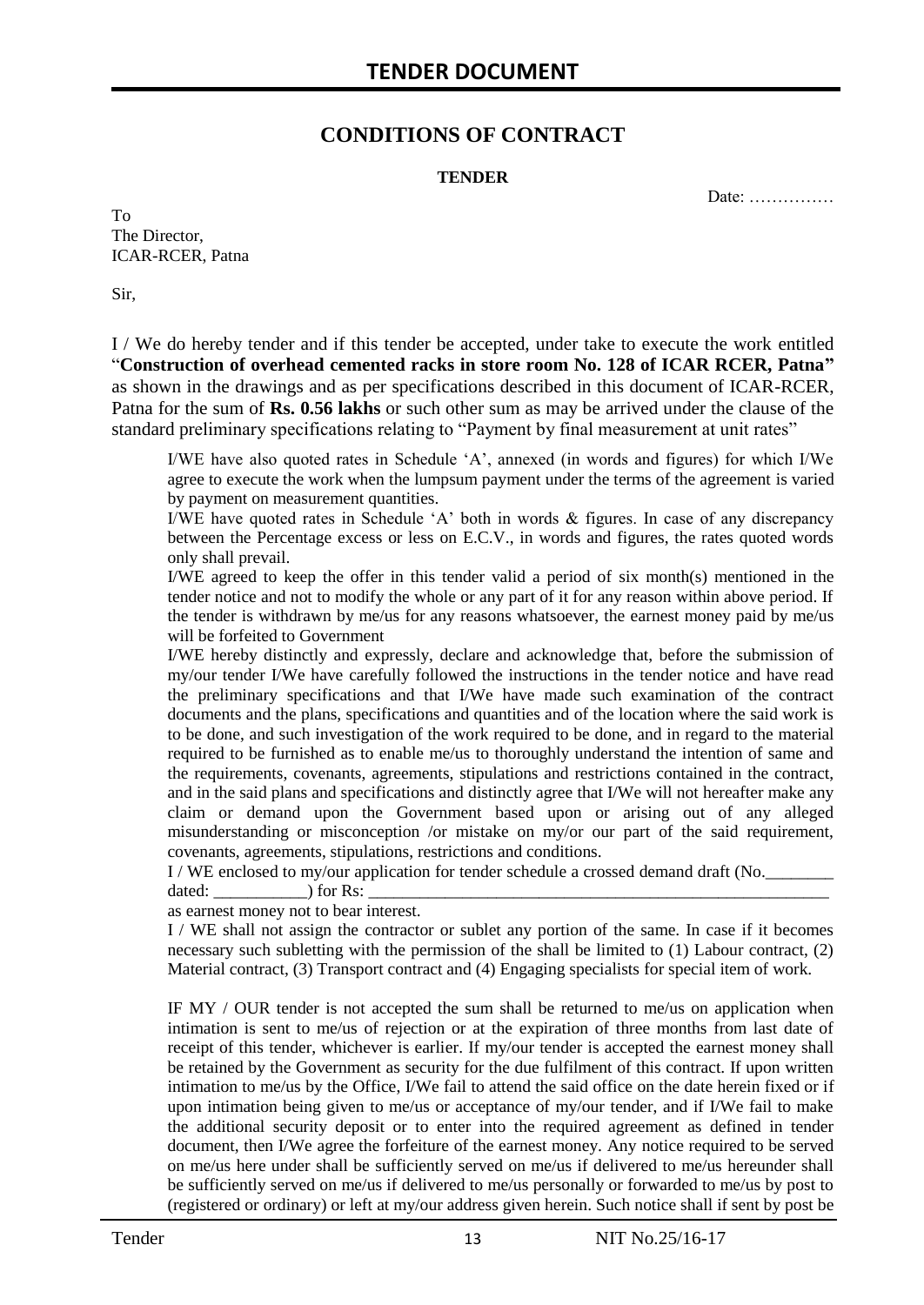deemed to have been served on me/us at the time when in due course of post it would be delivered at the address to which it is sent.

I/WE fully understand that the written agreement to be entered into between me/us and Government shall be the foundation of the rights of the both the parties and the contract shall not be deemed to be complete until the agreement has first been signed by me/us and then by the proper officer authorized to enter into contract on behalf of Government.

I AM/WE ARE professionally qualified and my/our qualifications are given below:

| S. No. | Name | Qualification |
|--------|------|---------------|
|        |      |               |
|        |      |               |
|        |      |               |
|        |      |               |
|        |      |               |
|        |      |               |
|        |      |               |
|        |      |               |

I/WE will employ the following technical staff for supervising the work and will see that one of them is always at site during working hours, personally checking all items of works and paint extra attention to such works as required special attention (eg) Main panel boards, Cable connections etc.,

| S. No. | Name | Qualification |
|--------|------|---------------|
|        |      |               |
|        |      |               |
|        |      |               |
|        |      |               |
|        |      |               |
|        |      |               |

I / WE declare that I / WE agree to recover the salaries of the technical staff actually engaged on the work by the department, from the work bills, if I / We fail to employ technical staff as per the tender condition.

#### **TENDERERS / CONTRACTOR'S CERTIFICATE.**

- (1) I/WE hereby declare that I/We have perused in detail and examined closely the Indian Standard Specifications, all clauses of the preliminary specifications with all amendments and have either examined all the standards specifications or will examine all the standard specifications for items for which I/We tender, before I/We submit such tender and agree to be bound and comply with all such specifications for this agreement which I/We execute in the different Government Departments.
- (2)I/WE certify that I/We have inspected the site of the work before quoting my price, I /We have satisfied about the quality, availability and transport facilities for all the materials.
- (3)I / WE am/are prepared to furnish detailed data in support of all my quoted rates, if and when called upon to do so without any reservations.
- $(4)$ I / WE hereby declare that I / We will not claim any price escalation.
- (5)I / WE hereby declare that I am / We are accepting for the defect liability period as 24 months.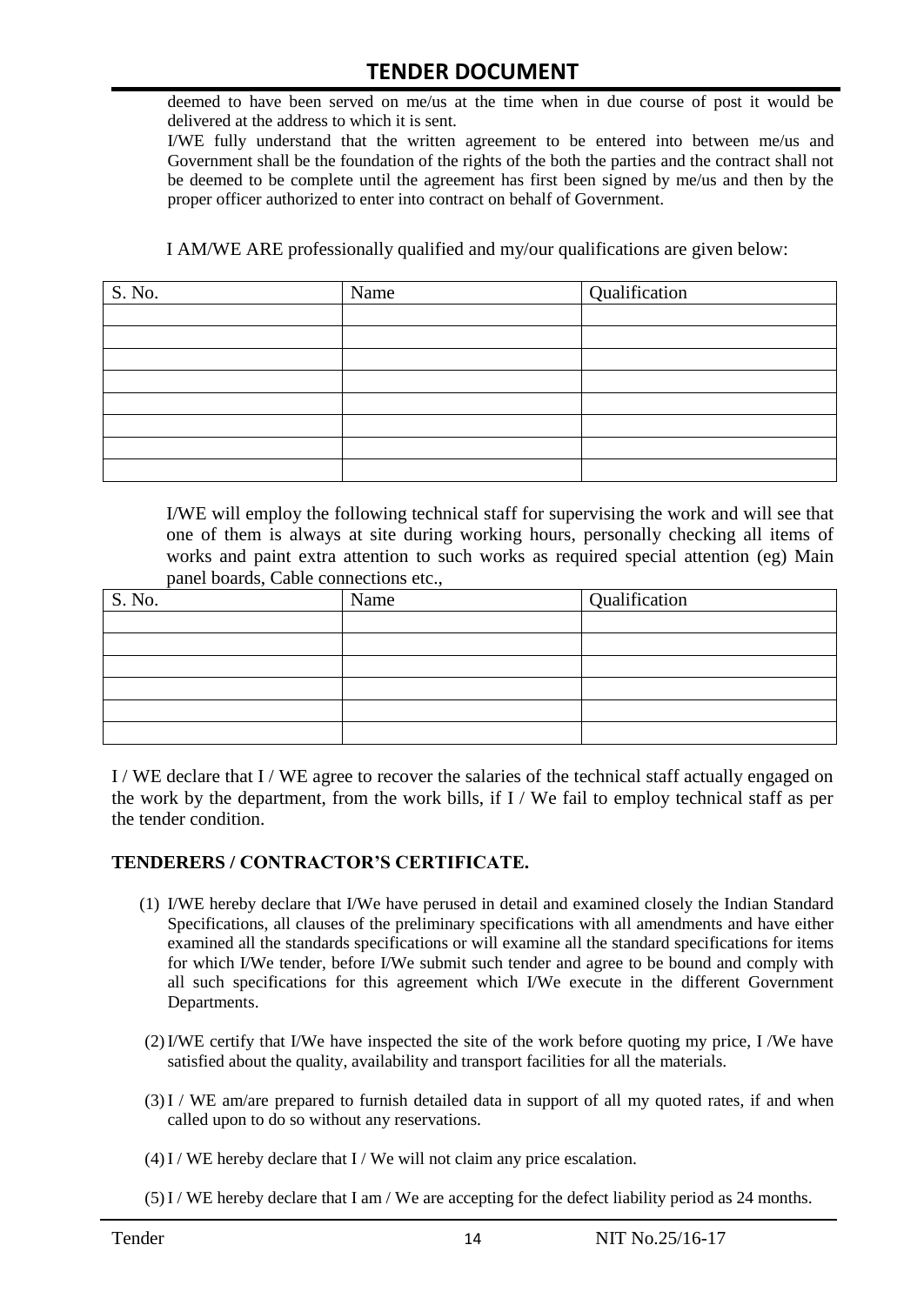- $(6)$ I / WE declare that I / WE will not claim any extra amount towards any material used for the work other than the quoted works for respective schedule 'A' items.
- $(7)$  I / WE declare that I / WE will execute the work as per the mile stone programme, and if I / WE fail to complete the work as per the mile stone programme I abide by the condition to recover liquidated damages as per the tender conditions.
- (8)I / WE declare that I / WE will abide for settlement of disputes as per the tender conditions.

#### **DECLARATION OF THE TENDERER**

- 1) I/WE have not been black listed in any department due to any reasons.
- 2) I/We declare that all the Certificates/Documents submitted by Me/US are Genuine.
- 3) I/WE agree to disqualify me/us for any wrong declaration in respect of the above and to summarily reject my/our tender.

Address of the Tenderer:

Phone No.: Fax No.: Fax No.: CONTRACTOR.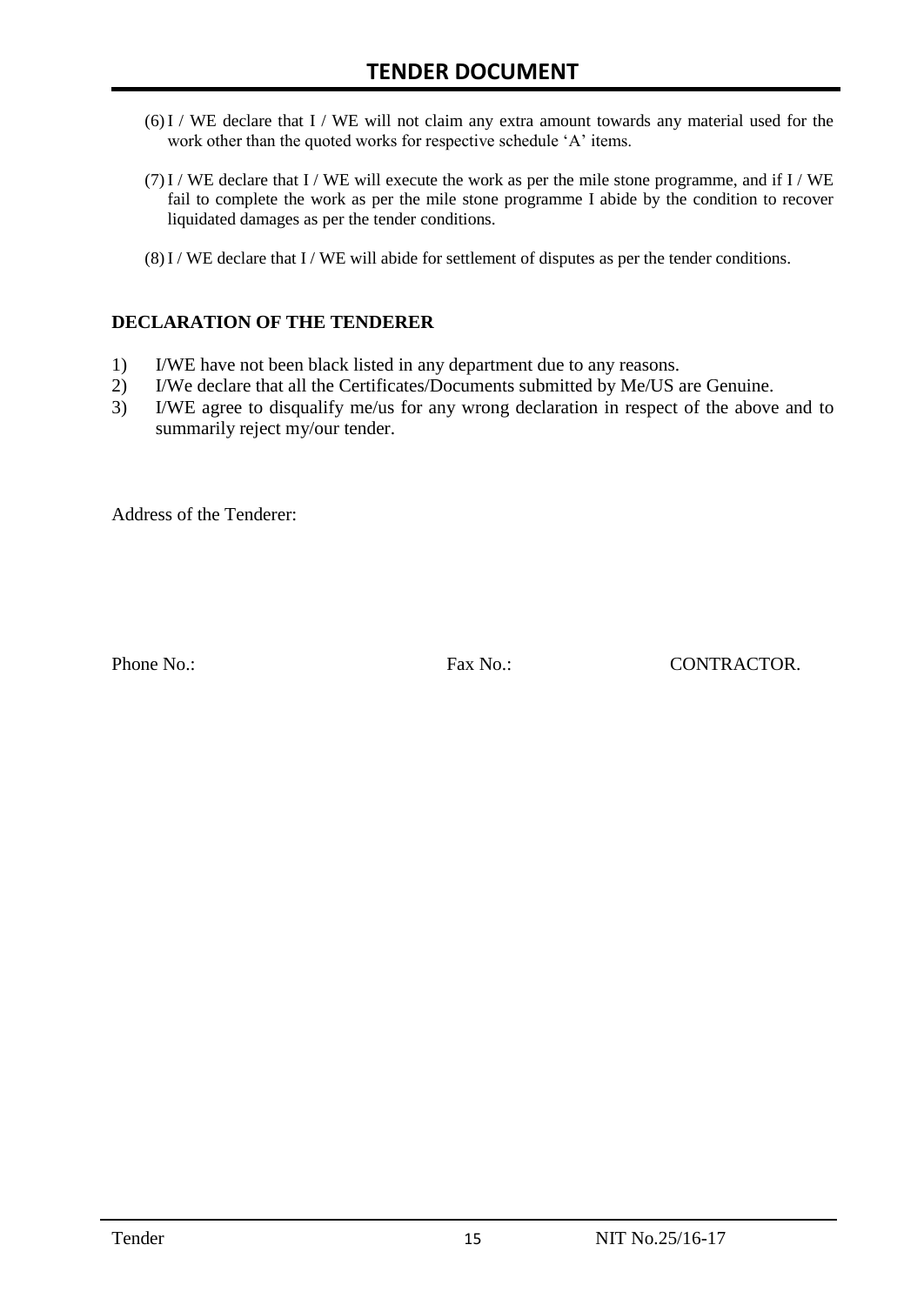# **CONDITIONS OF CONTRACT**

# **A. GENERAL**

#### **1. Interpretation:**

- 1.1 In interpreting these Conditions of Contract, singular also means plural, male also means female, and vice-versa. Headings have no significance. Works have their normal meaning under the language of the contract unless specifically defined. The Incharge will provide instructions clarifying queries about the conditions of Contract.
- 1.2 The documents forming the Contract shall be interpreted in the following order of priority:
- **1) Agreement**
- **2) Letter of Acceptance, notice to proceed with the works**
- **3) Contractor's Tender**
- **4) Conditions of contract**
- **5) Specifications**
- **6) Drawings**
- **7) Bill of quantities**
- **8) Any other document listed as forming part of the Contract.**

#### **2. Decisions:**

2.1 Except where otherwise specifically stated, the Director will decide the contractual matters between the Department and the Contractor in the role representing the Department.

#### **3. Delegation:**

3.1 The Director may delegate any of his duties and responsibilities to other officers and may cancel any delegation by an official order issued.

#### **4. Communications:**

4.1 Communications between parties, which are referred to in the conditions, are effective only when in writing. A notice shall be effective only when it is delivered **(in terms of Indian Contract Act)**

#### **5. Sub-contracting:**

**5.1 If the prime contractor desires to sub-let a part of the work, he should submit the same at the time of filing tenders itself or during execution, giving the name of the proposed Sub-contractor, along with details of his qualification and experience. The Tender Accepting Authority should verify the experience of the Sub-contractor and if the Sub-contractor satisfies the qualification criteria in proportion to the value of work proposed to be sub-let, he may permit the same. The total value of works to be awarded on sub-letting shall not exceed 50% of contract value. The extent of subletting shall be added to the experience of the sub-contractor and to that extent deducted from that of the main contractor.**

#### **6. Other Contractors:**

6.1 The Contractor shall cooperate and share the Site with other contractors, Public authorities, utilities, and the Department. The Contractor shall also provide facilities and services for them as directed by the Incharge.

#### **7. Personnel:**

- 7.1 The Contractor shall employ the required Key Personnel named in the Schedule of Key Personnel to carry out the functions stated in the Schedule or other personnel approved by the Incharge. The Incharge will approve any proposed replacement of Key Personnel only if their qualifications, abilities, and relevant experience are substantially equal to or better than those of the personnel listed in the Schedule.
- 7.2 Failure to employ the required technical personnel by the contractor the institute will depute its own technical person and expenditure of salary will be recovered from contractor.
- 7.3 The technical personnel should be on full time and available at site whenever required by Incharge to take instructions.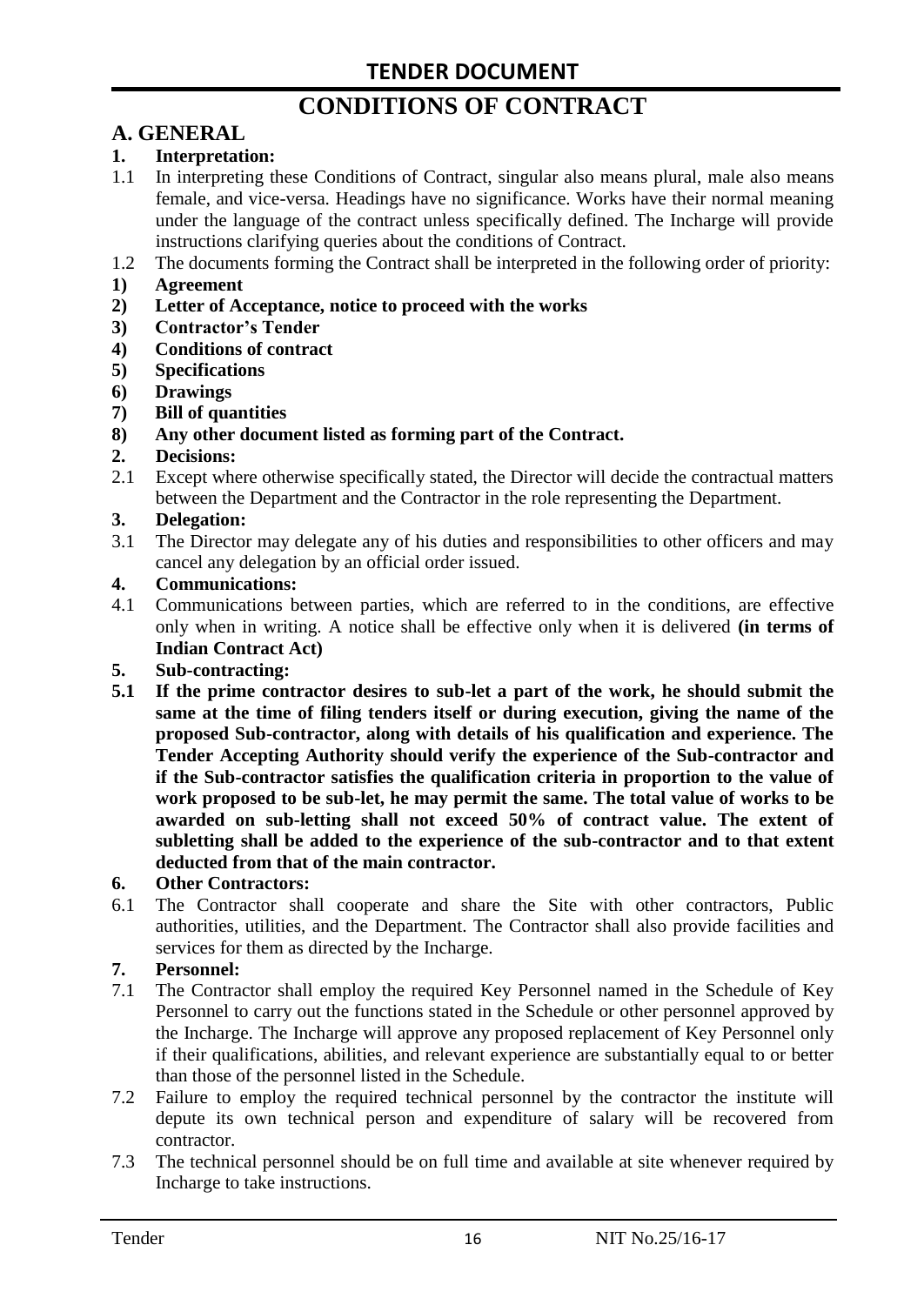- 7.4 The names of the technical personnel to be employed by the contractor should be furnished in the statement enclosed separately.
- 7.5 In case the contractor is already having more than one work on hand and has undertaken more than one work at the same time, he should employ separate technical personnel on each work.
- 7.6 If the contractor fails to employ technical personnel the work will be suspended or department will engage a technical personnel and recover the cost thereof from the contractor.
- 7.7 If the Incharge asks the Contractor to remove a person who is a member of Contractor"s staff or his work force stating the reasons the Contractor shall ensure that the person leaves the site forthwith and has no further connection with the work in the contract.

#### **8. Contractor's Risks:**

- 8.1 All risks of loss of or damage to physical property and of personnel injury and death, which arise during and in consequence of the performance of the Contract are the responsibility of the Contractor.
- **9. Insurance:**
- **9.1 The Contractor shall provide, in the joint names of the Department and the contractor, insurance cover from the Start Date to the end of the Defects Liability Period i.e., 24 months after completion for the following events which are due to the Contractor's risks.**
- **a) loss of or damage to the Works, Plant and Materials;**
- **b) loss of or damage to the Equipment;**
- **c) loss of or damage of property in connection with the Contract; and**
- **d) Personal injury or death of persons employed for construction.**
- **9.2 Policies and certificates of insurance shall be delivered by the Contractor to the Incharge at the time of concluding Agreement. All such insurance shall provide for compensation to be payable to rectify the loss or damage incurred.**
- **i) The contractor shall furnish insurance policy in force in accordance with proposal furnished in the Tender and approved by the Department for concluding the agreement.**
- **ii) The contractor shall also pay regularly the subsequent insurance premia and produce necessary receipt to the Incharge well in advance.**
- **iii) In case of failure to act in the above said manner the department will pay the premium and the same will be recovered from the Contractors payments.**
- **9.3 Alterations to the terms of insurance shall not be made without the approval of the Incharge.**

#### **10. Site Inspections:**

- 10.1 The contractor should inspect the site and also proposed quarries of choice for materials source of water and quote his rate including quarrying, conveyance and all other charges etc.
- 10.2 The responsibility for arranging the land for borrow area rests with the Contractor and no separate payment will be made for procurement or otherwise. The contractor's quoted rate will be inclusive of land cost.

#### **11. Contractor to Construct the Works:**

11.1 The Contractor shall construct and Commission the Work in accordance with the specifications and Drawings.

#### **12. Power Supply.**

- 12.1 The contractor shall make his own arrangements for obtaining power from the Electricity dept., at his own cost. The contractor will pay the bills of Electricity Department for the cost of power consumed by him till the **(Name of work**) is handed over to ICAR-RCER.
- 12.2 **The contractor shall satisfy all the conditions and rules required as per Indian Electricity Act 1910 and under Rule-45(I) of the Indian Electricity Rules, 1956 as amended from time to time and other pertinent rules.**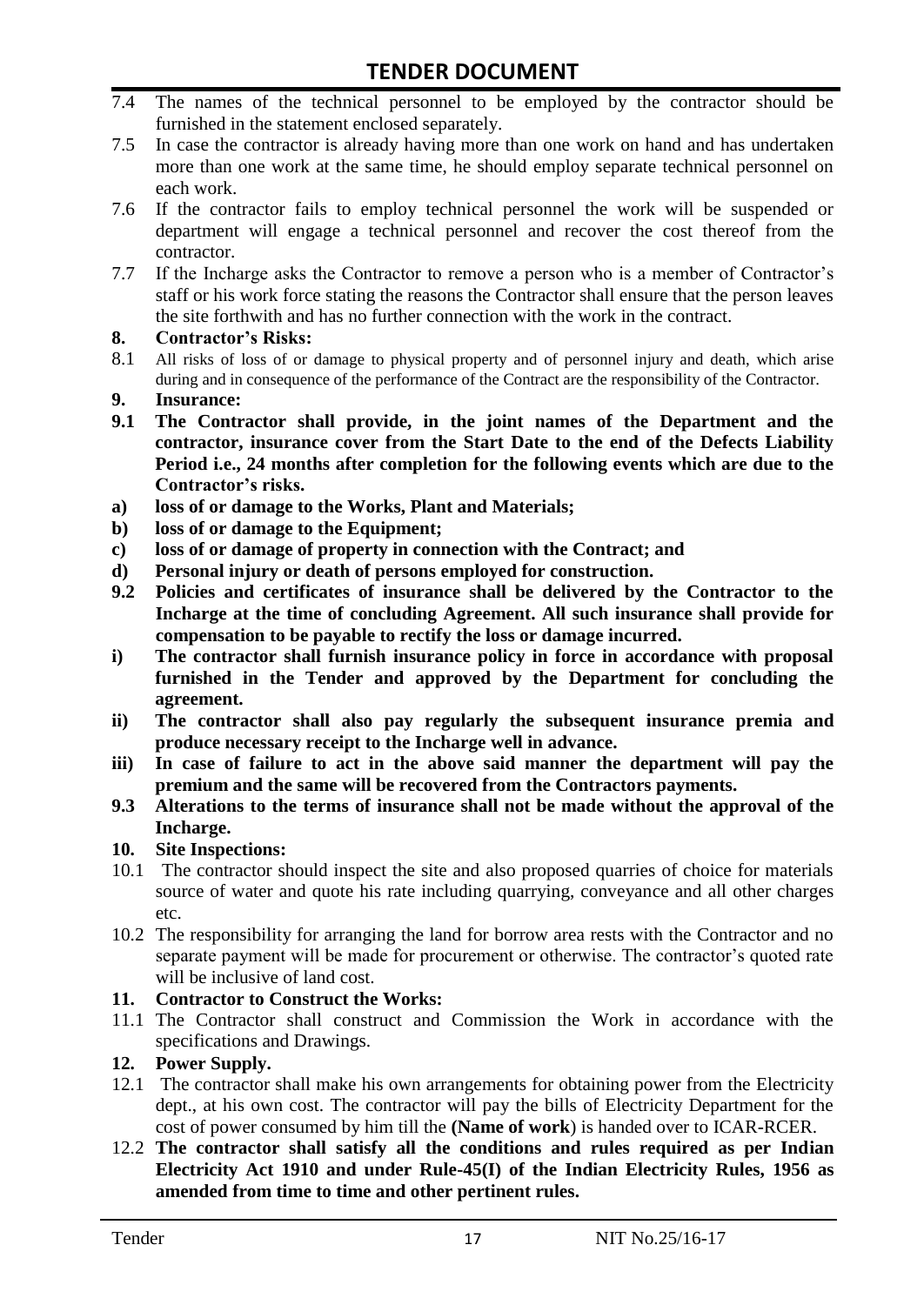12.3 The power shall be used for bonafide Departmental work only.

#### **13. Monsoon Damages:**

Damages due to rain or flood shall have to be made good by the contractor till the work is handed over to the Department. The responsibility of damages making good the damages due to rain or flood rests with the contractor. **No extra payment is payable** for such operations and the contractor shall therefore, have to take all necessary precautions to protect the work done during the construction period.

#### **14. The works to be Completed by the Intended Completion Date:**

14.1 The Contractor may commence execution of the Works on the Start Date and shall carry out the Works in accordance with the programme submitted by the Contractor, as updated with the approval of the Incharge, and complete the work by the Intended Completion Date.

#### **15. Safety:**

15.1 The Contractor shall be responsible for the safety of all activities on the Site.

#### **16. Discoveries:**

16.1 Anything of historical or other interest or of significant value unexpectedly discovered on the Site is the property of the Government. The Contractor is to notify the Incharge of such discoveries and carry out the Incharge instructions for dealing with them.

#### **17. Possession of the Site.**

17.1 The Department shall give possession of the site to the Contractor.

#### **18. Access to the Site:**

18.1 The Contractor shall provide the Incharge and any person authorised by the Incharge, access to the site and to any place where work in connection with the Contract is being carried out or is intended to be carried out.

#### **19. Instructions:**

- 19.1 The Contractor shall carry out all instructions of the Incharge and comply with all the applicable local laws where the Site is located.
- **20. Settlement of disputes:**
- 20.1 **If any dispute of difference of any kind whatsoever arises between the department and the Contractor in connection with, or arising out of the Contract, whether during the progress of the works or after their completion and whether before or after the termination, abandonment or breach of the Contract, it shall in the first place, be referred to and settled by the Incharge who shall, within a period of thirty days after being requested by the Contractor to do so, give written notice of his decision to the Contractor. Upon receipt of the written notice of the decision of the Incharge the Contractor shall promptly proceed without delay to comply with such notice of decision.**
- 20.2 **If the Incharge fails to give notice of his decision in writing within a period of thirty days after being requested or if the Contractor is dissatisfied with the notice of the decision of the Incharge the Contractor may within thirty days after receiving the notice of decision appeal to the Department who shall offer an opportunity to the contractor to be heard and to offer evidence in support of his appeal, the Department shall give notice of his decision within a period of thirty days after the Contractor has given the said evidence in support of his appeal, subject to arbitration, as hereinafter provided. Such decision of the Department in respect of every matter so referred shall be final and binding upon the Contractor and shall forthwith be given effect to by the Contractor, who shall proceed with the execution of the works with all due diligence whether he requires arbitration as hereinafter provided, or not. If the Department has given written notice of his decision to the Contractor and no claim to arbitration, has been communicated to him by the Contractor within a period of thirty days from receipt of such notice the said decision shall remain final and binding upon the Contractor. If the Department fail to give notice of his decision, as**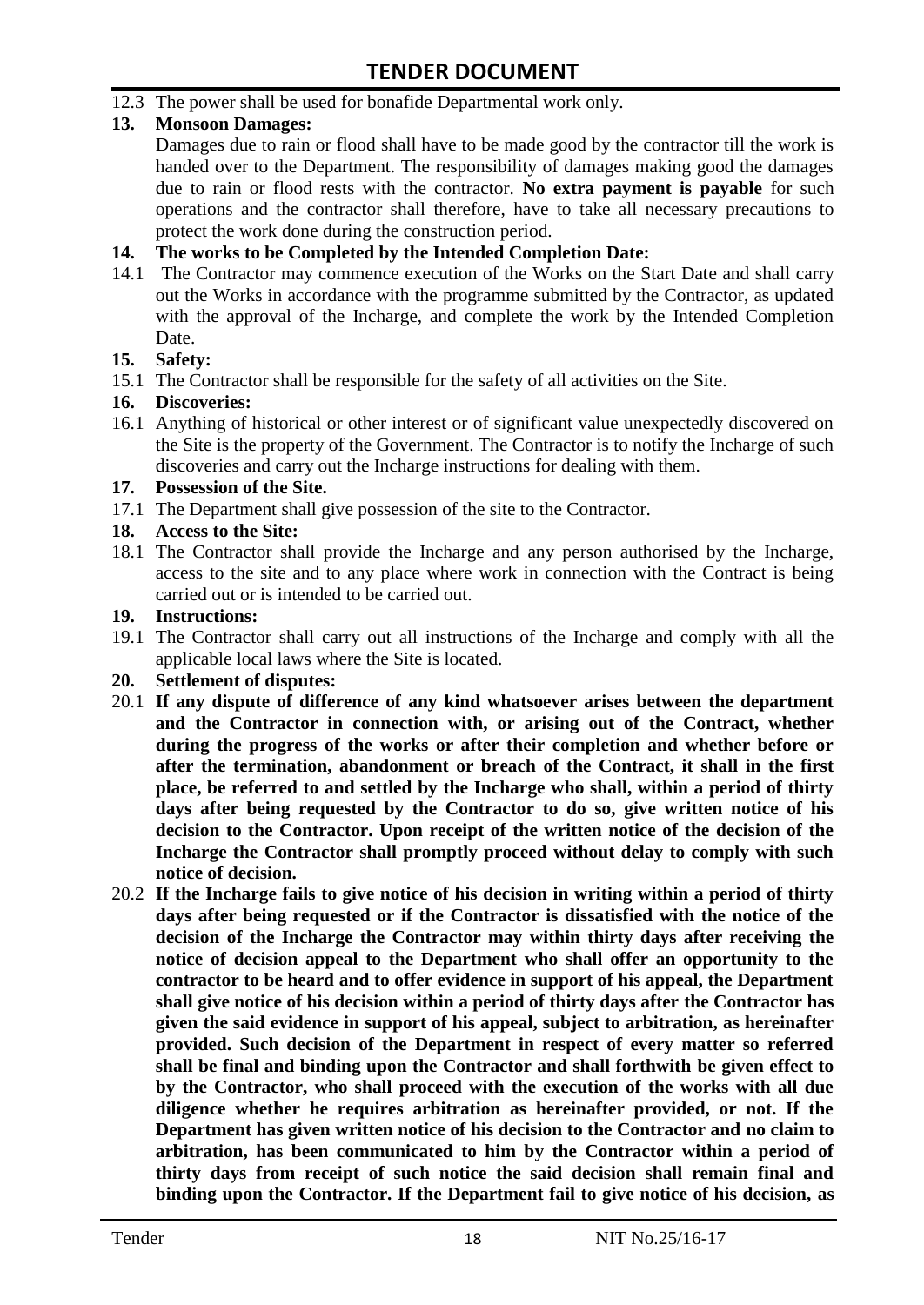**aforesaid within a period of thirty days after being requested as aforesaid, or if the Contractor be dissatisfied with any such decision, then and in any such case the contractor within thirty days after the expiration of the first named period of thirty days as the case may be, require that the matter or matters in dispute be referred to arbitration: jurisdiction of Patna limits.**

### **B. TIME FOR COMPLETION**

#### **21. Program:**

- 21.1 The total period of completion is (**duration of 30 days**) from the date of receipt of Work Order.
- 21.2 The attention of the tenderer is directed to the contract requirement at the time of beginning of the work. The rate of progress and proportionate value of work done from time to time as will be indicated by the Certificate for the value of work done will be required. Date of commencement of their programme will be the date for concluding agreement but not the date of handing over site.
- 21.3 After signing the agreement, the contractor shall forthwith begin the work, shall regularly and continuously proceed with them.
- 21.4 The contractor shall commence the works on site within the period specified under condition 23.1 to 23.2 after the receipt by him of a written order to this effect from the concerned authority and shall proceed with the same with due expedition and without delay, except as may be expressly sanctioned or ordered.
- 21.5 Save in so far as the contractor may prescribe, the extent of portions of the site of which the contractor is to be given possession from time to time and the order in which such portions shall be made available to him and, Subject to any requirement in the contract as to the order in which the works shall be executed, the "s written order to commence the works, give to the contractor possession of so much of the site as may be required to enable the contractor to commence proceed with the execution of the works in accordance with the programme if any, and otherwise in accordance with such reasonable proposals of the contractor as he shall by written notice to the Incharge, make and will from time to time as the works proceed, give to the contractor possession of such further portions of the site as may be required to enable the contractor to proceed with the execution of the works with due dispatch in accordance with the said programme or proposals as the case maybe; if the contractor suffers delay or incurs cost from failure on the part of the Concerned authority to give possession in accordance with the terms of this clause, the Concerned authority shall grant an extension of time for the completion of works.
- 21.6 The contractor shall bear all costs and charges for special or temporary way leases required by him in connection with access to the site. The contractor shall also provide at his own cost any additional accommodation outside the site required by him for the purposes of the work.
- 21.7 Subject to any requirement in the contract as to completion of any section of the works before completion of the whole of the works shall be completed in accordance with provisions of clauses in the Schedule within the time stated in the contract calculated from the last day of the period named in the statement to the tender as that within which the works are to be commenced or such extended time as may be allowed.

#### 21.8 **Delays and extension of time:**

No claim for compensation on account of delays or hindrances to the work from any cause whatever shall lie, except as hereafter defined. Reasonable extension of time will be allowed by the or by the office competent to sanction the extension, for unavoidable delays, such as may result from causes, which in the opinion of the , are undoubtedly beyond the control of the contractor. The shall assess the period of delay or hindrance caused by any written instructions issued by him, at twenty five per cent in excess or the actual working period so lost.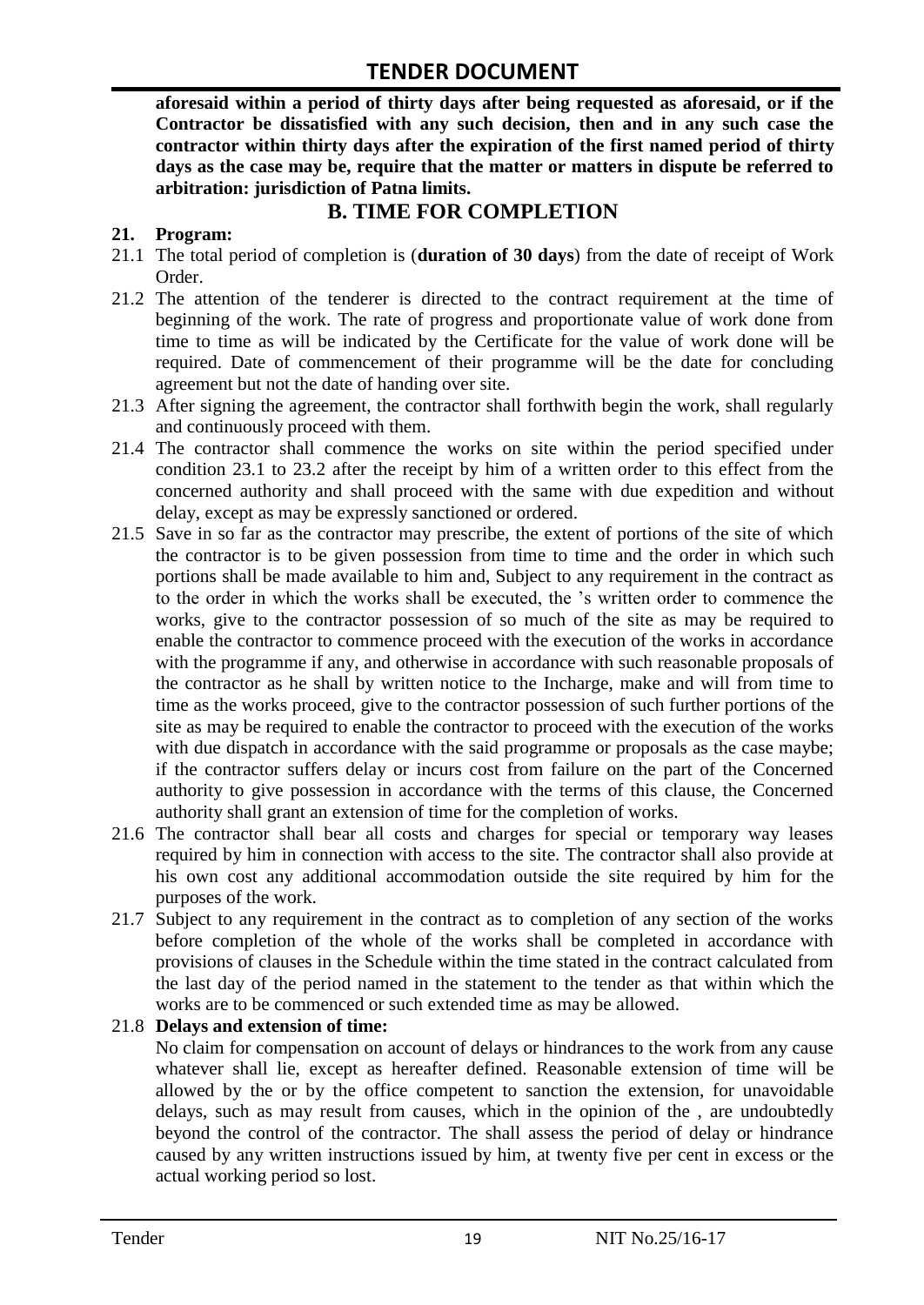In the event of the failing to issue necessary instructions and thereby causing delay and hindrance to the contractor, the latter shall have the right to claim an assessment of such delay by the Director, ICAR-RCER whose decision will be final and binding. The contractor shall lodge in writing with the statement of claim for any delay or hindrance referred to above, within fourteen days from its commencement, otherwise no extension of time will be allowed.

Whenever authorised alterations or additions made during the progress of the work are of such a nature in the opinion of the as to justify an extension of time in consequence thereof, such extension will be granted in writing by the or other competent authority when ordering such alterations or additions.

#### **22. Construction Programme:**

- 22.1 The Contractor shall furnish within 15 days of the order of the work a programme showing the sequence in which he proposed to carry out the work, monthly progress expected to be achieved, also indicating date of procurement of materials plant and machinery. The schedule should be such that it is practicable to achieve completion of the whole work within the time limit fixed and shall obtain the approval of the Incharge. Further rate of the progress as in the program shall be kept up to date. In case it is subsequently found necessary to alter this program, the contractor shall submit sufficiently in advance the revised program incorporating necessary modifications and get the same approved by the Incharge. No revised program shall be operative with out approval of Incharge.
- 22.2 The Director, ICAR-RCER shall have all times the right, without any way violating this contract, or forming grounds for any claim, to alter the order of progress of the works or any part thereof and the contractor shall after receiving such directions proceed in the order directed. The contractor shall also report the progress to the Director, ICAR-RCER within 7 days of the Incharge direction to alter the order of progress of works.
- 22.3 The Contractor shall give written notice to the Incharge whenever planning or progress of the works is likely to be delayed or disrupted unless any further drawings or order including a direction, instruction or approval is issued by the Incharge within a reasonable time. The notice shall include details of the drawing or order required and of why and by when it is required and of any delay or disruption likely to be suffered if it is late.
- 22.4 Rate of progress/percentage of work:

#### i) **(30 days) 100% of contract value**

#### **23. Speed of Work**

- 23.1 The Contractor shall at all times maintain the progress of work to conform to the latest operative progress schedule approved by the Incharge. The contractor should furnish progress report indicating the programme and progress once in a month. The Incharge may at any time in writing direct the contractor to slow down any part or whole of the work for any reason (which shall not be questioned) whatsoever, and the contractor shall comply with such orders of the Incharge. The compliance of such orders shall not entitle the contractor to any claim of compensation. Such orders of the Incharge for slowing down the work will however be duly taken into account while granting extension of time if asked by the contractor for which no extra payment will be entertained.
- 23.2 Delays in Commencement or progress or neglect of work and forfeiture of earnest money, Security deposit and withheld amounts:

If, at any time, the Incharge shall be of the opinion that the Contractor is delaying Commencement of the work or violating any of the provisions of the Contractor is neglecting or delaying the progress of the work as defined by the tabular statement. "Rate of progress" in the Articles of Agreement", he shall so advise the Contractors in writing and at the same time demand compliance in accordance with conditions of Tender notice. If the Contractor neglects to comply with such demand within seven days after receipt of such notice, it shall then or at any time there after, be lawful for the Director, ICAR-RCER to take suitable action in accordance with relevant Clauses.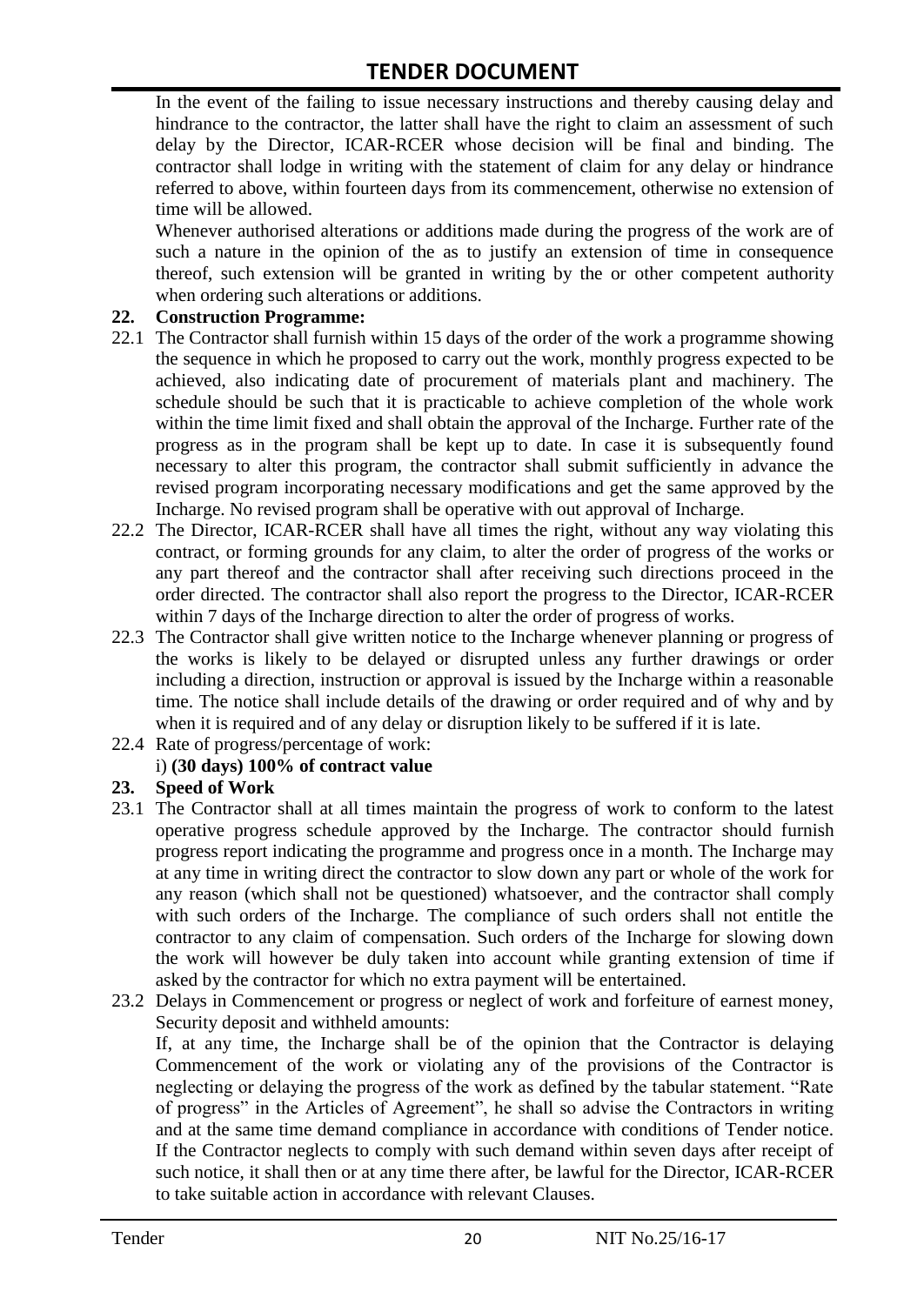#### **24. Suspension of works by the Contractor:**

- 24.1 If the Contractor shall suspend the works, or sublet the work without sanction of the Incharge, or in the opinion of the Incharge shall neglect or fail to proceed with due diligence in the performance of his part of the Contract as laid down in the Schedule rate of progress, or if he shall continue to default or repeat such default in the respects mentioned in relevant rules of GOI, Incharge shall take action in accordance with related Clauses.
- 24.2 If the Contractor stops work for 28 days and the Stoppage has not been authorised by the Incharge the Contract will be terminated as per the law.
- 24.3 If the Contractor has delayed the completion of works the Contract will be terminated under relavant Clauses.

#### **25. Extension of the Intended Completion Date:**

- 25.1 The Incharge shall extend or recommend for extension, in accordance with the Government orders in force, the Intended Completion Date if a Variation is issued which makes it impossible for Completion to be achieved by the Intended Completion Date.
- 25.2 The Incharge shall decide whether and by how much to extend the Intended Completion Date within 21 days of the Contractor asking the Engineer for a decision upon the effect of a Variation and submitting full supporting information. If the Contractor has failed to give early warning of a delay or has failed to cooperate in dealing with a delay, the delay by this failure shall not be considered in assessing the new Intended Completion Date.

#### **26. Delays Ordered by the Incharge**

26.1 The Incharge may instruct the Contractor to delay the start or progress of any activity within the Work.

#### **27. Early Warning:**

- 27.1 The contractor is to warn the Incharge at the earliest opportunity of specific likely future events or circumstances that may adversely affect the Execution of Works.
- 27.2 The Contractor shall cooperate with the Incharge in making and considering proposals for how the effect of such an event or circumstance can be avoided or reduced by anyone involved in the work and in carrying out any resulting instruction of the Incharge.

#### **28. Management Meetings:**

28.1 **The Incharge may require the Contractor to attend a management meeting. The business of a management meeting shall be to review the progress work.**

# **C. QUALITY CONTROL**

#### **29. Identifying Defects:**

29.1 The Incharge shall check the Contractor's work and notify the Contractor of any Defects that are found. Such checking shall not affect the Contractor"s responsibilities. The Incharge may instruct the Contractor to verify the Defect and to uncover and test any work that the Engineer considers may be a Defect.

#### **30. Tests:**

30.1 If the Incharge instructs the Contractor to carry out a test not specified in the Specification to check whether any work has a Defect and the Contractor shall pay for the test and any samples.

#### **31. Correction of Defects:**

- 31.1 The Incharge shall give notice to the Contractor of any Defects before the end of the Defects Liability Period, which begins on Completion. The defects liability period shall be extended for as long as defects remain to be corrected by the Contractor.
- 31.2 Every time notice of a Defect is given, the Contractor shall correct the notified defect within the length of time specified by the Incharge's notice.

#### **32. Uncorrected defects**

32.1 If the contractor has not corrected the defect within the time specified in the Incharge"s notice, the Incharge will assess the cost of having the defect corrected and the contractor will pay this amount.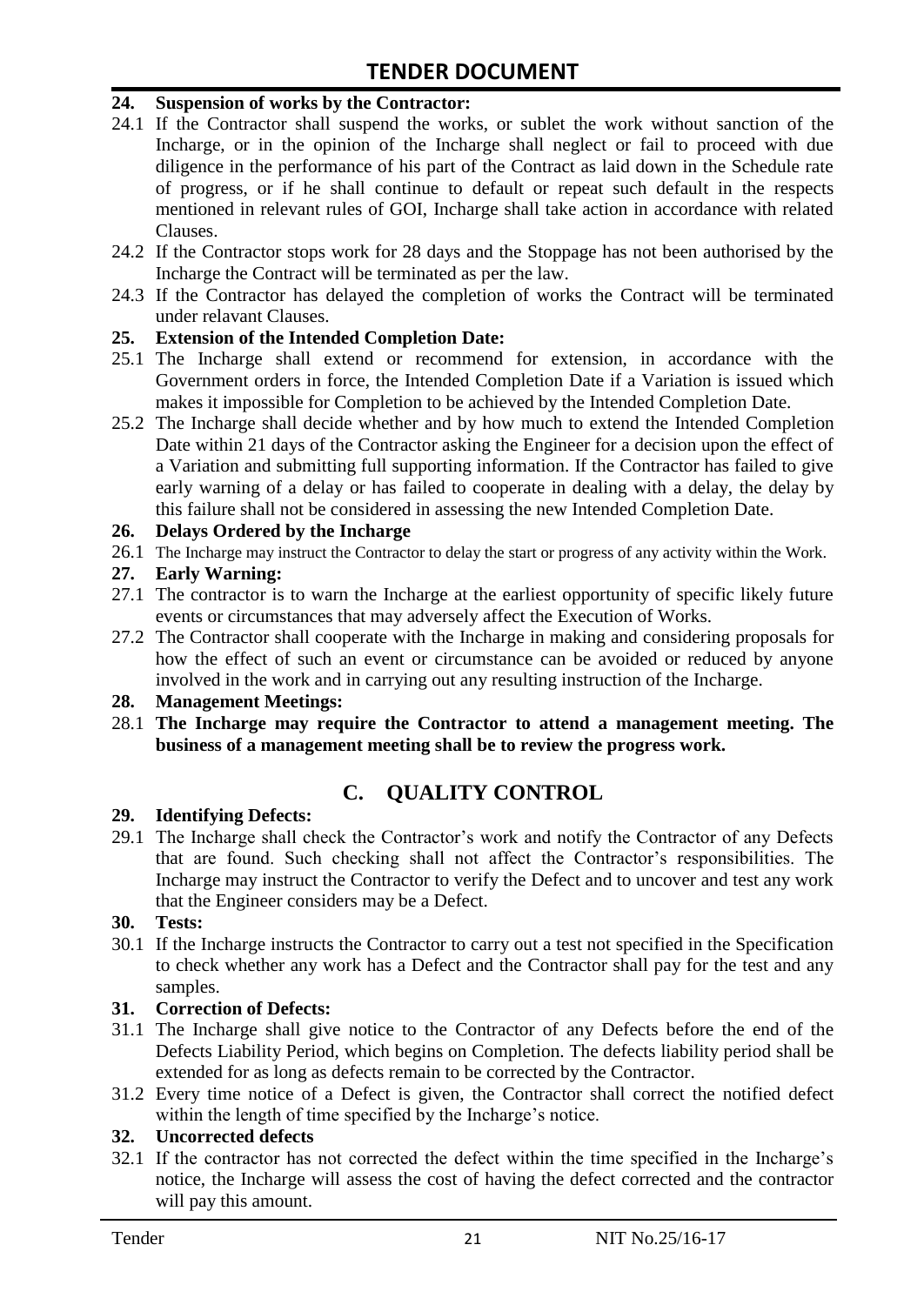#### **33. Quality Control:**

In addition to the normal inspection by the regular staff in charge of the execution of work, the work may also be inspected by the, Quality control Circle or by the State or District level Vigilance Cell Unit and any other authorised external Agency if any sub-standard work or excess payments are noticed with reference to measurement books etc., during inspection, action will be taken based on their observations and these will be effected by the Incharge of the execution of the work.

## **D. COST CONTROL**

#### **34. Bill of Quantities:**

- 34.1 The Bill Quantities shall contain items for the construction work to be done by the Contractor.
- 34.2 The Contractor is paid for the quantity of the work done as per quoted rate in the Bill of Quantities for each item.

#### **35. Changes in the Quantities:**

- 35.1 The contractor is bound to execute all supplemental works that are found essential, incidental and inevitable during execution of main work.
- 35.2 The payment of rates for such supplemental items of work will be regulated as under; Supplemental items directly deducible from similar items in the original agreement.
- 35.2.1 The rates shall be derived by adding to or subtracting from the agreement rate of such similar item the cost of the difference in the quantity of materials labour between the new items and similar items in the agreement worked out with reference to the Standard Schedule of Rates adopted in the sanctioned estimate with which the tenders are accepted.
- 35.2.2 (a) Similar items but the rates of which cannot be directly deduced from the original agreement.

(b) Purely new items which do not correspond to any item in the agreement.

35.2.3 The rates of all such items shall be Estimated Rates plus or minus overall Tender premium.

#### **36. Extra Items:**

- 36.1 Extra items of work shall not vitiate the contract. The contractor shall be bound to execute extra items of work as directed by the Incharge. The rates for extra items shall be worked out by the as per the conditions of the Contract and the same are binding on the Contractor.
- 36.2 The contractor shall before the 15th day of each month, submit in writing to the a statement of extra items if any that they have executed during the preceding month failing which the contractor shall not be entitled to claim any.

#### **36.3 Entrustment of additional items:**

- 36.3.1 Where ever additional items not contingent on the main work and outside the scope of original agreement are to be entrusted to the original contractor dispensing with bids and if the value of such items exceeds the limits up to which the officer is empowered to entrust works initially to contractor without calling for tenders, approval of next higher authority shall be obtained. Entrustment of such items on nomination shall be at rates not exceeding the estimated rates.
- 36.3.2 Entrustment of the additional items contingent on the main work will be authorised by the officers upto the monetary limits upto which they themselves are competent to accept items in the original agreement so long as the total amounts upto which they are competent to accept in an original agreement rates for such items shall be worked out in accordance with the procedure (I) For all items of work in excess of the quantities shown in the Bill of Quantities of the Tenders, the rate payable for such items shall be estimate rates for the items accepted by the competent authority.
- 36.3.3 Entrustment of either the additional or supplemental items shall be subject to the provisions of the agreement entered into by a Competent Authority after the tender is accepted. The Director being the authority next higher to the Director, who entered into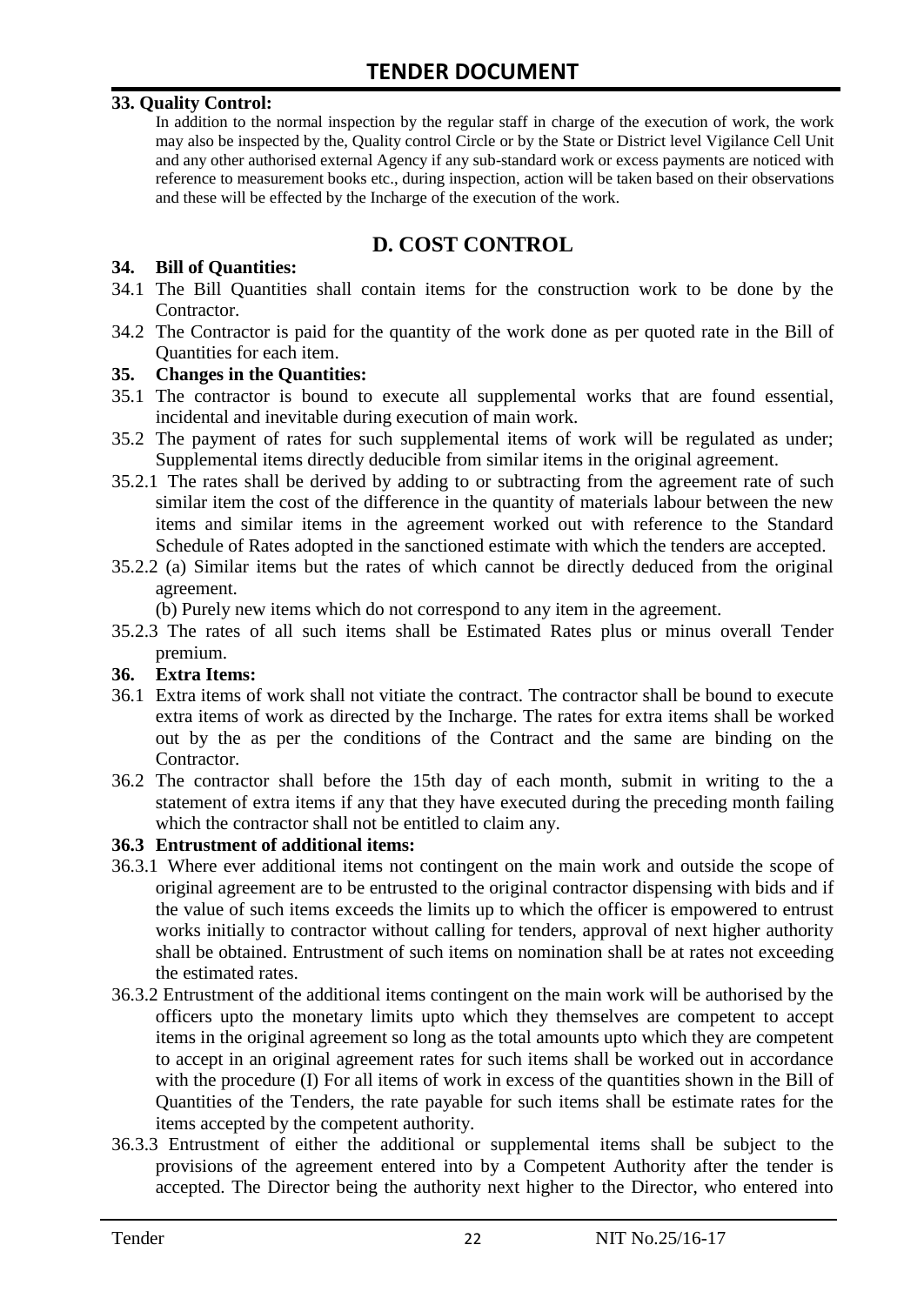the agreement approves the rate for the items / variation in quantity in the current agreement. The items shall not be ordered by an officer on his own responsibility if the revised estimate or deviation statement providing for the same requires the sanction of Director.

- Note:It may be noted that the term Estimate Rate used above means the rate in the sanctioned estimate with which the tenders are accepted, or if no such rates is available in the estimate, the rate derived will be with reference to the Standard Schedule of Rates adopted in the sanctioned estimate with which tenders are accepted.
- **37. Cash flow forecasts:**
- **37.1 When the program is updated, the contractor is to provide the Incharge with an updated cash flow forecast.**
- **38. Payment Certificates:**
- **38.1 The Contractor shall submit to the Incharge monthly statements of the estimated value of the work completed less the cumulative amount certified previously.**
- **38.2 The Incharge shall check the Contractor's monthly statement within 14 days.**
- **38.3 The value of work executed shall be determined by the Incharge.**
- **38.4 The value of work executed shall comprise the value of the quantities of the items in the Bill of Quantities completed.**
- **38.5 The Incharge may exclude any item certified in a previous certificate or reduce the proportion of any item previously certified in any certificate in the light of later information.**
- **39. Payments:**
- **39.1 Payment will be made after satisfactory completion of the work.**
- 39.2 Part Payment if any will be consider as per Govt. of India norms.
- 39.3 Part payment if any will be adjusted against the final payment
- **39.3 Payments and Certificates:**
- 39.3.1 In case of over payments or wrong payment if any made to the contractor due to wrong interpretation of the provisions of the contract a n d c ontract conditions etc., such unauthorized payment will be deducted in the subsequent bills or final bill for the work or from the bills under any other contracts with the Government or at any time there after from the deposits available with the Government.
- 39.3.2 Any recovery or recoveries advised by the Government Department either state or central, due to non-fulfilment of any contract entered into with them by the contractor shall be recovered from any bill or deposits of the contractor.
- 39.3.3 No claim shall be entertained, if the same is not represented in writing to the Incharge within 15 days of its occurrence.
- 39.3.4 The contractor is not eligible for any compensation for inevitable delay in handing over the site or for any other reason. In such case, suitable extensions of time will be granted after considering the merits of the case.

#### **40. Interest on Money due to the Contractor:**

- 40.1 No omission by the or the sub-divisional officer to pay the amount due upon certificates shall vitiate or make void the contract, nor shall the contractor be entitled to interest upon any guarantee fund or payments in arrear, nor upon any balance which may, on the final settlement of his accounts, found to be due to him.
- **41. Certificate of Completion of works:**
- **41.1 Certificate of Completion of works:**
- **41.1.1 When the whole of the work has been completed and has satisfactory passed any final test that may be prescribed by the Contract, the Contractor may give a notice to that effect to the Incharge accompanied by an undertaking to carryout any rectification work during the period of maintenance, such notice and undertaking shall be in writing and shall be deemed to be request by the Contractor for the Incharge to issue a Certificate of completion in respect of the Works. The Incharge**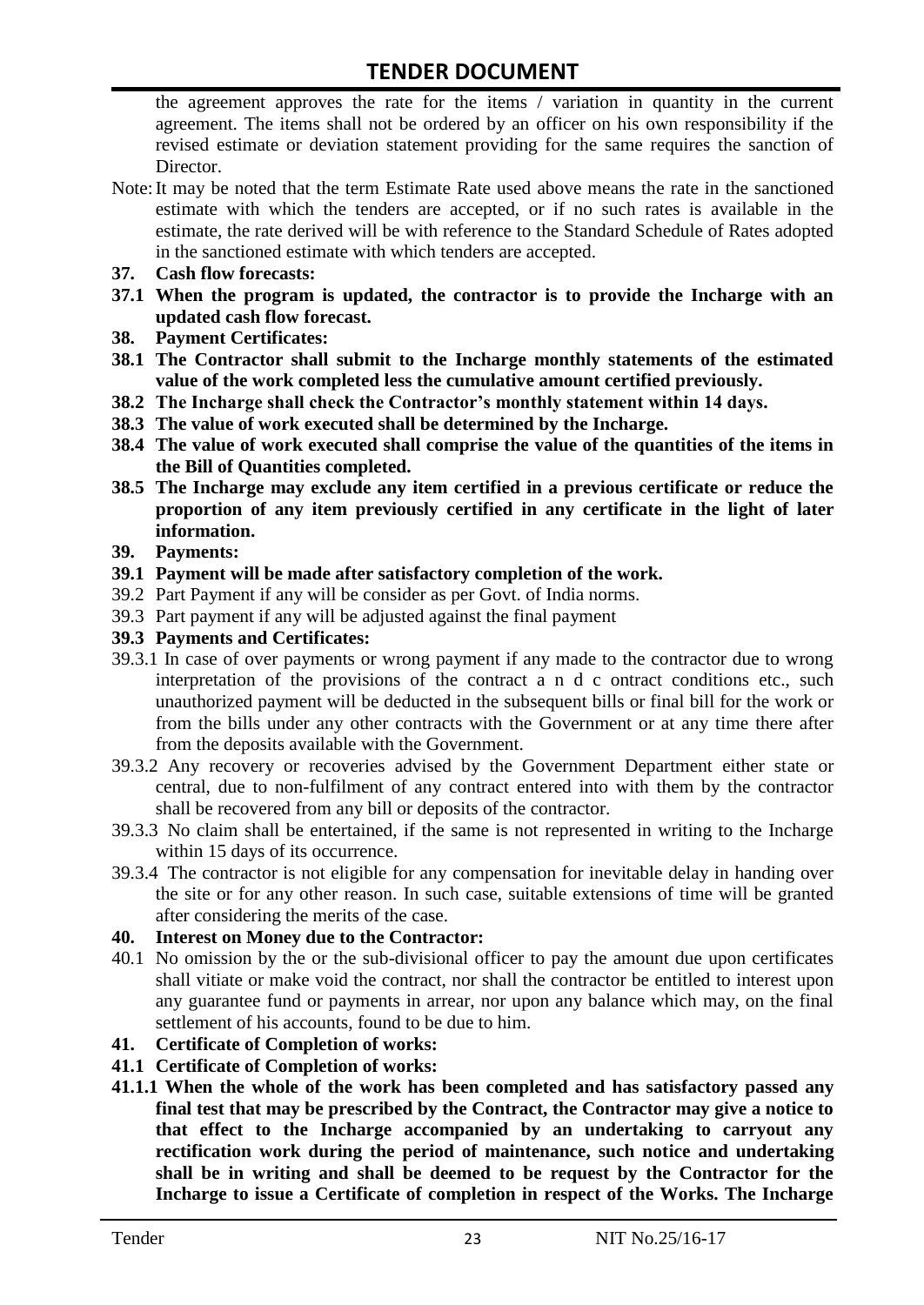**shall, within twenty one days of the date of delivery of such notice either issue to the Contractor, a certificate of completion stating the date on which, in his opinion, the works were completed in accordance with the Contract or give instructions in writing to the Contractor specifying all the Works which, in the Incharge'' opinion, required to be done by the Contractor before the issue of such Certificate.**

- **41.1.2 Incharge shall also notify the Contractor of any defects in the Works affecting completion that may appear after such instructions and before completion of the Works specified there in. The Contractor shall be entitled to receive such Certificate of the Completion within twenty one days of completion to the satisfaction of the Incharge of the Works so specified and making good of any defects so notified.**
- **41.1.3 Similarly, the Contractor may request and the Incharge shall issue a Certificate of Completion in respect of:**
- **a) Any section of the Permanent works in respect of which a separate time for completion is provided in the Contract, and**
- **b) Any substantial part of the Permanent Works which has been both completed to the satisfaction of the Incharge and occupied or used by the Department.**
- **41.1.4 If any part of the Permanent Works shall have been completed and shall have satisfactorily passed any final test that may be prescribed by the Contract, the Incharge may issue such certificate, and the Contractor shall be deemed to have undertaken to complete any outstanding work in that part of the Works during the period of Maintenance.**

#### **42. Taxes included in the Price:**

42.1 The rates quoted by the contractor shall be deemed to be inclusive of the sales Tax and other taxes on all materials that the contractor will have to purchase for performance of this contract.

#### **43. Liquidated Damages:**

- 43.1 If for any reason, which does not entitle the contractor to an extension of item, the rate of progress of works, or any section is at any time, in the opinion of the Director, ICAR-RCER too slow to ensure completion by the prescribed time or extended time for completion Director, ICAR-RCER shall so notify the contractor in writing and the contractor shall there upon take such steps as are necessary and the Director, ICAR-RCER may approve to expedite progress so as to complete the works or such section by the prescribed time or extended time. The contractor shall not be entitled to any additional payment for taking such steps. If as a result of any notice given by the Director, ICAR-RCER under this clause the contractor shall seek the Director, ICAR-RCER permission to do any work at night or on Sundays, if locally recognised as days or rest, or their locally recognised equivalent, such permission shall not be unreasonably refused.
- 43.2 If the contractor fails to complete whole of the works or any part thereof or section of the works within the stipulated periods of individual mile stones (including any bonafide extensions allowed by the competent authority without levying liquidated damages), the Director, ICAR-RCER may without prejudice to any other method of recovery will deduct one hundreds of one percent of contract value per calendar day or part of the day for the period of delays subject to a maximum of 10% of the contract value not as a penalty from any monies in his hands due or which may become due to the contractor. The payment or deductions of such damages shall not relieve the contractor from his obligation to complete the works, or from any other of his obligations and liabilities under the contract
- 43.3 The liquidated damages for the whole of the work are @0.05% of value of contract per day for delay. The maximum amount of liquidated damages for the whole of the works is ten percent of final contract price.

The effective date will be from the date of handing over of the site after agreement and after obtaining a Program of the work.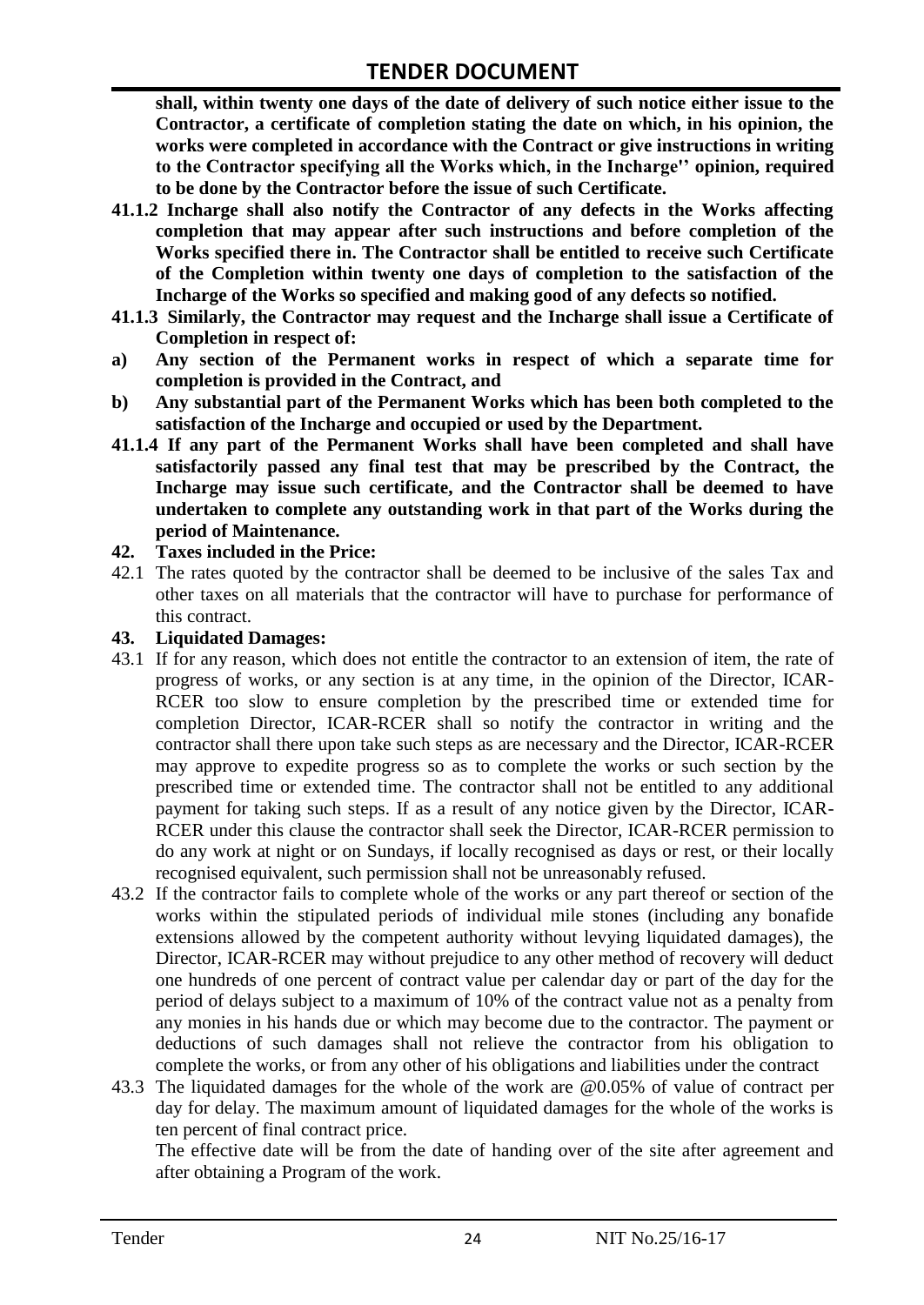#### **44. Cost of Repairs:**

44.1 Loss or damage to the works or materials to the works between the start date and the end of the defects correction periods shall be remedied by the contractor at the contractor"s cost if the loss or damage arises from the contractor's acts or omissions.

## **E. FINISHING THE CONTRACT**

#### **45. Completion:**

45.1 The Contractor shall request the Incharge to issue a Certificate of completion of the Works and the Incharge will do so upon deciding that the work is completed.

#### **46. Taking Over:**

- 46.1 The Department shall takes over the Site and the Works within seven days of the Incharge issuing a certificate of Completion based on the report given by the Consultant.
- *47. Final Account:*
- **47.1 The Contractor shall supply to the Incharge a detailed account of the total amount that the Contractor considers payable under the Contract before the end of the Defects Liability Period. The Incharge shall issue a Defects Liability Certificate and certify any final payment that is due to the Contractor within 56 days of receiving the Contractor's account if it is correct and complete. If it is not, the Incharge shall issue within 56 days a schedule that states the scope of the corrections or additions that are necessary. If the final Account is still unsatisfactory after it has been resubmitted, the Incharge shall decide on the amount payable to the Contractor and issue a payment certificate with in 56 days of receiving the Contractor's revised account.**

#### **48. Termination:**

- 48.1 The Department may terminate the Contract if the contractor causes a fundamental breach of the Contract.
- 48.2 Fundamental breaches of Contract include, but shall not be limited to the following.
- a) The Contractor stops work for 28 days when no stoppage of work is shown on the current program and the stoppage has not been authorised by the Incharge.
- b) The Contractor is made bankrupt or goes into liquidation other than for a reconstruction or amalgamation.
- c) The Incharge gives Notice that failure to correct a particular Defect is a fundamental breach of Contract and the Contractor fails to correct it within a reasonable period of time determined by the Incharge; and
- d) The Contractor does not maintain a security which is required and
- e) The Contractor has delayed the completion of works by the number of days for which the maximum amount of liquidated damages can be paid as defined.
- f) If the contractor, in the judgement of the Department has engaged in corrupt or fraudulent practices in competing for or in the executing the contract.

For the purpose of this paragraph: "corrupt practice" means the offering, giving, receiving or soliciting of any thing of value to influence the action of a public official in the procurement process or in contract execution. "Fraudulent practice" means a misrepresentation of facts in order to influence a procurement process or the execution of a contract to the detriment o the Government and includes collusive practice among Tenderers (prior to or after Tender submission) designed to establish Tender prices at artificial non-competitive levels and to deprive the Government of the benefits of free and open competition.

- 48.3 Notwithstanding the above the Department may terminate the contract for convenience.
- 48.4 If the Contract is terminated, the Contractor shall stop work immediately, make the Site safe and secured leave the Site as soon as reasonably possible.

#### **49. Payment upon Termination:**

**49.1 If the Contract is terminated because of a fundamental breach of Contract by the Contractor, the Incharge shall issue a certificate for the value of the work done less**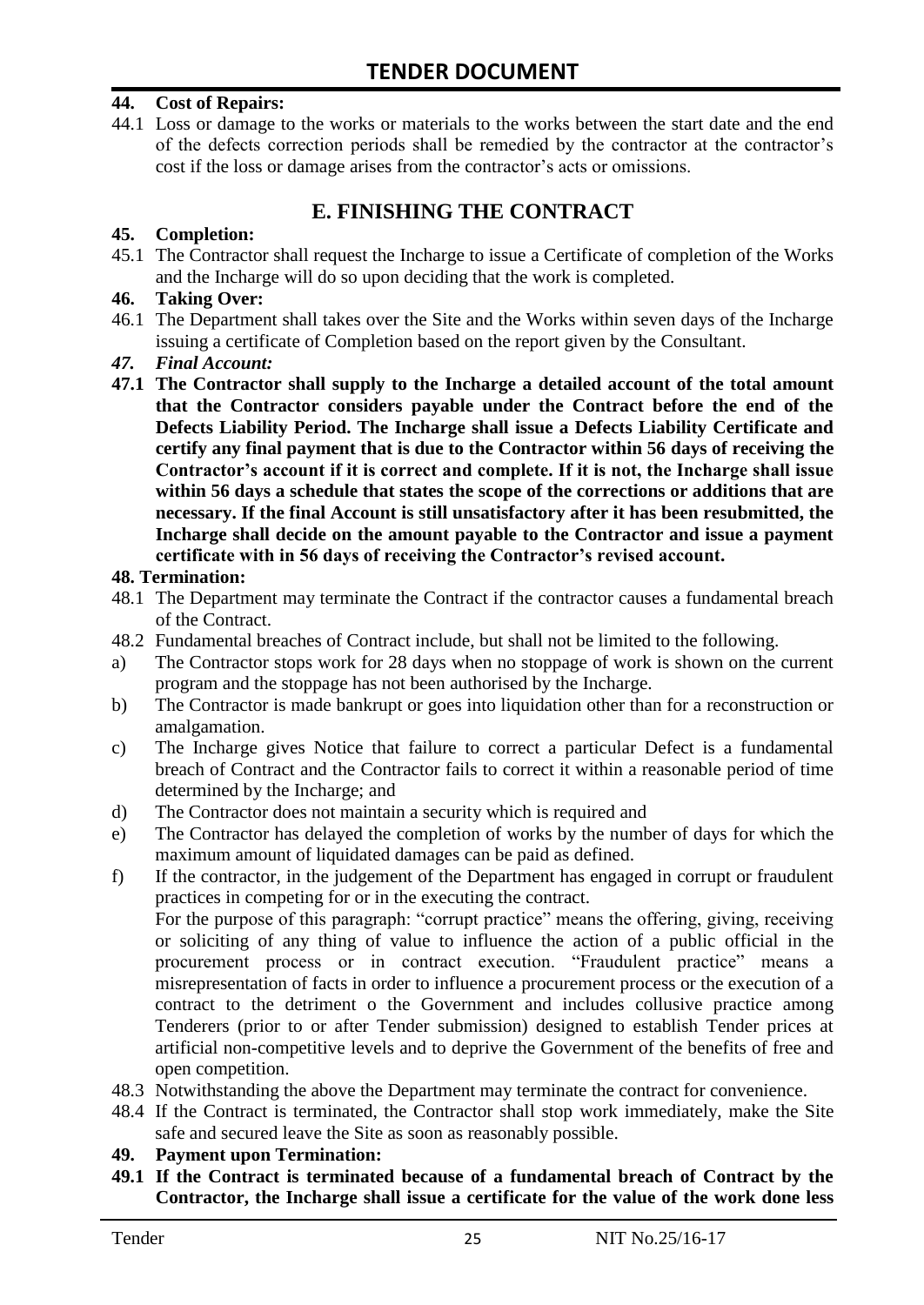**advance payments received upon the date of the issue of the certificate, less other recoveries due in terms of the Contract, less taxes due to be deducted at source as per applicable law and less the rate to apply to the work not completed.. If the total amount due to the Department exceeds any payment due to the Contractor the difference shall be a debt payable to the Department.**

- **50. Property:**
- 50.1 All materials on the Site, Plant, Equipment, Temporary Works and Works are deemed to be the property of the Department if the Contract is terminated because of Contractor's default.
- **51. Release from Performance:**
- 51.1 **If the Contract is frustrated by the outbreak of war or by any other event entirely outside the control of either the Department or the Contractor the Incharge shall certify that the contract has been frustrated. The Contractor shall make the site safe and stop work as quickly as possible after receiving this certificate and shall be paid for all works carried out before receiving it and for any work carried out after wards to which commitment was made.**

# **F. Special Conditions**

#### **52. Water Supply:**

The Contractor has to make his own arrangements for water required for the work and to the colonies and work sites, which are to be established by the Contractor.

#### **53. Electrical Power:**

The Contractors will have to make their own arrangements for drawing electric power from the nearest power line after obtaining permission from the PESU at his own cost. In case of failure of electricity, the Contractor has to make alternative arrangements for supply of electricity by Diesel Generator sets of suitable capacity at place of work. If the supply is arranged by the Department, necessary Tariff rates shall have to be paid based on the prevailing rates.

The contractor will pay the bills of Electricity Board for the cost of power consumed by him.

**The contractor shall satisfy all the conditions and rules required as per Indian Electricity Act 1910 and under rule –45(I) of the Indian Electricity Rules, 1956 as amended from time to time and other pertinent rules.**

The power shall be used for bonafide Departmental works only.

#### **53.1 Electric Power for Domestic Supply:**

- a) The contractor has to make his own arrangements for the supply of electric power for domestic purposes and the charges for this purpose have to be paid by him at the rates as fixed by the Bihar State Electricity Board from time to time.
- b) The contractor will have to make his own arrangements to lay and maintain the necessary distribution lines and wiring for the camp at his own cost. The layout and the methods of laying the lines and wiring shall have the prior approval of the Incharge. All camp area shall be properly electrified. All lines, streets, approaches for the camp etc., shall be sufficiently lighted for the safety of staff and labour of the contractor, at the cost of the Contractor and it will be subject to the approval of the Incharge.

#### **54. Land:**

#### **54.1 Land for Contractor's use:**

The contractor will be permitted to use Government land for execution of work. The contractor shall have to make his own arrangements for acquiring and clearing the site, leveling, providing drainage and other facilities for labour staff colonies, site office, workshop or stores and for related activities. The Contractor shall apply to the Department within a reasonable time after the award of the contract and atleast 30 days in advance of its use, the details of land required by him for the work at site and the land required for his camp and should any private land which has not been acquired, be required by the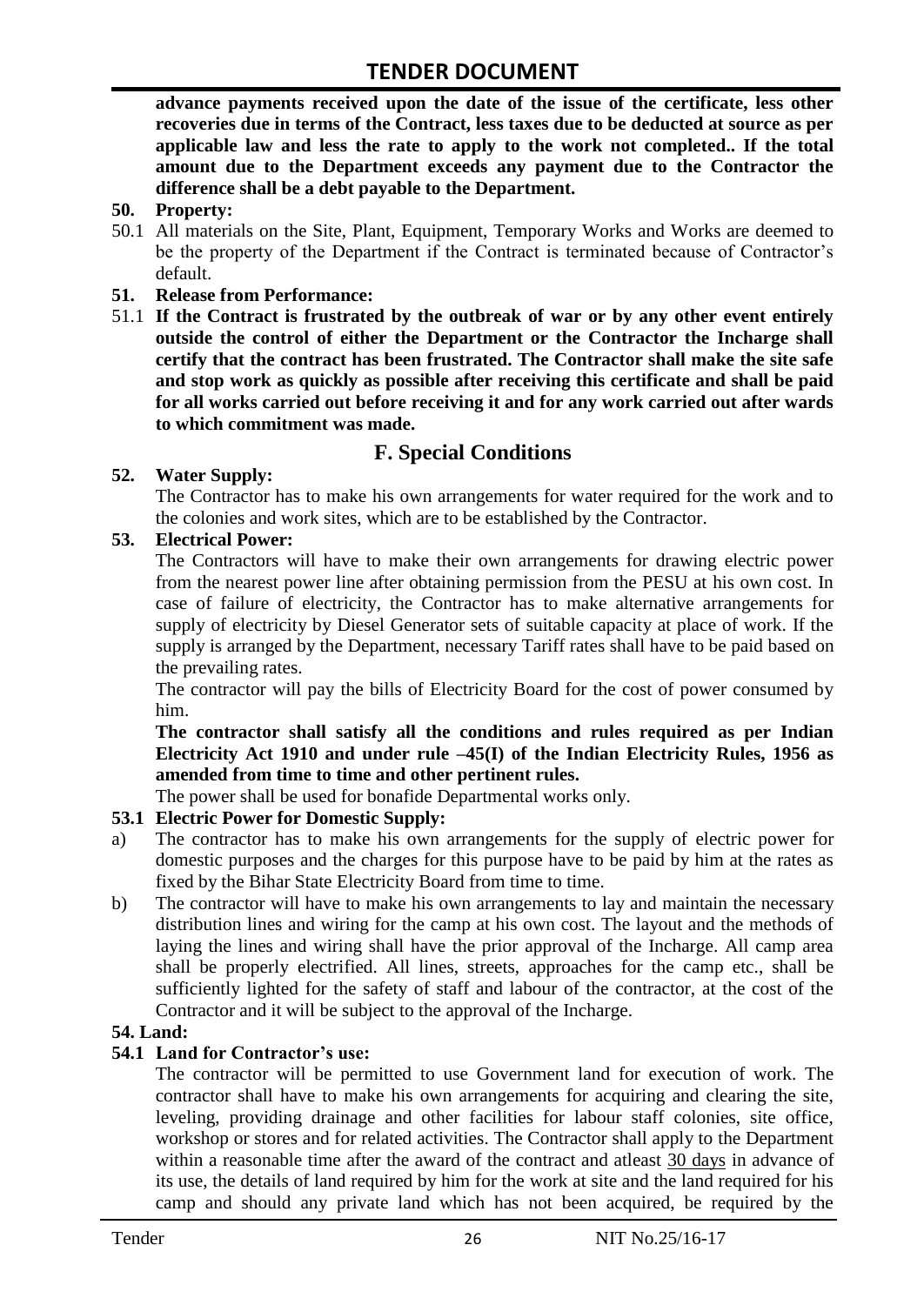contractor for his use. The same may be acquired by the contractor at his own cost by private negotiations and no claim shall be admissible to him on this account. The Incharge reserves the right to refuse permission for use of any government land for which no claim or compensation shall be admissible to the contractor. The contractor shall, however, not be required to pay cost or any rent for the Government land given to him.

#### **54.2 Surrender of occupied land**

- a) The Government land as here in before mentioned shall be surrendered to the Incharge within seven days, after issue of completion certificate. Also no land shall be held by the contractor longer than the Incharge shall deem necessary and the contractor shall on the receipt of due notice from the Incharge, vacate and surrender the land which the Incharge may certify as no longer required by the Contractor for the purpose of the work.
- b) The contractor shall make good to the satisfaction of the Incharge any damage to areas, which he has to return or to other property or land handed over to him for purpose of this work. Temporary structures may be erected by the contractor for storage sheds, offices, residences etc., for non-commercial use, with the permission of the on the land handed over to him at his own cost. At the completion of the work these structures shall be dismantled site cleared and handed over to the. The land required for providing amenities will be given free of cost from Government lands if available otherwise the contractor shall have to make his own arrangements.

#### **54.3 Contractor not to dispose off Spoil etc.,**

The contractor shall not dispose off or remove except for the purpose of fulfilment of this contract, sand, stone, clay ballast, earth, trees and shrubs or other materials obtained in the excavation made or lying on the site of the work, and all such materials and produce shall remain property of the Government. The Department may upon request from the contractor, or if so stipulated in the conditions of the contract allow the contractor to use any of the above materials for the works either free of cost or after payment as may be specifically mentioned or considered necessary during the execution of the work.

#### **55. Roads:**

In addition to existing public roads and roads Constructed by Government, if any, in work area all additional approach roads inside work area and camp required by the Contractor shall be constructed and maintained by him at his own cost. The layout design, construction and maintenance etc. of the roads shall be subject to the approval of the Incharge. The contractor shall permit the use of these roads by the Government free of charge.

It is possible that work at, or in the vicinity of the work site will be performed by the Government or by other contractors engaged in work for the Government during the contract period. The contractor shall without charge permit the government and such other contractor and other workmen to use the access facilities including roads and other facilities, constructed and acquired by the contractor for use in the performance of the works.

The contractor's heavy construction traffic or tracked equipment shall not traverse any public roads or bridges unless the contractor has made arrangement with the authority concerned. In case contractor"s heavy construction traffic or tracked equipment is not allowed to traverse any public roads or bridges and the contractor is required to make some alternative arrangements, no claim on this account shall be entertained. The contractor is cautioned to take necessary precautions in transportation of construction materials to avoid accidents.

#### **56. Payment for Camp Construction**

No payment will be made to the contractor for construction, operation and maintenance of camp and other camp facilities and the entire cost of such work shall be deemed to have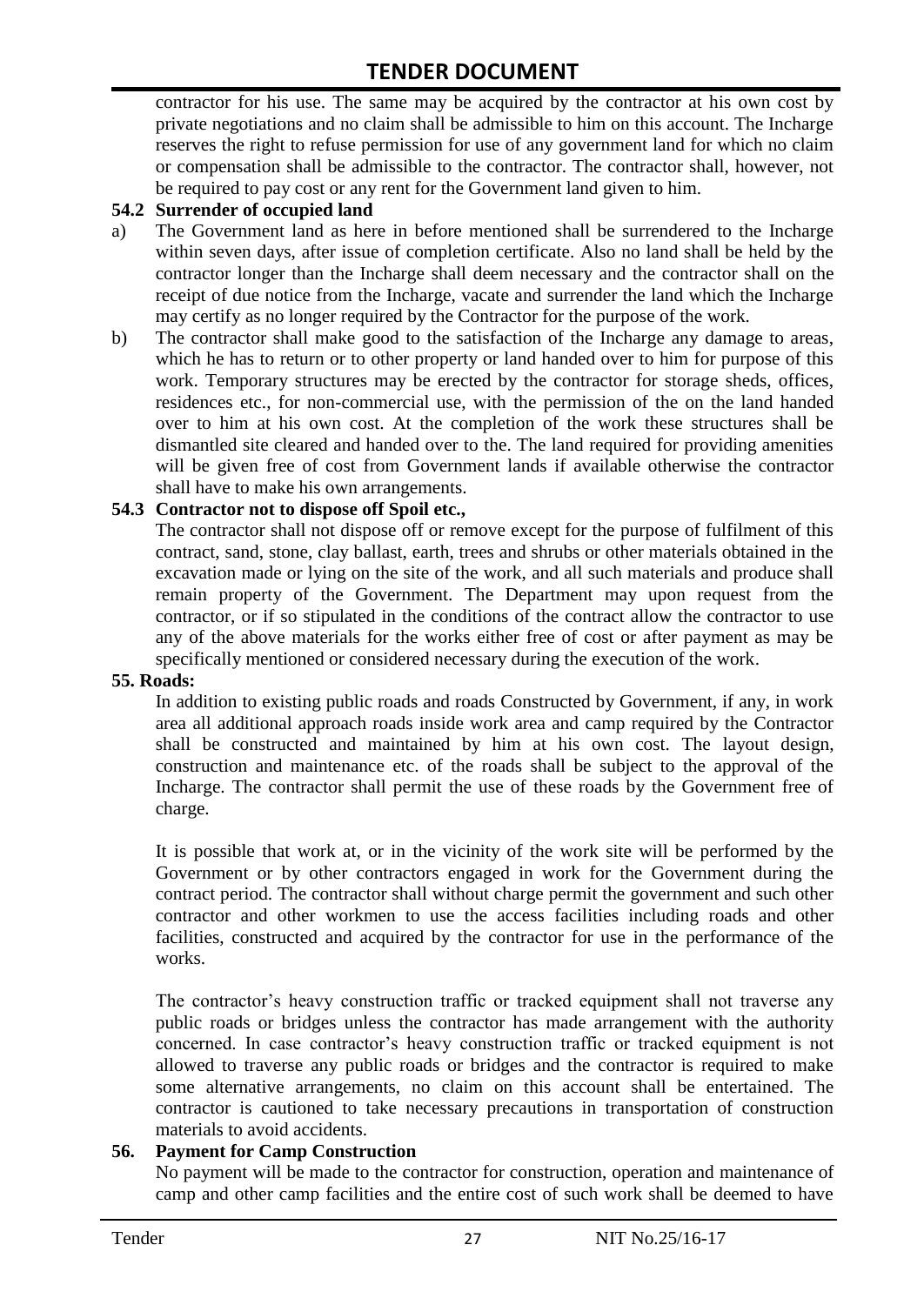been included in the tendered rate for the various items of work in the schedule of quantities and bids.

#### **57. Explosive And Fuel Storage Tanks**

No explosive shall be stored within ½ (half) KM of the limit of the camp sites. The storage of gasoline and other fuel oils or of Butane, Propane and other liquefied petroleum gases, shall confirm to the regulations of Andhra Pradesh State Government and Government of India. The tanks, above ground and having capacity in excess of 2000 liters, shall not be located within the camp area, nor within 200m, of any building.

#### **58. Labour:**

The contractor shall, make his own arrangements for the engagement of all staff and labour, local or other, and for their payment, housing, feeding and transport.

Labour importation and amenities to labour and contractor's staff shall be to the contractor's account. His quoted rate shall include the expenditure towards importation of labour amenities to labour and staff;

The contractor shall, if required by the Incharge deliver to the Incharge a written in detail, is such form and at such intervals as the Incharge may prescribe, showing the staff and the numbers of the several classes of labour from time to time employed by the contractor on the Site and such information respecting Contractor"s Equipment as the Incharge may require.

#### **58.1 Transportation of Labour:**

- I. The contractor shall make his own arrangement for the daily transportation of the labour and staff from labour camps colonies to the work spot and no labour or staff of the contractor shall stay at the work spot. No extra payment will be made to the contractor for the above transportation of the labour and his quoted rate to the work shall include the transportation charges of labour from colonies to work spot and back.
- **II. The contractor will at all times duly observe the provisions of employment of children Act XXVI of 1938 and any enactment or modification of the same and will not employ or permit any person to do any work for the purpose under the provisions of this agreement in contravention of said Act. The contractor here by agrees to indemnify the department from and against all claims, penalties which may be suffered by the department or any person employed by the department by any default on the part of the contractor in the observance and performance of the provisions of the employment of children Act. XXVI of 1938 or any enactment or modification of the same.**

**The contractor shall obtain the insurance at his own cost to cover the risk on the works to labour engaged by him during period of execution against fire and other usual risks and produce the same to the concerned before commencement of work as per govt. guidelines.**

#### **59. Safety Measures:**

- 1. The contractor shall take necessary precautions for safety of the workers and preserving their health while working in such jobs, which require special protection and precautions. The following are some of the measures listed but they are not exhaustive and contractor shall add to and augment these precautions on his own initiative where necessary and shall comply with directions issued by the or on his behalf from time to time and at all times.
- 2. Providing protective foot wear to workers situations like mixing and placing of mortar or concrete sand in quarries and places where the work is done under much wet conditions.
- 3. Providing protective head wear to workers at places like under ground excavations to protect them against rock falls.
- 4. Providing masks to workers at granulates or at other locations where too much fine dust is floating about and sprinkling water at frequent intervals by water hoses on all stone crushing area and storage bins abate to dust.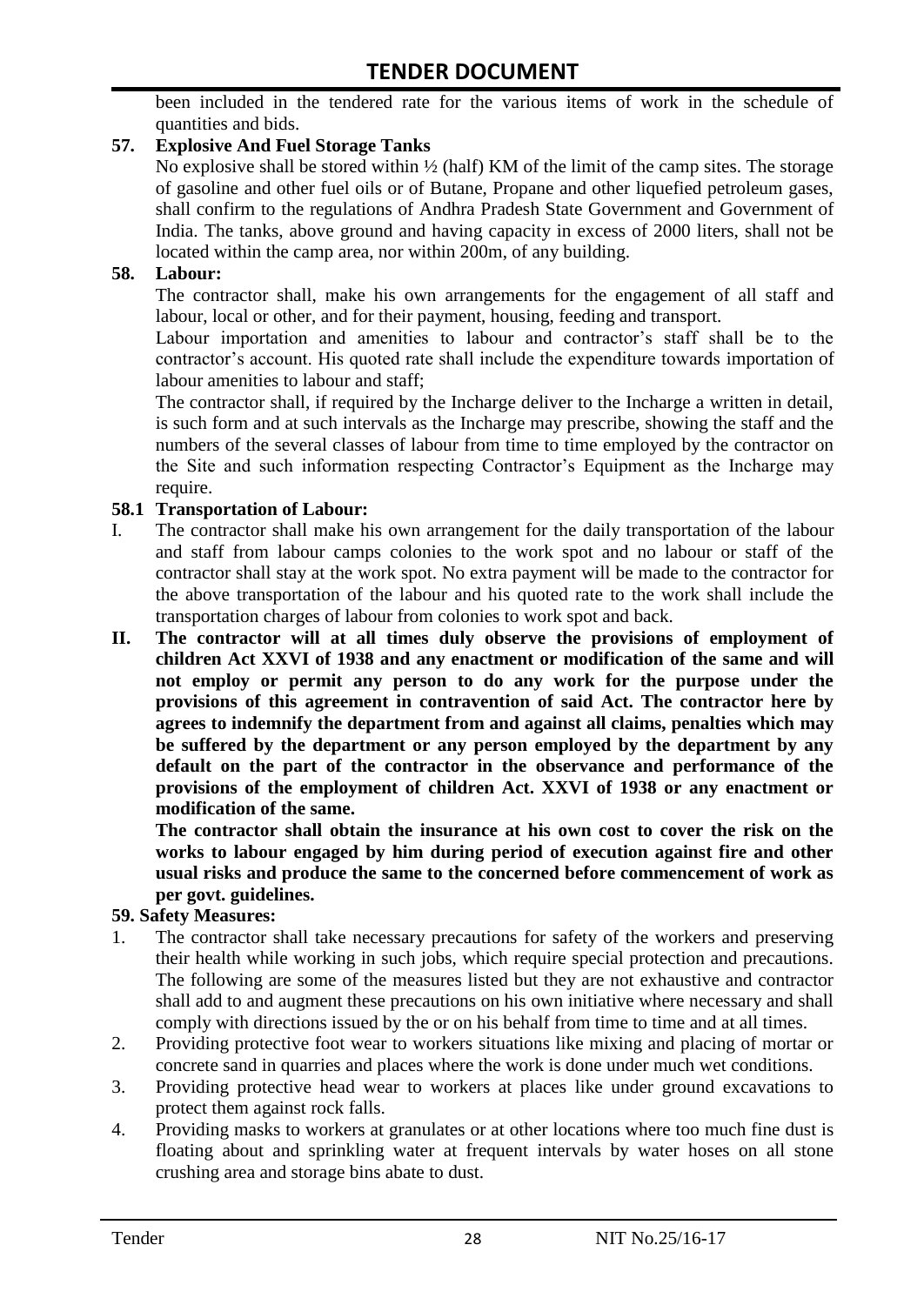- 5. Getting the workers in such jobs periodically examined for chest trouble due to too much breathing in to fine dust.
- 6. Taking such normal precautions like fencing and lightening in excavation of trenches, not allowing rolls and metal parts of useless timber spread around, making danger areas for blasting providing whistles etc.
- 7. Supply work men with proper belts, ropes etc., when working in precarious slopes etc.
- 8. Avoiding named electrical wire etc., as they would electrocute the works.
- 9. Taking necessary steps towards training the workers concerned on the machinery before they are allowed to handle them independently and taking all necessary precautions in around the areas where machines hoists and similar units are working.

#### **60. Fair Wage Clause:**

- 1. The contractor shall pay not less than fair wages to labourers engaged by him on the work.
- 2. "Fair" wages means wages whether for time of piecework notified by the Government from time in the area in which the work is situated.
- 3. The contractor shall not with-standing the revisions of any contract to the contrary cause to be paid to the labour, in directly engaged on the work including any labour engaged by the sub-contractor in connection with the said work, as if the laborers had been directly employed by him.
- 4. In respect of labour directly or indirectly employed in the works for the purpose of the contractors part of the agreement the contractor shall comply with the rules and regulations on the maintenance of suitable records prescribed for this purpose from time to time by the Government. He shall maintain his accounts and vouchers on the payment of wages to the laborers to the satisfaction of the Incharge.
- 5. The shall have the right to call for such record as required to satisfy himself on the payment of fair wages to the labourers and shall have the right to deduct from the contract amount a suitable amount for making good the loss suffered by the worker or workers by reason of the "fair wages" clause to the workers.
- 6. The contractor shall be primarily liable for all payments to be made and for the observance of the regulations framed by the Govt. from time to time without prejudice to his right to claim indemnity from his sub-contractors.
- **7. As per contract labour (Regulation and abolition) Act. 1970 the contractor has to produce the license obtained from the licensing officers of the labour department along with the tender or at the time of agreement.**
- 8. Any violation of the conditions above shall be deemed to be a breach of his contract.
- 9. Equal wages are to be paid for both men and women if the nature of work is same and similar.
- 10. The contractor shall arrange for the recruitment of skilled and unskilled labour local and imported to the extent necessary to complete the work within the agreed period as directed by the Engineer-in-charge in writing.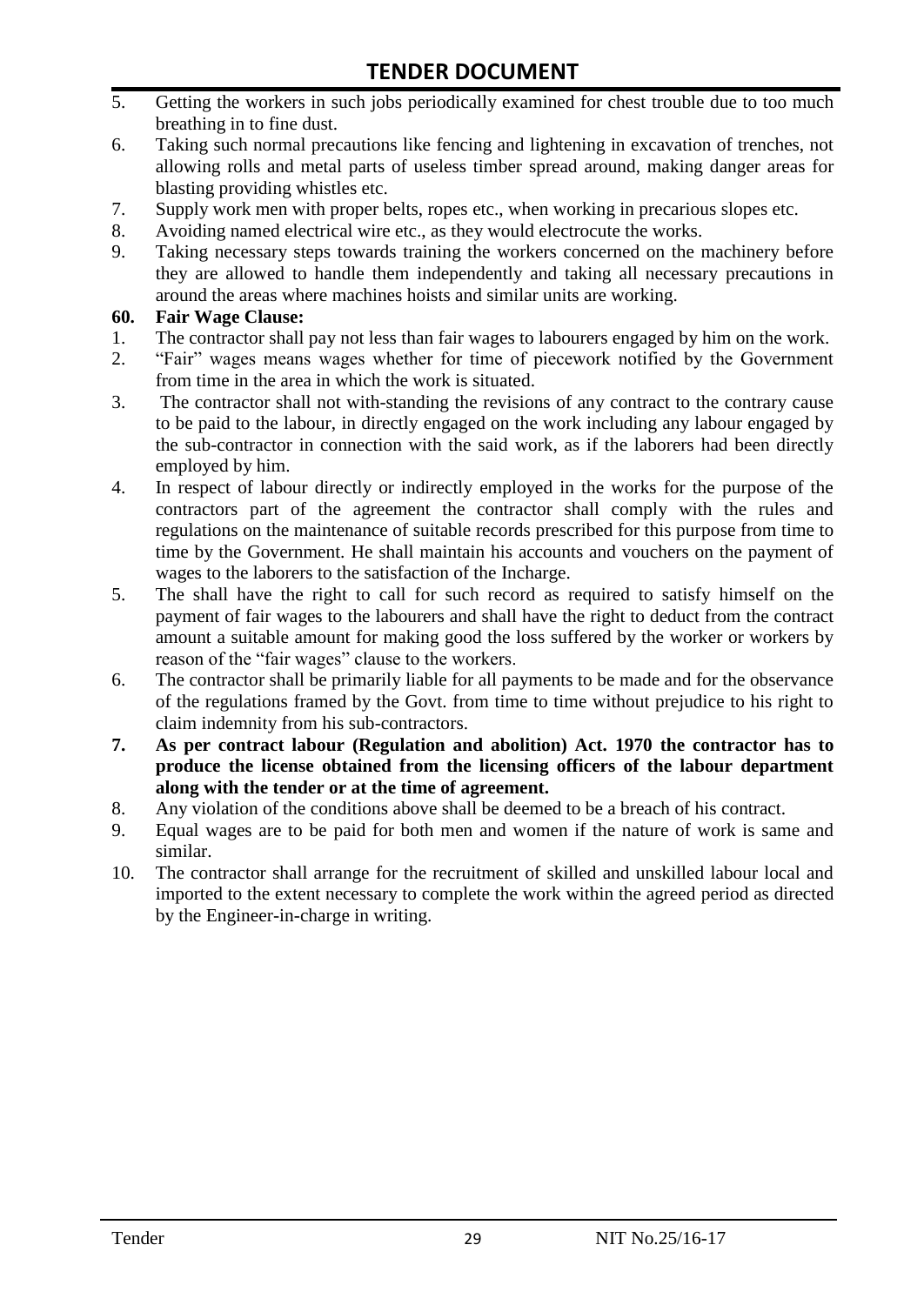#### **61. Indemnity Bond:**

**Name of work: Construction of overhead cemented racks in store room No. 128 of ICAR RCER, Patna.**

**I …………………………………. contractor S/o……………………………………..... aged ……………………………Resident of ……………………………………………. do hereby bind myself to pay all the claims may come (a) under Workmen's Compensation Act. 1933 with any statutory modification there of and rules there under or otherwise for or in respect of any damage or compensation payable in connection with any accident or injury sustained (b) under Minimum wages Act 1948 (c) under payment of wages Act.1936 (d) under the Contractor labour (Regulation and Abolition) Act. 1970 by workmen engaged for the performance of the business relating to the above contract i.e., failing such payment of claims of workmen engaged in the above work, I abide in accepting for the recovery of such claims, effected from any of my assets with the departments.**

**62. Compliance with Labour Regulations:**

**During continuance of the contract, the contractor and his sub contractors shall abide at all times by all existing labour enactments and rules made there under, regulations, notifications and bye laws of the State or Central Government or local authority and any other labour law (including rules), regulations, bye laws that may be passed or notifications that may be issued under any labour law in future either by the State or the Central Government or the local authority and also applicable labour regulations, health and sanitary arrangements for workmen, insurance and other benefits. Salient features of some of the major labour laws that are applicable to construction industry are given below. The contractor shall keep the Department indemnified in case any action is taken against Department by the competent authority on account of contravention of any of the provisions of any Act or rules made there under, regulations or notifications including amendments. If the Department is caused to pay or reimburse, such amounts as may be necessary to cause or observe, or for non-observance of the provision stipulated in the notifications/bye laws/Acts/Rules/regulations including amendments, if any, on the part of the contractor, the Incharge /Department shall have the right to deduct any money due to the contractor including his amount of performance security. The Department/Incharge shall also have right to recover from the contractor any sum required or estimated to be required for making good the loss or damage suffered by the Department.**

**The employees of the Contractor and the Sub-contractor in no case shall be treated as the Department of the Department at any point of time.**

- **63. Salient features of some major labour laws applicable to establishment engaged in buildings and other construction work:**
- **(a) Workmen compensation Act 1923: The Act provides for compensation in case if injury by accident arising out of and during the course of employment.**
- **(b) Payment of Gratuity Act 1972: Gratuity is payable to an employee under the Act on satisfaction of certain conditions on separation if any employee has completed 5 years service or more, or on death, the rate of 15 days wages for every completed year of service. The Act is applicable to all establishments, employing 10 or more employees.**
- **(c) Employees P.F. and Miscellaneous provision Act 1952: The Act provides for monthly contributions by the Department plus workers @ 10% or 8.33%. The benefits payable under the Act are:**
- **(i) Pension or family pension on retirement or death, as the case may be.**
- **(ii) Deposit linked insurance on the death in harness of the worker.**
- **(iii) Payment of P.F. accumulation on retirement/death etc.,**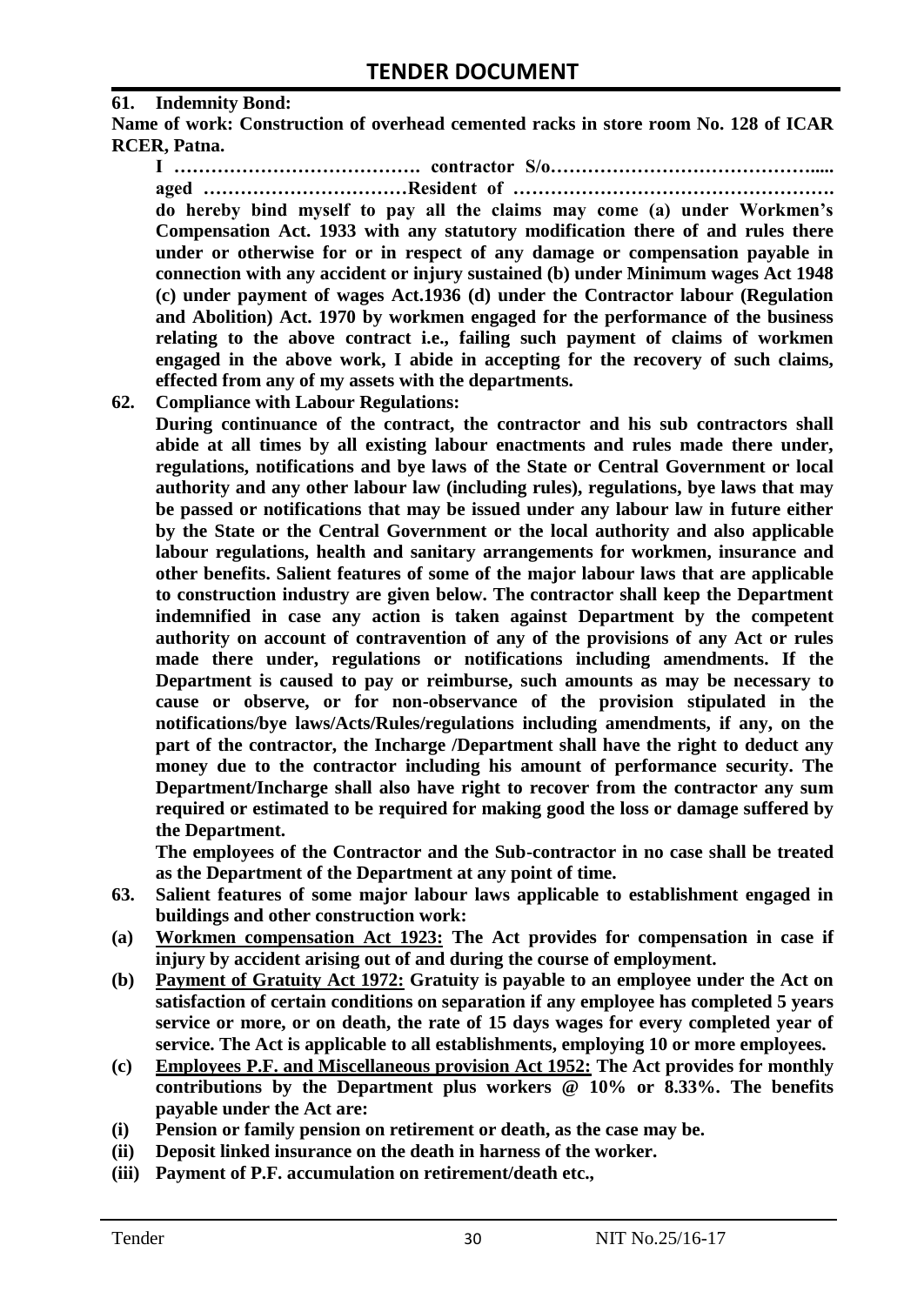- **(d) Maternity Benefit Act 1951: The Act provides for leave and some other benefits to women employees in case of confinements or miscarriage etc.**
- **(e) Contract Labour (Regulation & Abolition) Act 1970: The Act provides for certain welfare measures to be provided by the contractor to contract labour and in case the Contractor fails to provide, the same are required to be provided by the Principal Department by Law. The Principal Department is required to take certificate of Registration and the contractor is required to take license from the designated Officer. The Act is applicable to the establishments or Contractor of Principal Department if they employ 20 or more contract labour.**
- **(f) Minimum wages Act 1948: The Department is supposed to pay not less than the Minimum wages fixed by appropriate Government as per provisions of the Act if the employment is a scheduled employment construction of Buildings, Roads, Runways are scheduled employments.**
- **(g) Payment of wages Act 1936: It lays down as to by what date the wages are to be paid, when it will be paid and what deductions can be made form the wages of the workers.**
- **(h) Equal Remuneration Act 1979: The Act provides for payment of equal wages for work of equal nature to Male or Female workers and for not making discrimination against Female employee in the matters of transfers, training and promotions etc.**
- **(i) Payment of Bonus Act 1965: The Act Is applicable to all establishments employing 20 or more employees. The Act provides for payment of annual bonus subject to a minimum of 8.33% of wages and maximum of 20% of wages to employees drawing Rs. 3500/- per month or less. The bonus to be paid to employees getting Rs.2500/- per months or above and upto Rs.3500/- per month shall be worked out by taking wages as Rs.2500/- per monthly only. The Act does not apply to certain establishments. The newly set-up establishments are exempted for five years in certain circumstances. Some of the State Governments have reduced the employment size from 20 to 10 for the purpose of applicability of this Act.**
- **(j) Industrial Disputes Act 1947: The Act lays down the machinery and procedure fo resolution of Industrial disputes, in what situations a strike or lock- out becomes illegal and what are the requirements for laying off or retrenching the employees or closing down the establishment.**
- **(k) Industrial Employment (Standing Orders) Act 1946: It is applicable to all establishments employing 100 or more workmen (employment size reduced by some of the State and Central Government to 50). The Act provides for laying down rules governing the conditions of employment by the Department on matters provided in the Act and get the same certified by the designated Authority.**
- **(l) Trade Unions Act 1926: The Act lays down the procedure for registration of trade unions of workmen and Departments. The Trade Unions registered under the act have been given certain immunities from civil and criminal liabilities.**
- **(m) Child Labour (Prohibition & Regulation) Act 1986: The Act prohibits employment of children below 14 years of age in certain occupations and processes and provides for regulation of employment of children in all other occupations and processes, Employment Child Labour is prohibited in Building and Construction Industry.**
- **(n) Inter-State Migrant workmen's (Regulation of Employment & Conditions of service) Act 1979: The Act applicable to an establishment, which employs 5 or more interstate migrant workmen through an intermediary (who has recruited workmen in one state for employment in the establishment situated in another State). The inter State migrant workmen, in an establishment to which this Act becomes applicable, are required to be provided certain facilities such as housing, medical aid, traveling expenses from home upto the establishment and back, etc.**
- **(o) The Building and Other Construction workers (regulation of Employment and conditions of service) Act 1996 and the Cess Act of 1996: All the establishments who**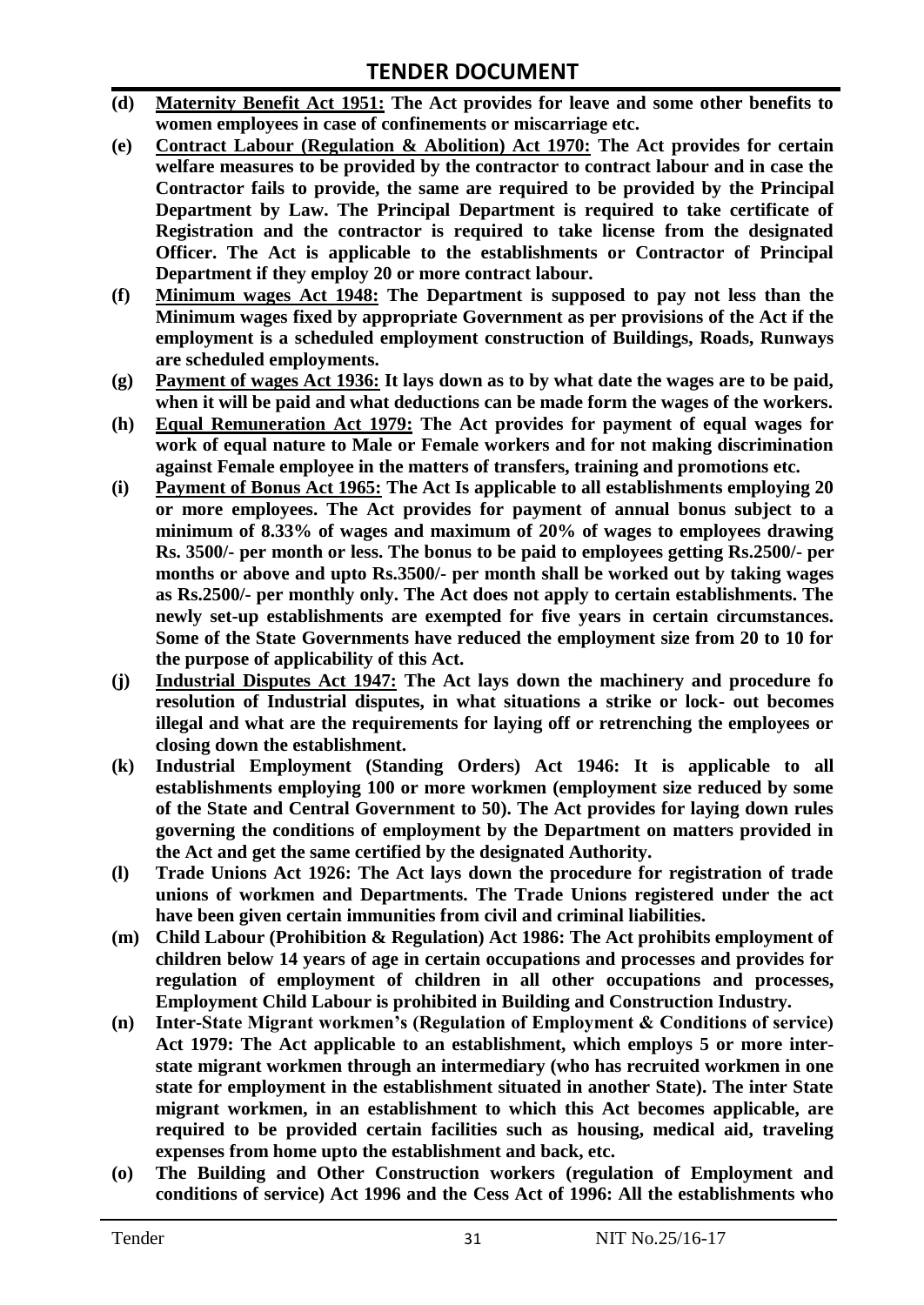**carryon any building or other construction work and employs 10 or more workers are covered under this Act. All such establishments are required to pay cess at the rate not exceeding 2% of the cost of construction as may be modified by the Government. The Department of the establishment is required to provide safety measures at the Building or construction work and other welfare measures, such as Canteens, First-aid facilities, Ambulance, Housing accommodations for workers near the work place etc. The Department to whom the Act applies has to obtain a registration certificate from the Registering Officer appointed by the Government.**

**(p) Factories Act 1948: The Act lays down the procedure for approval of plans before setting up a factory, health and safety provisions, welfare provisions, working hours, annual earned leave and rendering information regarding accidents or dangerous occurrences to designated authorities. It is applicable to premises employing 10 person or more with aid of power or 20 or more persons without the aid of power engaged in manufacturing process.**

#### **64. Liabilities of the Contractor**

64.1 Accident Relief and workmen compensation:

The contractor should make all necessary arrangements for the safety of workmen on the occurrence of the accident, which results in the injury or death of any of the workmen employed by the contractor, the contractor shall within 24 hours of the happenings of the accident and such accidents should intimate in writing to the Consultant and Incharge of the Centre. The contractor shall indemnify Centre against all loss or damage sustained by the Centre resulting directly or indirectly from his failure to give intimation in the manner aforesaid including the penalties or fines if any payable by Centre as a consequence of Centre failure to give notice under workmen"s compensation Act or otherwise conform to the provisions of the said Act in regard to such accident.

- 64.2 In the event of an accident in respect of which compensation may become payable under the workmen"s compensation Act VIII 23 whether by the contractor, by the Government it shall be lawful for the Incharge to retain such sum of money which may in the opinion of the Incharge be sufficient to meet such liability. The opinion of the Incharge shall be final in regard to all matters arising under this clause.
- 64.3 The contractor shall at all times indemnify the Centre against all claims which may be made under the workmen"s compensation act or any statutory modification thereafter or rules there under or otherwise consequent of any damage or compensation payable in consequent of any accident or injuries sustained or death of any workmen engaged in the performance of the business relating to the contractor.

#### **65. Contractor's Staff, Representatives and Labour:**

- (a) The contractor shall, at all times, maintain on the works, staff of qualified Engineers, and Supervisors of sufficient experience of similar other jobs to assure that the quality of work turned out shall be as intended in the specifications. The contractor shall also maintain at the works, a Work Manager or sufficient status, experience and office and duly authorize him to deal with all aspects of the day-today work. All communications to any commitments by the Work Manager shall be considered as binding on the Contractor.
- (b) The Contractor shall at all times submit details of skilled and unskilled labour and equipment employed to the Incharge in prescribed proforma as he may require to assess and ensure the proper progress of work.
- (c) If the contractor does not employ the technical person agreed to on the work a fine may be imposed as decided by the Competent Authority.

#### **66. Accommodation and food:**

The contractor should arrange accommodation he needs, at his own cost. The contractor shall make his own arrangements for supply of food grains, fuel and other provision to his staff and labourers including controlled commodities.

#### **67. Relationship :**

Contractor shall have to furnish information along with tender, about the relationship he is having with any officer of the Centre.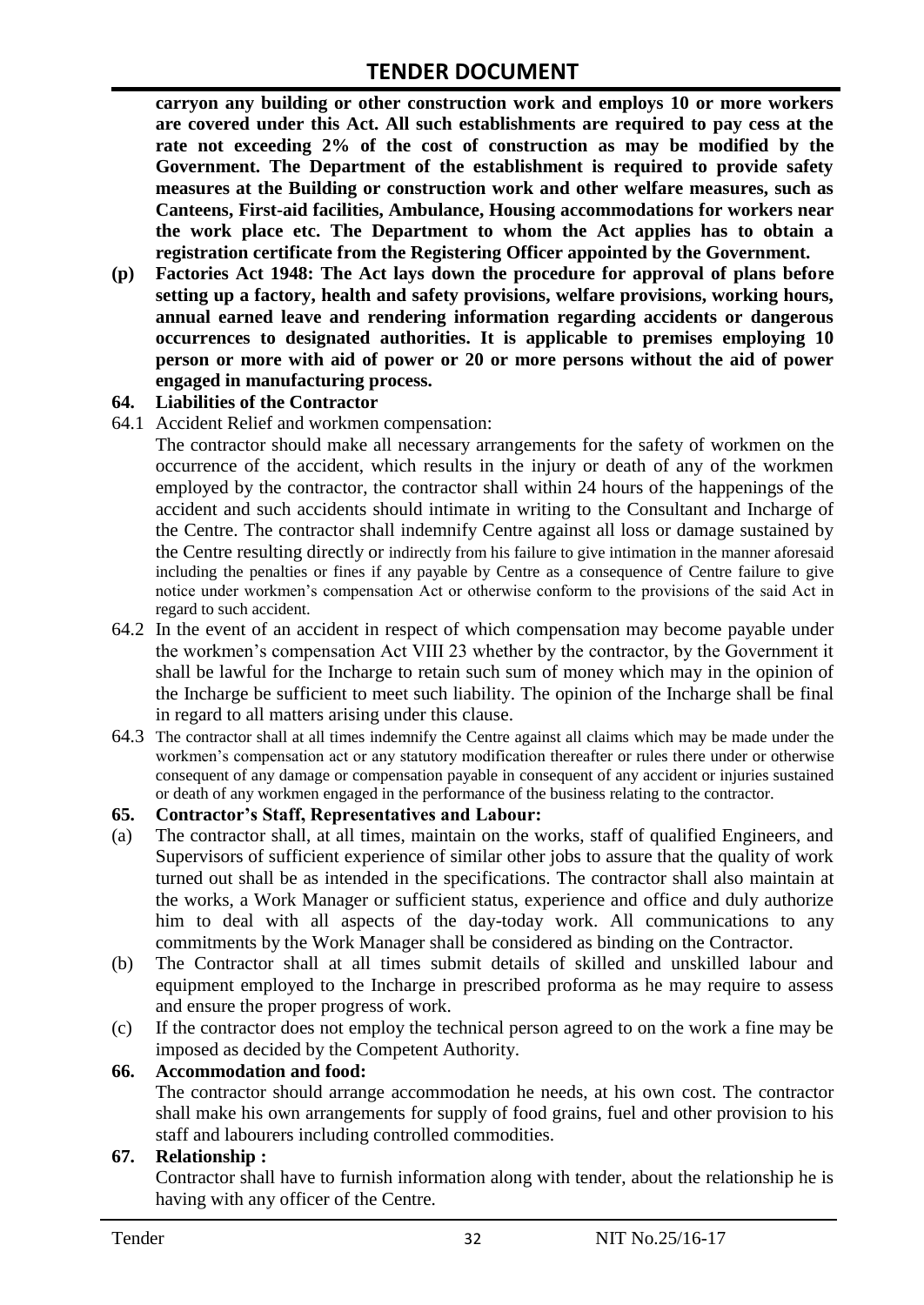#### **68. Protection of adjoining premises:**

The contractor shall protect adjoining sites against structural, decorative and other damages that could be caused by the execution of these works and make good at his cost any such damages.

#### **69. Work during night or on Sundays and holidays:**

The works can be allowed to be carried out during night, Sundays or authorised holidays in order to enable him to meet the schedule targets and the work shall require almost round the clock working keeping in view:

- (i) The provisions of relevant labour laws being adhered to:
- (ii) Adequate lighting, supervision and safety measures are established to the satisfaction of the and
- (iii) The construction programme given by the Contractor and agreed upon by the envisages such night working or working during Sundays or authorised holidays

#### **70. Layout of materials stacks:**

The contractor shall deposit materials for the purpose of the work on such parts only of the ground as may be approved by the Incharge before starting work. A detailed survey, clearly indicating position and areas where materials shall be stacked and sheds built is to be conducted by the contractor at his own cost and only after obtaining necessary approval of the plan for use of sites by the Incharge, the Contractor can use the sites accordingly.

#### **71. Use of blasting materials:**

Procurement of blasting materials and its storage is the responsibility of the contractor. The contractor shall engage licensed blaster for blasting operation. The contractor is to act in accordance with Indian Explosive Act and other rules prevailing, during the execution of work. It is the responsibility of the contractor to see, that works by other agencies in the vicinity are not hampered, in such cases if any claim is made by other agencies that should be borne by the contractor. Carriage of blasting materials, from the magazine to the work site, is the responsibility of the contractor.

#### **72. Plant and Equipment:**

- 72.1 The contractor shall have sufficient plant, equipment and labour and shall work such hours and shifts as may be necessary to maintain the progress on the work as per the approval progress schedule. The working and shifts hours shall comply with the Govt. Regulations in force.
- 72.2 It is to expressly and clearly understood that contractor shall make his own arrangements to equip himself with all machinery and special tools and plant for the speedy and proper execution of the work and the department does not undertake responsibility towards their supply.
- 72.3 The department shall supply such of the machinery that may be available on hire basis but their supply cannot be demanded as matter of right and no delay in progress can be attributed to such non-supply of the plant by the department and the department cannot be made liable for any damage to the contractor. The Contractor shall be responsible for safe custody of the departmental machinery supplied to him (which will be delivered to contractor at the machinery yard at site of work) and he has to make good all damages and losses if any other than fire, wear and tear to bring it to the conditions that existed at the time of issue to the contractor before handing over the same to the department. The hire charges for the machinery handed over to the contractor will be recovered at the rate prevalent at the time of supply. The contractor will have to execute supplemental agreement with at the time of supply of the machinery.
- 72.4 The acceptance of departmental machinery on hire is optional to the contractor.

#### **73. Steel forms:**

Steel forms should be used for all items involving and use of centering and shuttering shall be single plane without any dents and undulations.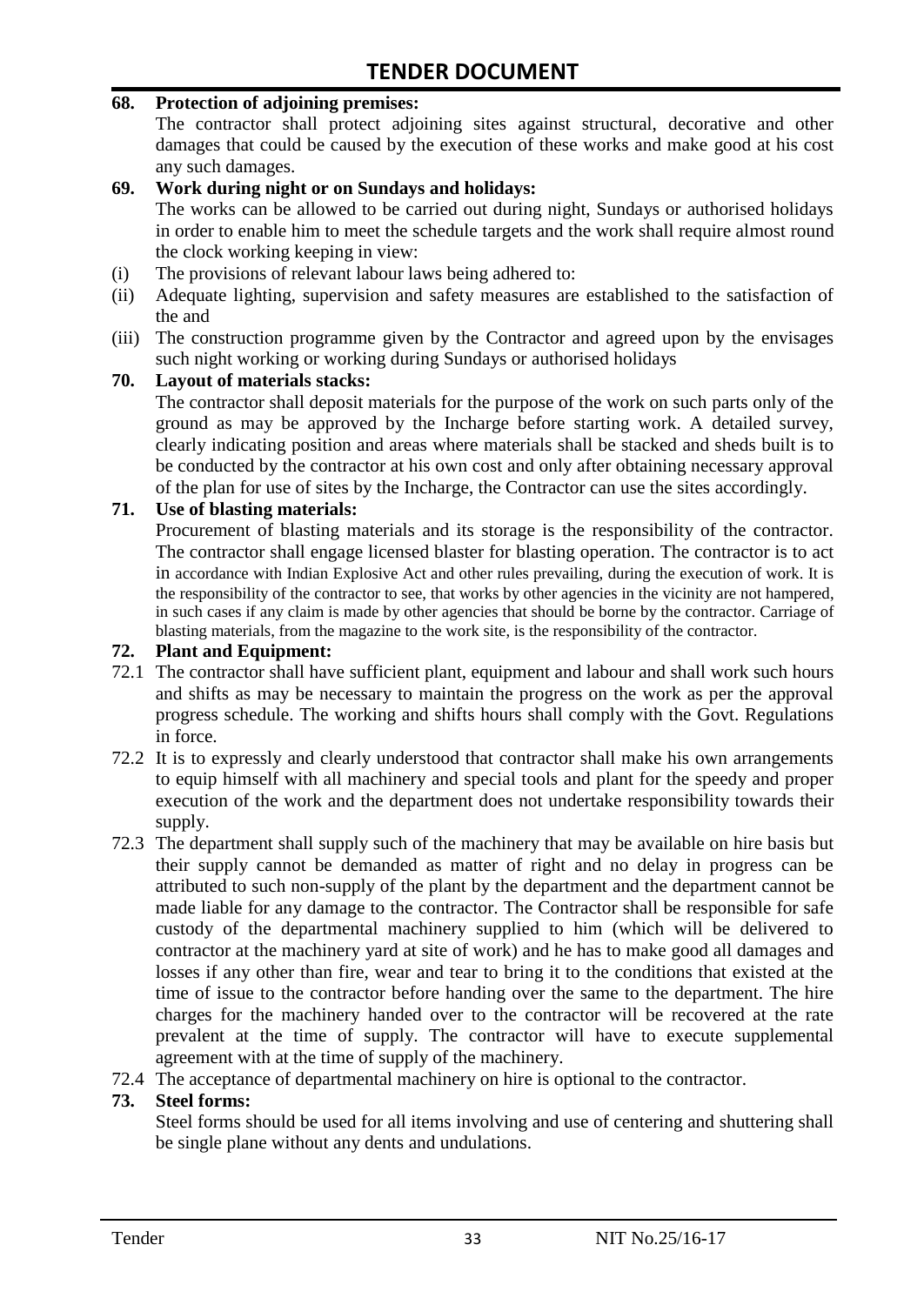#### **74. Inconvenience to public:**

The contractor shall not deposit materials at any site, which will cause inconvenience to public. The Incharge may direct the contractor to remove such materials or may undertake the job at the cost of the contractor.

**75. Conflict of interest:**

**Any bribe, commission, gift or advantage given, promised or offered by on behalf of contractor or his partner, agent or servant or any one on his behalf to any officer, servant, representatives, agents of Incharge or any persons on their behalf, in relation to the obtaining or to execution of this, or any other contract with Incharge shall in addition to any criminal liability, which it may occur, subject to the cancellation of this or all other contracts and also to payment of any loss or damage resulting from any such cancellation. Incharge shall then be entitled to deduct the amount, so payable from any money, otherwise due to the contractor under this or any other contract.**

#### **76. Contract documents and materials to be treated as confidential:**

All documents, correspondences, decisions and orders, concerning the contract shall be considered as confidential and/or restricted in nature by the contractor and he shall not divulge or allow access to them by any unauthorized person

#### **77. General obligations of Contractor:**

- 77.1 The contractor shall, subject to the provision of the contract and with due care and diligence, execute and maintain the works in accordance with specifications and drawings.
- 77.2 The contractor shall promptly inform the Department and the Incharge of any error, omission, fault and such defect in the design of or specifications for the works which are discovered when reviewing the contract documents or in the process of execution of the works.
- 77.3 If Contractor believes that a decision taken by the Incharge was either outside the authority given to the Incharge by the Contract or that the decision was wrongly taken, the decision shall be referred to the technical expert within 14 days of the notification of the Incharge's decisions.
- 77.4 Pending finalisation of disputes, the contractor shall proceed with execution of work with all due diligence

#### **78. Security measures:**

- a) Security requirements for the work shall be in accordance with the Government's general requirements including provisions of this clause and the Contractor shall conform to such requirements and shall be held responsible for the actions of all his staff, employees and the staff and employees of his sub-contractors
- b) All contractors' employees, representatives and sub-contractor's employees shall wear identifications badges provided by the contractor. Badges shall identify the contractor, showing and employee's number and shall be worn at all times while at the site. Individual labour will not be required to wear identification badges.
- c) All vehicles used by the contractor shall be clearly marked with contractor"s name.
- d) The contractor shall be responsible for the security of the works for the duration of the contract and shall provide and maintain continuously adequate security personnel to fulfil these obligations. The requirements of security measures shall include, but not limited to maintenance of order on the site, provision of all lighting, fencing, guard flagmen and all other measures necessary for the protection of the works within the colonies, camps and elsewhere on the site, all materials delivered to the site, all persons employed in connection with the works continuously throughout working and non working period including nights, Sundays and holidays for duration of the contract.
- e) Other contractors working on the site concurrently with the contractor will provide security for their own plant and materials. However, their security provisions shall in no way relieve the contractor of his responsibilities in this respect.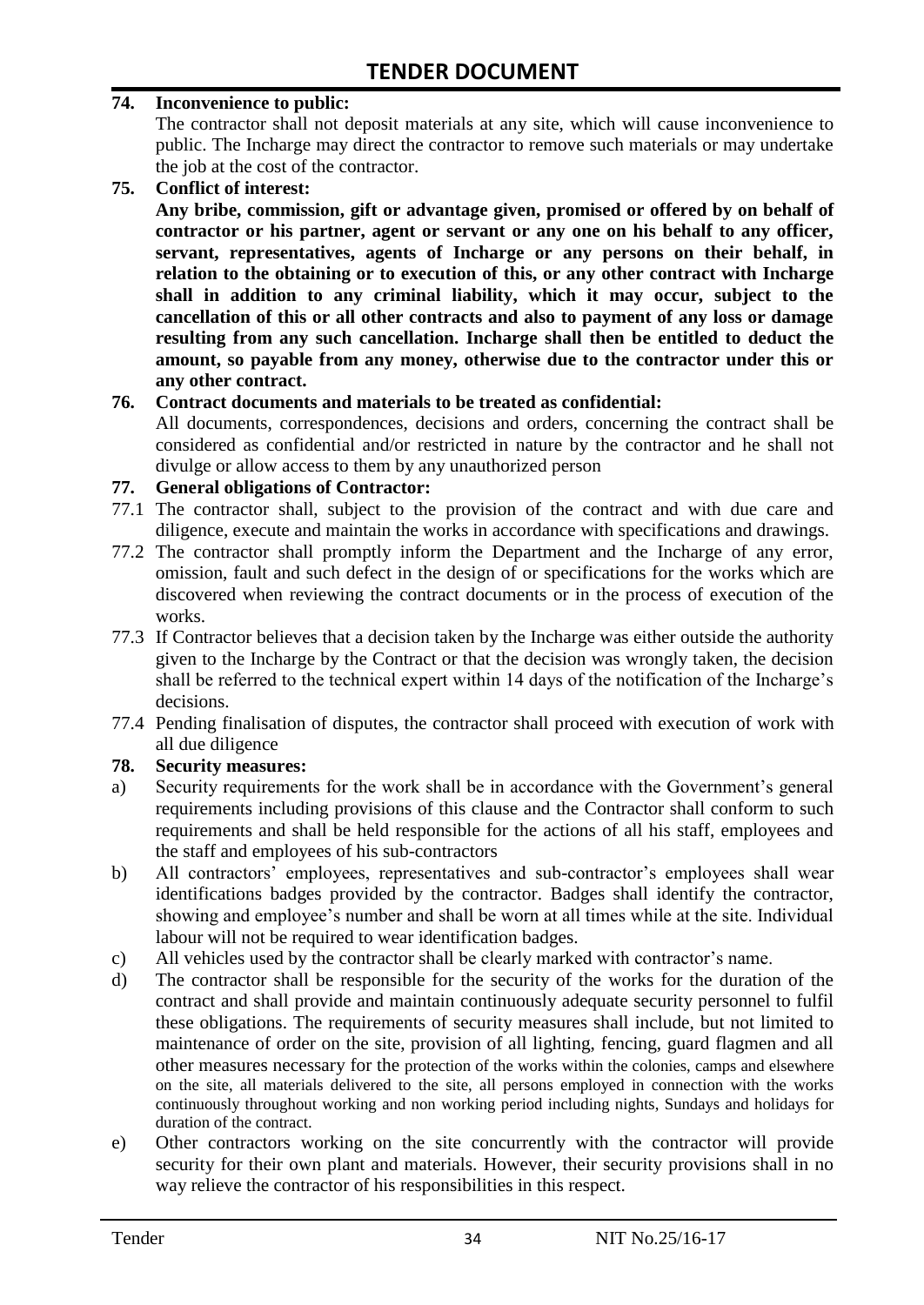f) Separate payment will not be made for provision of security services.

#### **79. Fire fighting measures:**

- a) The contractor shall provide and maintain adequate fire fighting equipment and take adequate fire precaution measures for the safety of all personnel and temporary and permanent works and shall take action to prevent damage to destruction by fire of trees shrubs and grasses.
- b) Separate payment will not be made for the provision of fire prevention measures.

#### **80. Sanitation:**

The contractor shall implement the sanitary and watch and ward rules and regulations for all forces employed under this contract and if the Contractor fails to enforce these rules, the Incharge may enforce them at the expenses of the Contractor.

#### **81. Training of personnel:**

The contractor, shall, if and as directed by the Incharge provide free of any charge adequate facilities, for vocational training of Government Officers, students, Engineers, supervisors, foremen, skilled workmen etc. not exceeding six in number at any one time on the contractor"s work. Their salaries, allowances etc. will be borne by the Government and the training schemes will be drawn up by the Incharge in consultation with the contractor.

#### **82. Ecological balance:**

- a) The contractor shall maintain ecological balance by preventing de-forestation, water pollution and defacing of natural landscape. The contractor shall so conduct his construction operation as to prevent any unnecessary destruction, scarring, or defacing of the natural surrounding in the vicinity of the work. In respect of the ecological balance, Contractor shall observe the following instructions.
- i) Where unnecessary destruction, scarring, damage or defacing may occur, as result of the operation, the same shall be repaired replanted or otherwise corrected at the contractor"s expense. The contractor shall adopt precautions when using explosives, which will prevent scattering of rocks or other debris outside the work area. All work area including borrow areas shall be smoothened and graded in a manner to conform to the natural appearances of the landscape as directed by the Incharge.
- ii) All trees and shrubbery which are not specifically required to be cleared or removed for construction purposes shall be preserved and shall be protected from any damage that may be caused by the contractor's construction operation and equipment. The removal of trees and shrubs will be permitted only after prior approval by the Incharge. Special care shall be exercised where trees or shrubs are exposed to injuries by construction equipment, blasting, excavating, dumping, chemical damage or other operation and the contractor shall adequately protect such trees by use of protective barriers or other methods approval by the Incharge. Trees shall not be used for anchorages. The contractor shall be responsible for injuries to trees and shrubs cause by his operations. The term "injury" shall include, without limitation bruising, scarring, tearing and breaking of roots, trunks or branches. All injured trees and shrubs be restored as nearly as practicable without delay to their original condition at the contractor"s expense.
- (iii) The contractor's construction activities shall be performed by methods that will present entrance or accidental spillage of solid matter contaminants, debris and other objectionable pollutants and wastage into river. Such pollutant and waste include earth and earth products, garbage, cement concrete, sewage effluent, industrial wastes, radio-active substances, mercury, oil and other petroleum products, aggregate processing, mineral salts and thermal pollution. Pollutants and wastes shall be disposed off in a manner and at sites approved by the Incharge.
- (iv) In conduct of construction activities and operation of equipments the contractor shall utilize such practicable methods and devices as are reasonably available to control, prevent and otherwise minimize the air pollution. The excessive omission of dust in to the atmosphere will not be permitted during the manufacture, handling and storage of concrete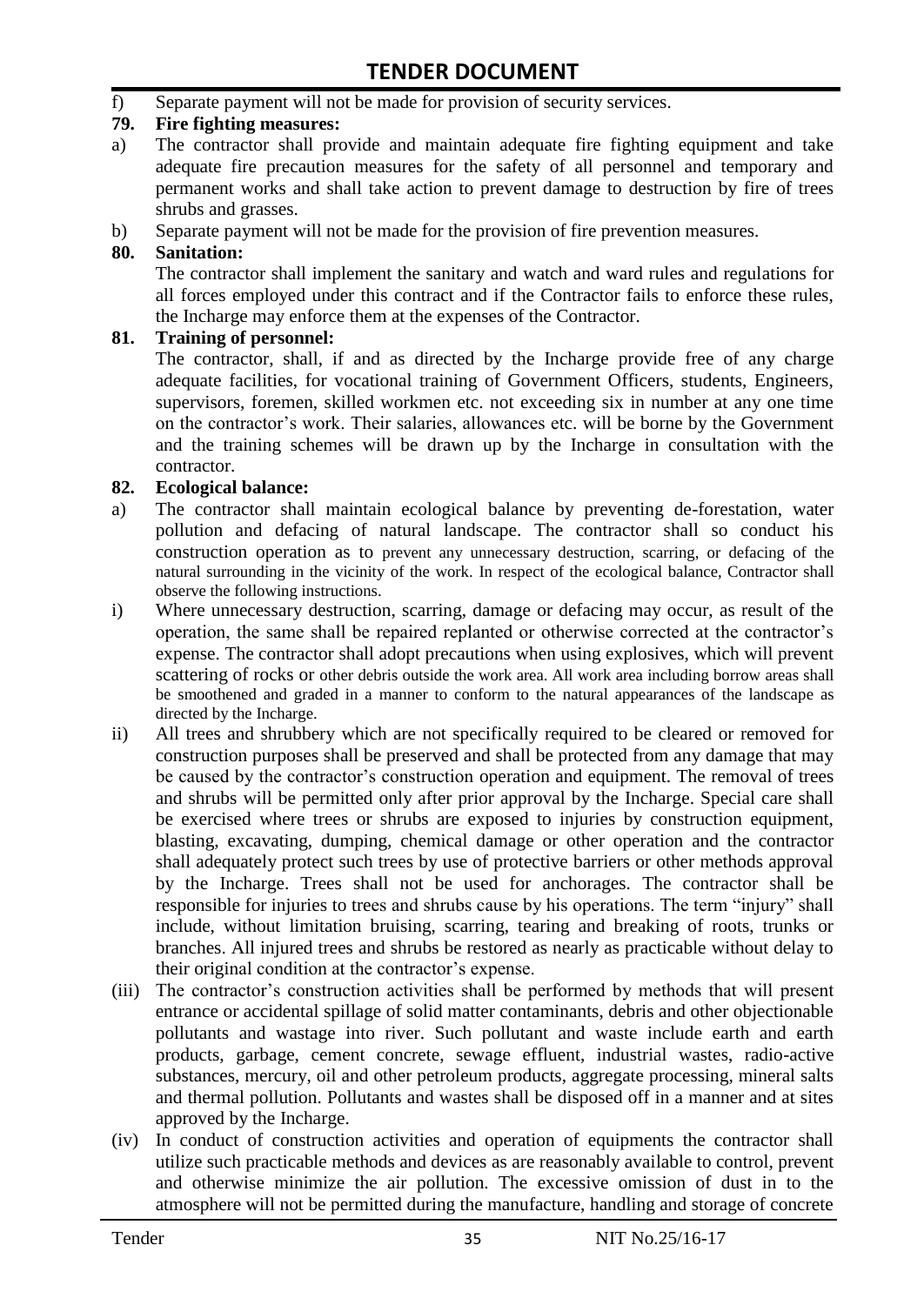aggregates and the contractor shall use such methods and equipment as a necessary for collection and disposal or prevention of dust during these operation. The contractor's methods of storing and handling cement shall also include means of eliminating atmospheric discharges of dust, equipment and vehicles that give objectionable omission of exhaust gases shall not be operated. Burning of materials resulting from clearing of trees, bushes, combustible construction materials and rubbish may be permitted only when atmospheric conditions for burning are considered favourable.

b) Separate payment will not be made for complying with the provisions of this clause and all cost shall be deemed to have been included in the unit rates and prices included in the contract if any provision is not complied with within a reasonable time even after issue of a notice in this respect, the necessary operations would be carried out by the Incharge at the cost of the Contractor, Orders of the Incharge in this respect would be final and binding on the contractor.

#### **83. Preservation of existing vegetation:**

- a) The contractor will preserve and protect all existing vegetation such as trees, on or adjacent to the site which do not unreasonably interfere with the construction as may be determined by the Incharge. The contractor will be held responsible for all unauthorized cutting or damage of trees, including damage due to careless operation of equipment, stockpiling of materials or tracking of grass areas by equipment. Care shall be taken by the Contractor in felling tress authorised for removal to avoid any unnecessary damages to vegetation and tress that are to remain in place and to structures under construction or in existence and to workmen.
- b) All the produce from such cutting of trees by the contractor shall remain the property of Government and shall be properly stacked at site, approved by the Incharge. No payment whatsoever, shall be made for such cutting and its stacking by the Contractor. If an produce from such cutting is not handed over to the Government by the contractor, he shall be charged for the same at the rates to be decided by the Incharge. The recovery of this amount shall be made in full from the intermediate bill that follows.
- c) The contractor shall also make arrangements of fuel deposits for supply of required fuel for the labourer to be employed for cooking purpose at his own cost in order to prevent destruction of vegetation growth in the surrounding area of the work site.

#### **84. Possession prior to completion:**

The Incharge shall have the right to take possession of or use any completed part of work or works or any part there of under construction either temporarily or permanently. Such possession or use shall not be deemed as an acceptance of any work either completed or not completed in accordance with the contract, except where expressly otherwise specified by the Incharge.

#### **85. Payment upon termination:**

If the contract is terminated because of a fundamental breach of contract by the contractor, the Incharge shall issue a certificate for the value of the work done less advance payment received upon the date of the issue of the certificate and less the rate to apply to the work not completed as indicated in the contract data. Additional liquidated damages shall not apply. If the total amount due to the Department exceeds any payment due to the contractor the difference shall be a debt payable to the Department. In case of default for payment within 28 days from the date of issue of notice to the above effect, the contractor shall be liable to pay interest at 12% per annum for the period of delay.

#### **86. Access to the contractor's books:**

Whenever it is considered necessary by the Incharge to ascertain the actual cost of execution of any particular extra item of work or supply of the plant or material on which advance is to be made or of extra items or claims, he shall direct the contractor to produce the relevant documents such as payrolls, records of personnel, invoices of materials and any or all data relevant to the item or necessary to determine its cost etc. and the contractor shall when so required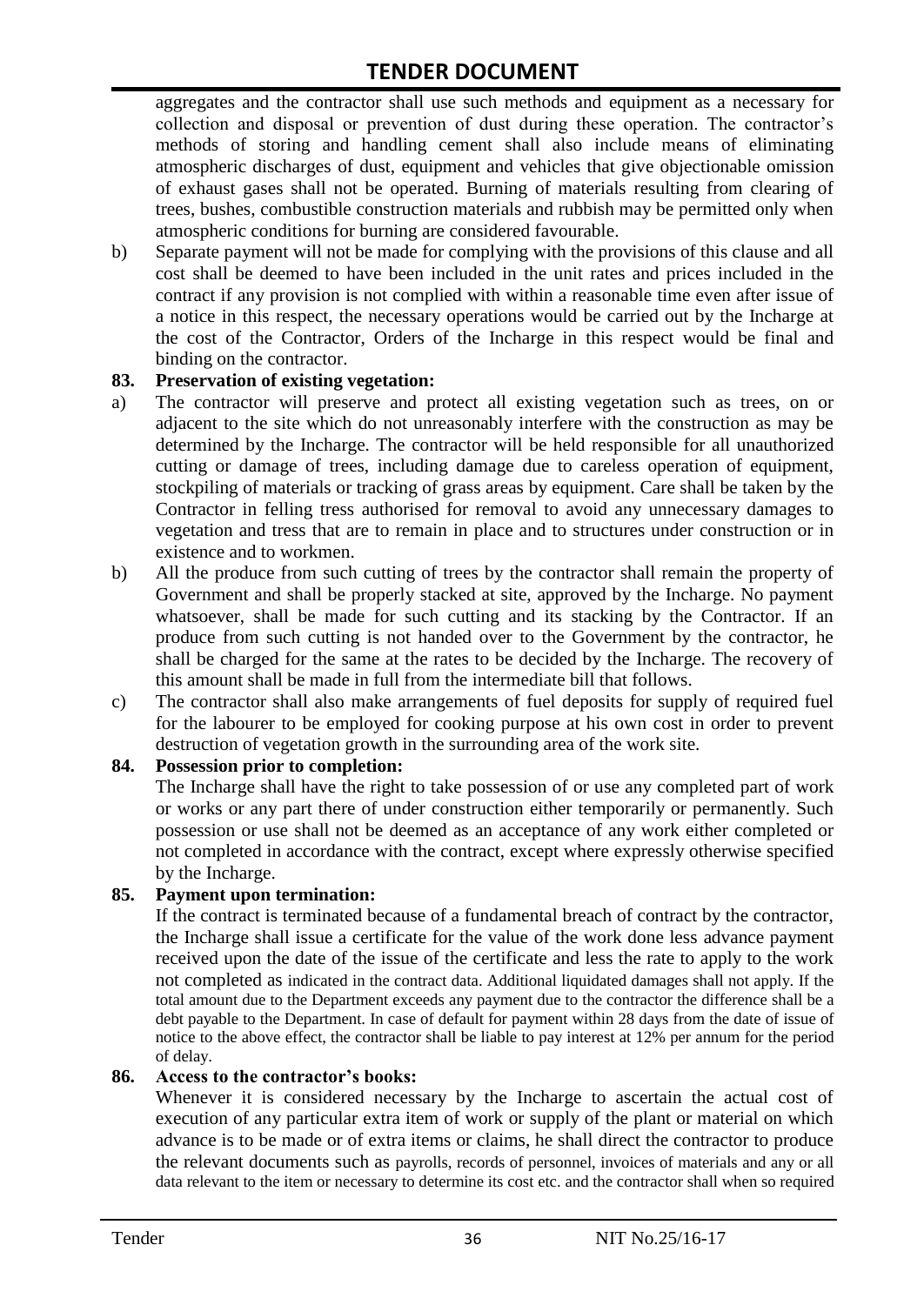furnish all information pertaining to the aforesaid items in the mode and manner that may be specified by the Incharge.

#### **87. Drawing to be kept at site:**

One copy of the drawings furnished to the contractor shall be kept by the contractor on the site and the same shall at all reasonable time be available for inspection and use by the Incharge and the Incharge"s representative and by any other persons authorized by the Incharge in writing.

#### **88. B.I.S. [I.S.I.] books to be kept at site:**

A complete set of Indian Standard specification referred to in "Technical Specifications" shall be kept at site for reference.

#### **89. Site Order Book:**

An order book shall be kept at the site of the work. As far as possible, all orders regarding the work are to be entered in this book. All entries shall be signed and dated by the Department Officer in direct charge of the work and by the contractor or by his representative. In important cases, the Incharge will countersign the entries, which have been made. The order book shall not be removed from the work, except with the written permission of the Incharge.

#### **90. Variations by way of modification, omissions or additions:**

For all modifications, omissions from or additions to the drawings and specifications, the will issue revised plans, or written instructions, or both and no modification, omission or addition shall be made unless so authorised and directed by the Incharge in writing. The shall have the privilege of ordering modifications, omission or additions at any time before the completion of the work and such orders shall not operate to annual those portions of the specifications with which said changes do not conflict. "s Decision:

It shall be accepted as in separable part of the contract that in matters regarding materials, workmanship, removal of improper work, interpretation of the contract drawings and contract specification, mode of the procedure and the carrying out o the work, the decision of the Incharge, which shall be given in writing shall be binding on the contractor.

- **91. Income tax**
- **a) During the currency of the contract deduction of income tax at 2.24% shall be made from the gross value of each bill of the contract, the contract value of which is in excess of Rs. 10,000/- for deduction of tax at rates lower than 2.24% procedure stipulated under section 194-C(4) of Income Tax Act, 1961 shall be followed.**
- **b) Income Tax clearance certificate should be furnished before the payment of final bill.**
- **c) The contractor's staff, personnel and labour will be liable to pay personnel income taxes in respect of their salaries and wages as are chargeable under the laws and regulations for the time being in force, and the contractor shall perform such duties in regard to such deductions thereof as may be imposed on him by such laws and regulations.**
- **92. Value Added Tax (VAT):**
- **92.1. The Contractor has to pay the Sales Tax/ VAT wherever payable.**
- **92.2. The contractor should produce a valid Value Added Tax Clearance Certificate before the payment of the final bill, otherwise payment to the contractor will be withheld.**

#### **93. Supply of construction materials:**

- i) The contractor has to make his own arrangements for procurements, supply and use of construction materials.
- ii) All materials so procured should confirm to the relevant specifications indicated in the bidding documents.
- iii) The contractor shall follow all regulations of the Department/Government of India in respect of import licenses etc., of the procurement of the materials is through imports and he shall be responsible for the payment of applicable duties and taxes, port clearances, inland transportation etc.
- iv) The contractor shall make his own arrangements for adequate storage of the materials.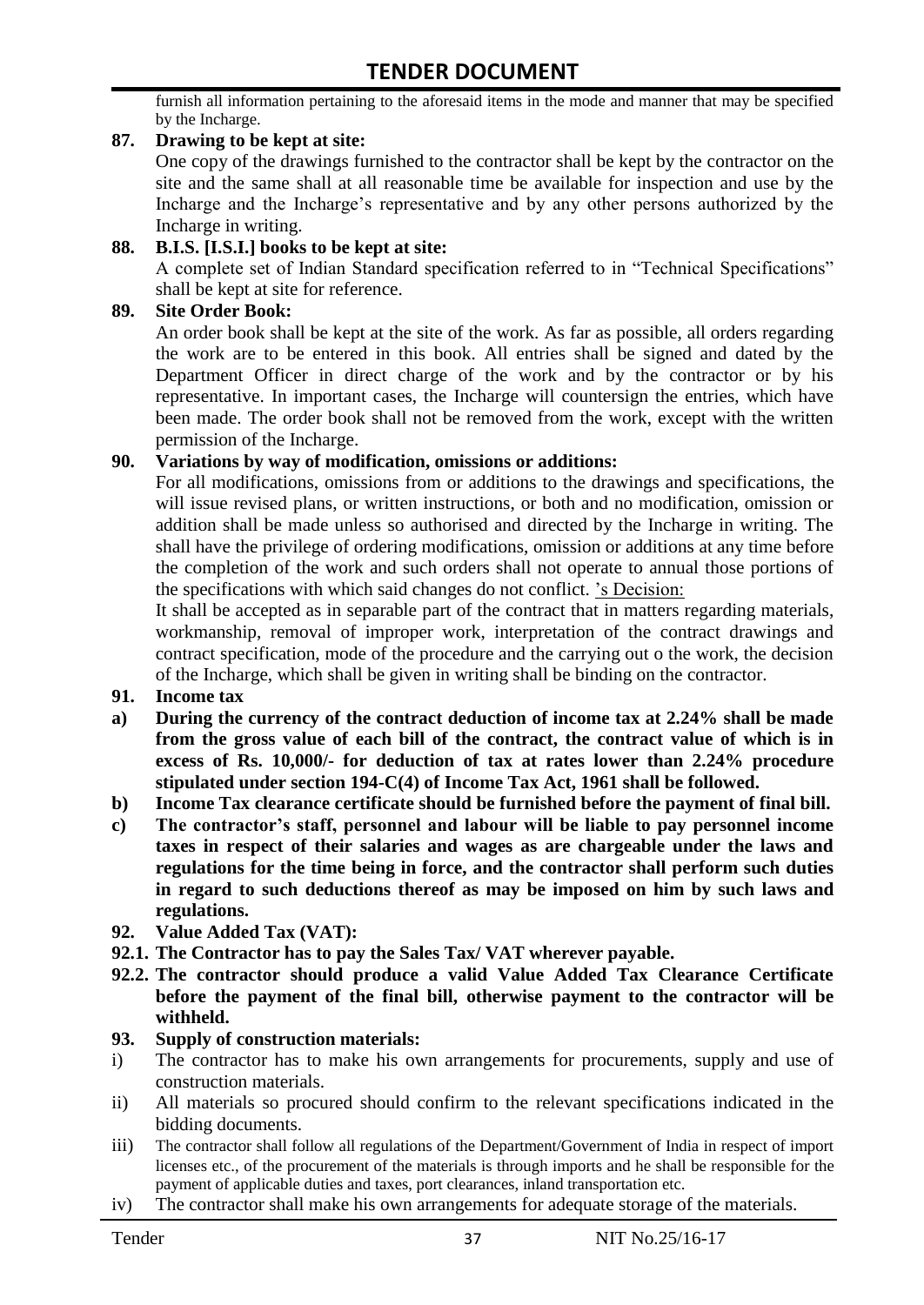### **ADDITIONAL CONDITIONS TO TENDER NOTICE**

A Statement giving brief particulars of equipment and resources that will be put at the disposal of the work under the following classification should accompany the tender

- 1. a. Equipment transport for material viz. Lorrie / Carts, Crushers etc.,
	- b. Organization: 1.Technical 2. Unskilled
	- c. Methods that will be adopted to speed up the work to ensure completion within the prescribed time.
- 2. The contractor shall make his own arrangements for all the tools and plants required for the execution of the work. The equipment if any, available with the Department may be hired to the contractor at rates and conditions prescribed by the Department.
- 3. National Savings Certificates and other Government Bonds will not be accepted towards the Earnest Money Deposit.
- 4. A Separate tender must be submitted to each work as mentioned in the list of works enclosed. Tenders submitted for more than one work in one cover will be rejected. Only one tender should be enclosed in the cover.
- 5. All rejected materials shall be removed from the site, within 24 hours after written instructions of rejecting and materials and ordering their removal have been issued in case of default, on the part of the contractor to carryout such order, the materials will be got removed through other agency at the contractor's risk and cost.
- 6. All materials rejected or obstructing traffic shall be removed by the Contractor, with the least possible delay, within the time specified, failing which it is open to the Department to remove them at the contractor's risk, through other agency. All labour in testing and measuring during measurements and check measurements should be borne by the contractor.
- 7. The contractor shall with his own expenses, make all the arrangements and take all possible steps and precautionary measures, for the safety of the public, during the execution of the electrical works. The rates offered by the contractor should be inclusive of such incidental charges.
- 8. Fully accepted agreement rates will be paid only after all the items of work are completed. The agreement executing authority will decide the exact items, the rates of which are considered to be high, for the purpose of this clause and his decision of the Incharge shall be final and binding on the contractor.
- **9. As per new section 104 – C of the Income Tax 1961, deduction at the rate of 2.24% on the gross amounts of payments, will be made towards Income Tax should the value of the contract exceeds Rs. 10,000/- (Vide Government of India Reference F. N. 275 / 100/ 72 –1 – TJI – dated 29-5-72).**
- 10. Where the value of the contract exceeds the sum of Rs. 10,000/- the contractor has to produce a valid income tax clearance certificate along with the tender, atleast at the time of payment of final bill of the work. In case the final bill is withheld, the bill will be paid only after production of the certificate.
- 11. Once a contractor buys a tender schedule he shall not be permitted to return the schedule.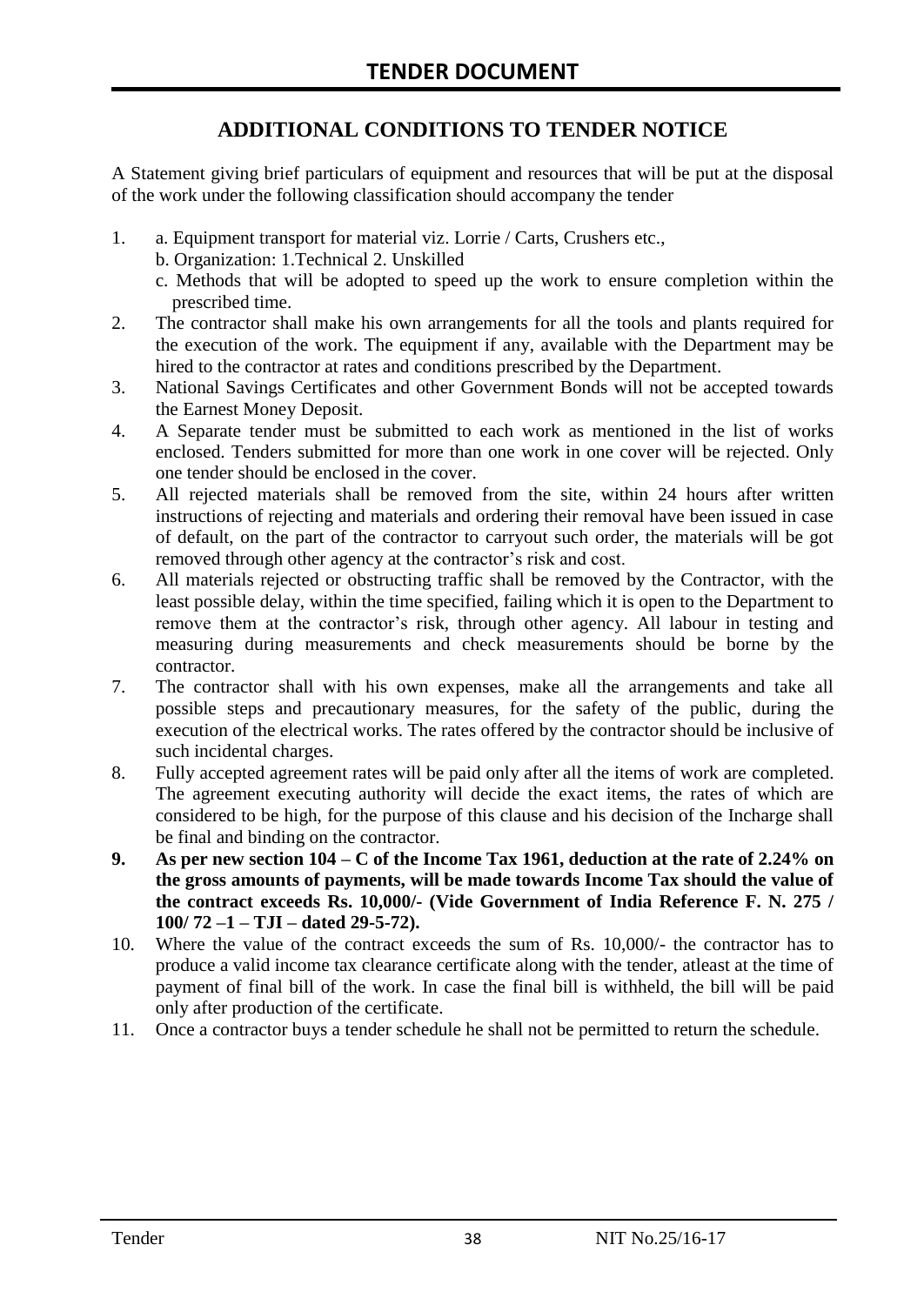# **GENERAL SPECIFICATIONS**

#### **1. General Specifications for (Name of the work)**

#### **2. General Specifications and Instructions for Electrical Work**

- 1. I.E. RULES 1956: The installation shall generally be carried out in conformity with the Indian Electricity rule 1956 as amended from time to time and National Electrical code which contains specific regulations to be adhered to in the supply and use of electricity energy in the interest of safety.
- 2. PRESSURE AND FREQUENCY OF SUPPLY: All current consuming devices shall be suitable for the pressure and frequency of supply stated in the special conditions of contract
- 3. SYSTEM OF WIRING: The wiring shall be carried out on such a system as may be specified in the conditions of contract. "Power wiring shall be kept separate and distinct from lighting wiring. All conductors shall be run as far as possible along the walls and ceiling, so as to be easily accessible for inspection. The balancing of circuits in 3 phase

#### **a) General Conditions for Electrical Works**

- 1. The make of material mentioned in the Schedule A, should be used on the work in variably and the Department reserves the right to insist upon using any of the make of the material mentioned in the Schedule – A from their choice.
- 2. The work shall be carried out strictly in conformity with (i) code of practice for Electrical wiring and fittings in Government Building (ii) The Indian Standard Specification (iii) The Department specification, if the work carried out does not comply with the code of practice and Departmental specifications and if the work man ship is unsatisfactory it will be binding of the contractor to redo the job without any extra cost and pay penalty as decided by the department towards inconvenience caused , if any.
- 3. The work should be carried out under the direct supervision of persons holding a certificate of competency for the type of work involved.
- 4. After completion of work a plan of building should be furnished indicating the location of various main and sub- boards and all the fittings together with a circuit diagram duly numbered ( in the diagram)
- 5. The contractor will be responsible for any defect noticed during either improper workmanship or defective materials supplied by him for two calendar years from the date of final completion of work.
- 6. Lugs should be provided for all earth connections.
- 7. The contractor himself should arrange for the transportation of men and material to their work spot.
- 8. All Civil works and patch works indicated for providing electrical installations should be well finished to the satisfaction of the authorities. A certificate from them should be obtained to the effect that the Civil and patch work done is to the satisfaction of authorities. It will be the responsibility of the electrical contractor to obtain such certificate from the Engineer. Unless such certificate is produced this office will have right to with held the bill.
- 9. Concreting to the pole and providing independent earthing should be done in presence of departmental staff.
- 10. The distribution boards with Switch controls shall be separate in each floor for normal supply and essential supply.
- 11. The lighting circuits shall be provided with separate conductor to enable to connect the normal lighting and essential lighting without linking to any of the above systems to ensure to switch over to essential supply in order to have minimum lighting to avoid inconvenience to the staff working.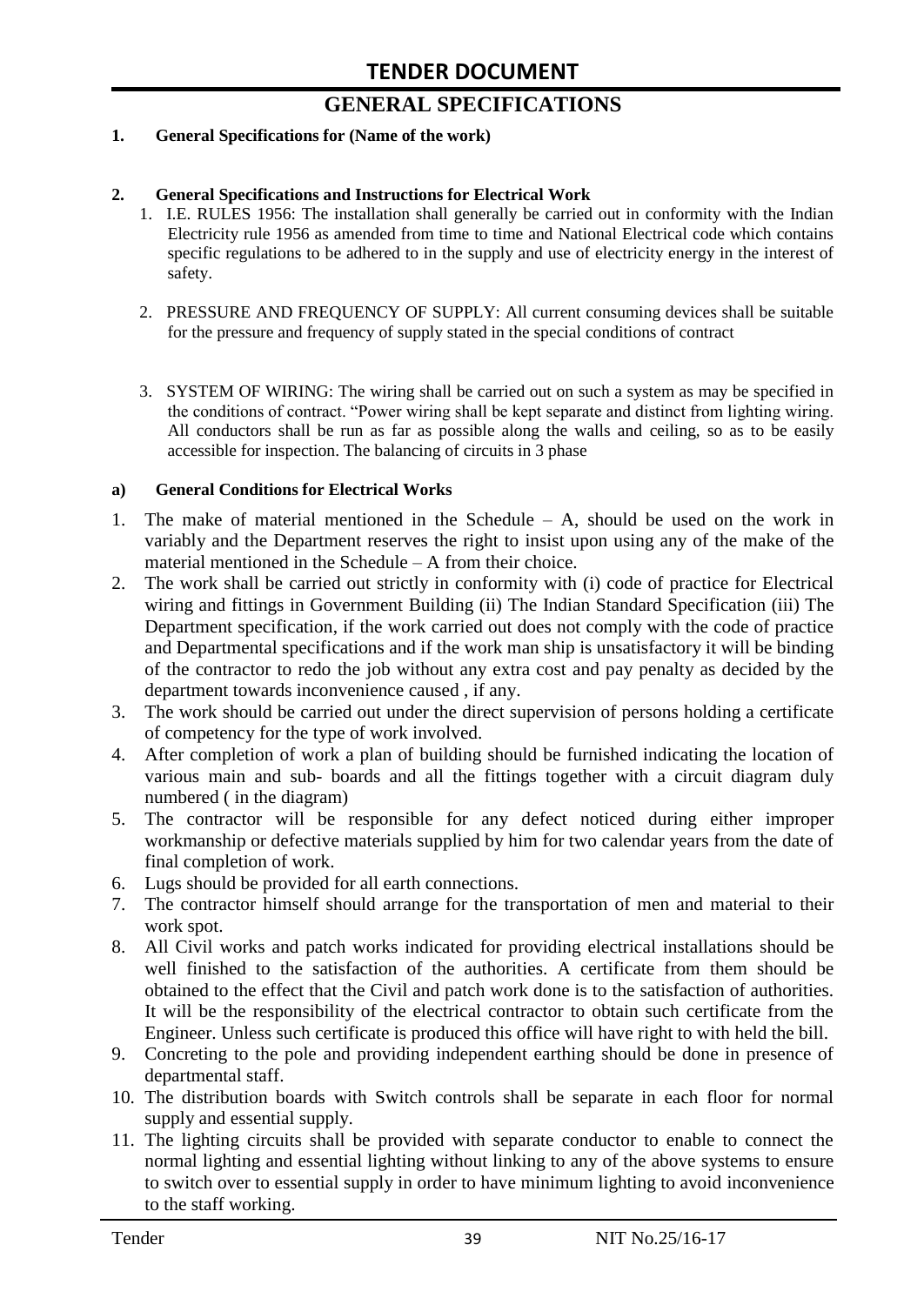# **TENDER DOCUMENT**

- 12. The control for the luminaire to be provided in the hall for both to be connected to the normal supply and essential supply shall be separate and away from the each system.
- 13. For the points to be connected to essential supply, a separate conduit system is to be laid as enumerated in the above conditions includes circuit main of any system.
- 14. The locations for the D. B"s and Switch controls for essential supply will be decided during the course of execution where the circuit conduit way have to be terminated.
- 15. The tenderer / agency is bound to supply the materials prescribed in Schedule A and no change of specification and make will be entertained. The tenderer has to survey the market regarding availability of the materials for specified item brand / specified make in schedule – A of the tender schedules before tendering for the work. In case of Discrepancy Final Decision will be taken by the tender accepting authority.
- 16. The tenderer has to furnish the copy of the relevant test certificates /delivery challan against the materials supplied in support of genuine electrical materials.
- 17. Tenderer has to furnish compliance report comprising the details of the testing of the installation duly indicating IR values and fitness before the Energisation as per IE rules and he is solely responsible after Energisation of the installation during the defect liability.
- 18. It is bounded duty of the tenderer to see that the site is taken over after issue of the work order or after signing the agreement and should commence the work without delay. Any failure in this regard will be viewed seriously and necessary penalty will be levied as per agreement conditions.
- 19. The tenderer has to keep the necessary test equipment at site at his own cost for the convenience of the inspecting officers till the work is completed.

#### **Drawings**

#### **1. Discrepancies**

- 1.1 In case of discrepancies between documents the following order of procedure shall apply:-
- 1.1.1 Between the written description of written dimensions in the drawings and the corresponding one in the specifications, the latter shall apply.
- 1.1.2 Figured dimensions shall supersede scaled dimensions. The drawings on a larger scale shall take precedence over those on a smaller scale.
- 1.1.3 Drawings issued as construction drawings from time to time shall supersede tender drawings and also the correspondence drawings previously issued.
- Note: The contractor should not execute any component of work without obtaining the working drawings. Any work done without drawings shall be at the contractor"s responsibility only. Acceptance for such work will be at the discretion of the Incharge.

#### **2.0 SECRECY CLAUSE**

The drawings and specifications made available to the tenderer shall exclusively be used on the work and they are retained from passing on each plan to any unauthorized hand either in parts or in full under the provisions of Section-3 and 5 of the official secrets Act 1923. Any violation in this regard will entail suitable action under appropriate clause or official secret Act 1923.

- 3. The Drawings enclosed to the tender are as follows:
	- a. Site plan and Building Plan **(as per page No.).**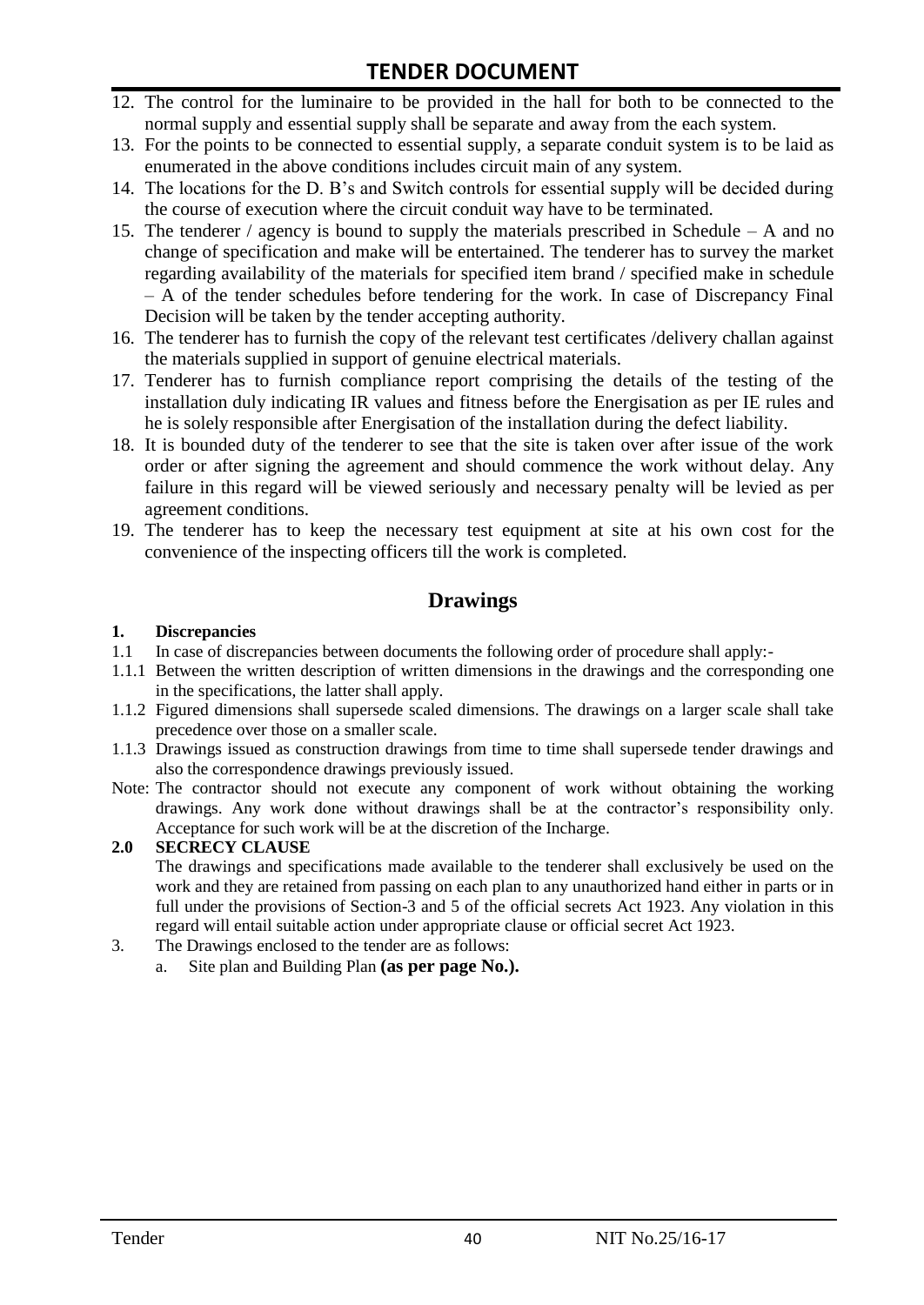#### **BILL OF QUANTITIES**

### **Name of work: Construction of overhead cemented racks in store room No. 128 of ICAR RCER, Patna**

#### **PREAMBLE**

- 1. The Bill of Quantities shall be read in conjunction with the instructions to Tenderers, General and Special conditions of Contract Technical Specifications and Drawings.
- 2. The quantities given in the Bill of Quantities are estimated and provisional and are given to provide common basis for tendering. The quantities here given are those upon which the lumpsum tender cost of the work is based but they are subject to alterations, omissions, deductions or additions as provided for in the conditions of this contract and do not necessarily show the actual quantities of work to be done. The basis of payment will be actual quantities of work ordered and carried out as measured by the Contractor and verified by the Engineer and valued at the estimate rate plus or Bill of Quantities where applicable, and otherwise at such rates and prices as the Incharge may fix within the terms of Contract.
- 3. The estimate rates in the Bill of Quantities shall, except in so-far as it is otherwise provided under the Contract include cost of all constructional material, labour, machinery, transportation, erection, maintenance, profit, taxes and duties together with all general risks, liabilities and obligations set out or implied in the Contract.
- 4. The plans enclosed with the tender are liable to be altered during execution of work as per necessity of site conditions. The Tender rate quoted by the tenderer shall hold good for execution of work even with altered plans.
- 5. The whole cost of complying with the provisions of the Contract shall be included in the estimated rates for items provided in the Bill of Quantities and where no items are provided in the Bill of Quantities, their cost shall be deemed to be distributed among the estimate rates entered for the related items of work.
- 6. General directions and descriptions of work and materials are not necessarily repeated nor summarised in the Bill of Quantities. References to the relevant sections of the Contract documentation shall be made before entering estimate rate against each item in the Bill of Quantities.
- 7. The method of measurements of completed work for payment shall be in accordance with the relevant B.I.S. Codes.
- 8. All items of work are to be executed as per the drawings / specifications supplied with the contract documents. If there is any contradiction between the drawings and the text of the specifications, the

later shall prevail.

- 9. The Tenderer should inspect and select the quarries of his choice before he quotes the tender rate in the Schedule of Bill of Quantities and satisfy himself about the availability of required quantum of materials.
- 10. Diversion drains should be excavated before completion of the embankments and the useful soils should be used in the nearby embankments.
- 11. The actual mix proportion by weight to be adopted during execution will be got designed in the laboratories to suit the grade of concrete and mortar to be used. It will be the responsibility of the contractor to manufacture concrete and mortar of required strength.
- 12. The quantum of measurement for all items of earthwork involving conveyance manually or by machinery shall be as assessed by level measurement. The measurements for the embankment will be for the consolidated banks only.
- 13. Wherever bailing out of water is involved either for excavation or for foundations or for constructions, the rate quoted shall take into account the dewatering charges necessary. No separate payment will be made for dewatering.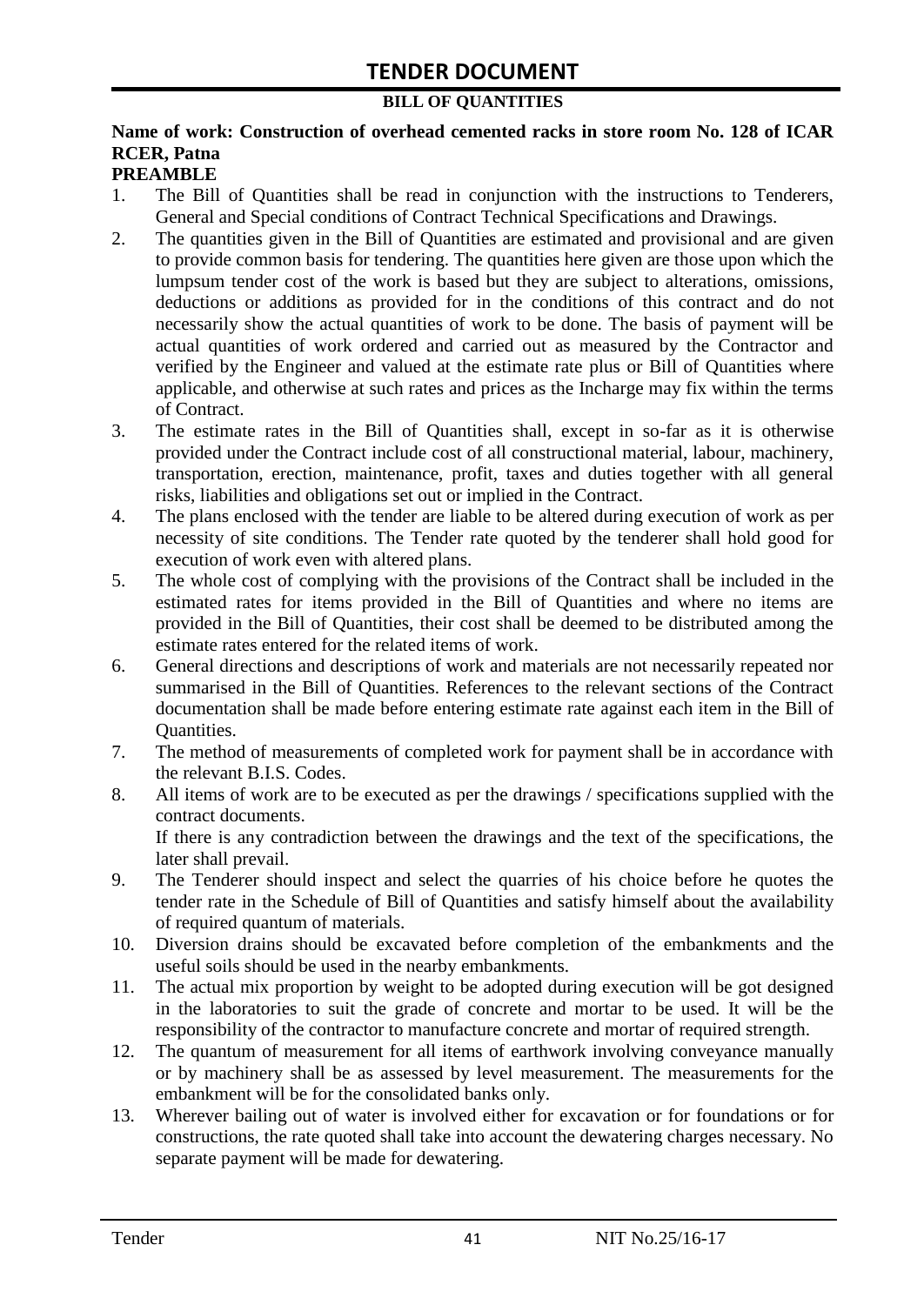- 14. Wherever embankment work is involved, useful soils approved by the Incharge from the cutting reaches and diversion drains shall be taken and used for forming nearby embankments soils used for constructions will be at free of cost.
- 15. The quoted tender rates shall also include the work of any kind necessary for the due and satisfactory construction, completion and maintenance of the works according to the drawings and these specifications and further drawings and orders that may be issued by the Incharge from time to time. The quoted tender rate shall include compliance by the Contractor with all the general conditions of contract, whether specifically mentioned or not in the various clauses of these specifications, all materials, machinery, plant, equipment, tools, fuel, water, strutting, timbering, transport, offices, stores, workshop staff, labour and the provision of proper and sufficient protective works, diversions, temporary fencing and lighting. It shall also include safety of workers, first aid equipments suitable accommodation for the staff and workmen, with adequate sanitary arrangements, the effecting and maintenance of all insurances, the payment of all wages, salaries, fees, royalties / Taxes, duties or other charges arising out of the execution of works and the regular clearance of rubbish, reinstatement and clearing-up of the site as may be required on completion of works safety of the public and protection of the works and adjoining land. The work of Building in quality control / assurance shall be deemed to be covered in the quoted rate.
- 16. The Contractor shall ensure that, the quoted tender r a t e shall cover all stages of work such as setting out, selection of materials, selection of construction methods, selection of equipment and plant, deployment of personnel and supervisory staff, quality control testing etc. The work quality assurance shall be deemed to be covered in the tender rate.
- 17. a) The special attention of the tenderer is drawn to the conditions in the tender notices and the Standard preliminary specifications containing therein. These preliminary specifications shall apply to the agreement to be entered into between the contractor and the ICAR-RCER and shall form an in-separable condition of the contract along with the estimate. All these documents taken together shall be deemed to form one contract and shall be complimentary to another.

b) The tenderer shall examine, closely the BIS also the standard preliminary specifications contained therein and sign the Incharge office copy of the BIS and its addenda volume in token of such study before submitting his overall tender rate which shall be for finished work in-situ. He shall also carefully study the drawings and additional specifications and all the documents, which form part of the agreement to be entered into by the successful tenderer.

- 18. The tenderers attention is directed to requirements for materials conforming to the Bureau of Indian Standards specifications etc., shall be used on the work and the tenderers shall quote his overall tender rate accordingly.
- 19. The tenderer has to do his own testing of materials and satisfy himself that they conform to the specifications of respective I.S.I. Codes before tendering.
- 20. The contractor shall himself procure the required construction materials of approved quality including the earth for formation of embankment and water from quarries / sources of his choice. All such quarries / sources of materials required for the work shall be got approved by the Incharge in writing well before their use of the work.
- 21. The contractor shall himself procure the steel, cement, Bitumen, Blasting materials, sand, metal, soils, etc., and such other materials required for the work well in advance. The contractor has to bear the cost of materials for conveyance. The department will not take any responsibility for fluctuations in market in cost of the materials, transportation and for loss of materials etc.
- 22. Inspection of site and quarries by the tenderer: Every tenderer is expected before quoting his overall tender rate, to inspect the site of proposed work. He should also inspect the quarries and satisfy himself about the quality, and availability of materials. The best class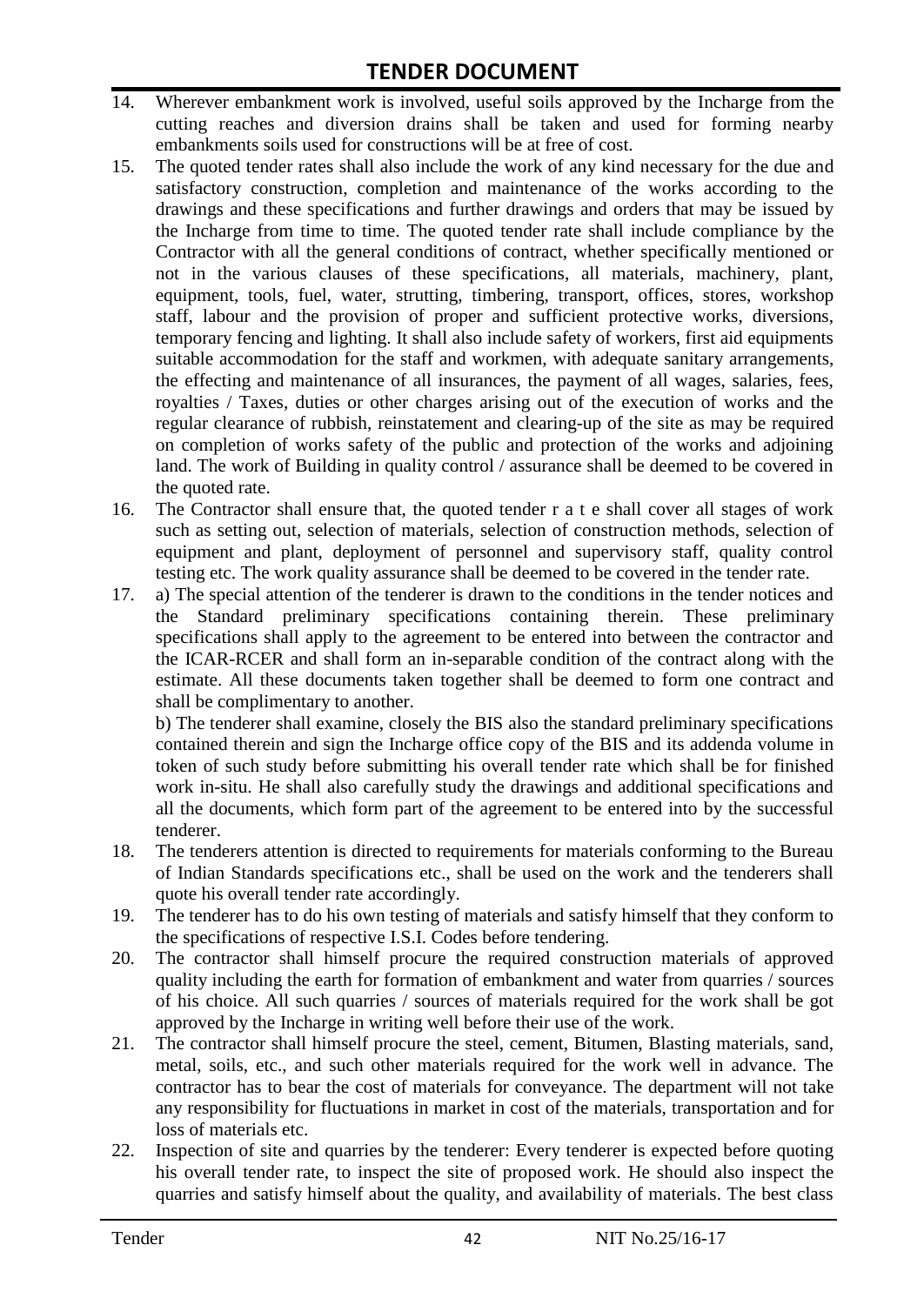of materials to be obtained from quarries, or other sources shall be used on the work. In every case the materials must comply with the relevant standard specifications. Samples of materials as called for in the standard specifications or in this tender notice, or as required by the, in any case, shall be submitted for the "s approval before the supply to site of work is begun.

- 23. The tenderer"s particular attention is drawn to the sections and clauses in the BIS/CPWD specification dealing with
	- a) Test, inspection and rejection of defective materials and work.
	- b) Carriage
	- c) Construction plant
	- d) Water and lighting
	- e) Cleaning up during the progress and for delivery.
	- f) Accidents
	- g) Delays
	- h) Particulars of payments.

The contractor should closely peruse all the specification clauses, which govern the overall tender rate he is tendering.

- 24. The defect liability period of contract in terms of GO Ms No: 8, T(R&B)Dept.dated: 8.1.2003 is twenty four months.
- 25. The estimate rates for items shown in the Schedule "A" include all construction materials. No escalation in rates will be paid unless specified in the tender document. The tenderer has to quote an overall tender rate considering all the aspects of the tender to complete the finished item of work as per the B.I.S. specifications, the special specifications appended, Drawings etc.
- 26. If there is any contradiction between UE / and B.I.S. specifications, listed and detailed technical specifications, the latter shall prevail.
- 27. In case of a job for which specifications are not available with the Schedule or in B.I.S. code and are required to be prescribed, such work shall be carried out in accordance with the written instructions of the Incharge.
- 28. The contractor should use the excavated useful soils and stone for construction purpose. Soils used for construction either for homogeneous section in hearting or in casing zone based on the suitability will be at free of cost and the cost of stone used for construction purpose will be recovered from the contractor's bill.

The contractor should quote his tender rate keeping in view of the above aspects.

- 29. Additions and alternations by the Tenderer in the Schedule of quantities will disqualify the tender.
- 30. In the case of discrepancies between the written description of the item in the Schedule "A" and the detailed description in the specification of the same item, the latter shall be adopted.
- 31. The Unit rates noted below are those governing payment of extras or deductions for omissions according to the conditions or the contract as set-forth in the preliminary specifications of the Indian standard specifications and other conditions of specification of this contract.
- 32. It is to be expressly understood that the measured work is to be taken according to the actual quantities when in place and finished according to the drawings or as may be ordered from time to time by the and the cost calculated by measurement or weight at their respective rates without any additional charge for any necessary or contingent works connected works connected herewith. The rate quoted are for works in situ and complete in every respect.
- 33. For all items of work in excess of the quantities indicated the rates payable for such excess quantities will be tendered rates.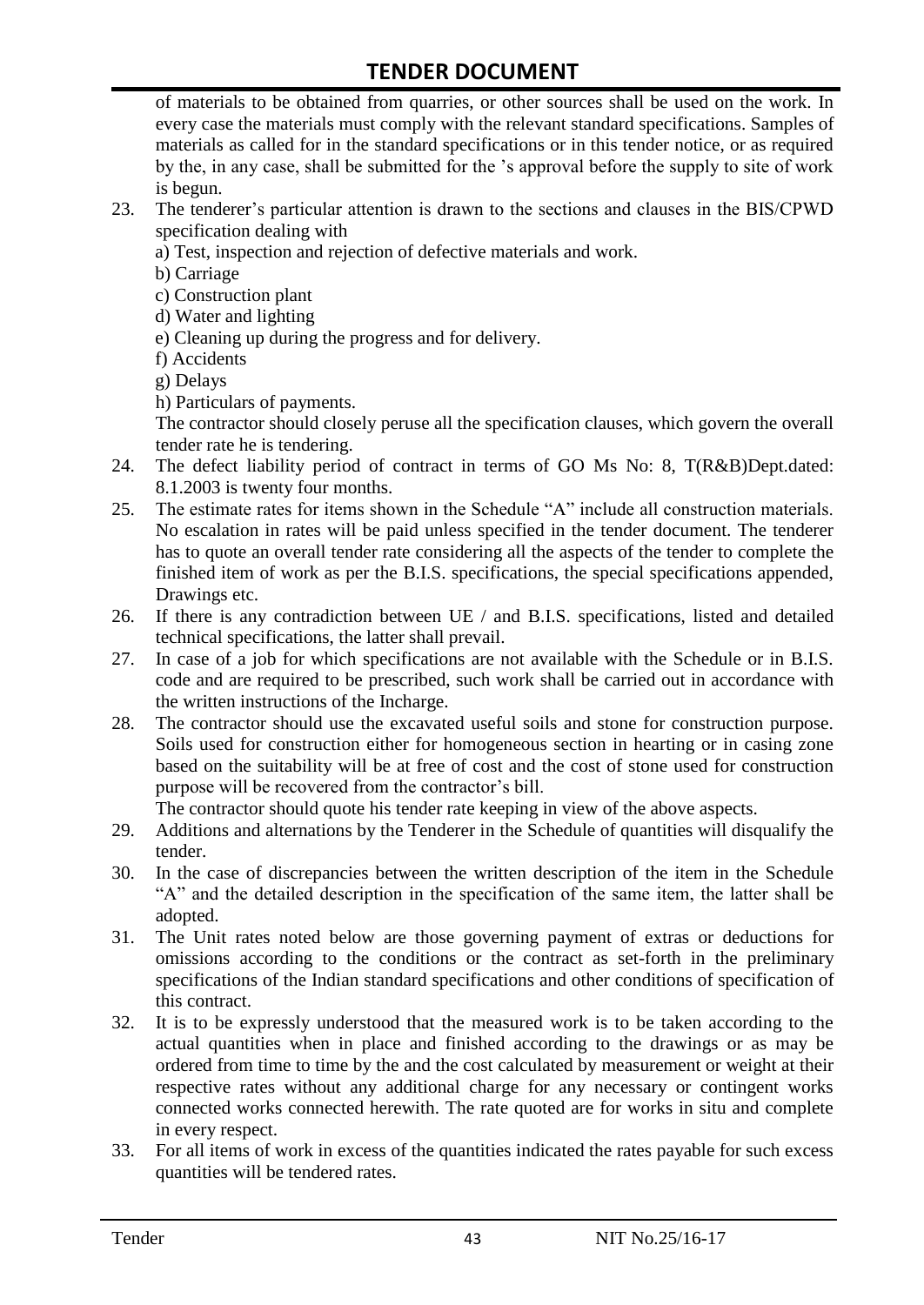- 34. For all items of work, intermediate payment will be made provisionally as per relevant clause. Full-accepted agreement rates will be paid only after all the items of works are completed.
- 35. The contractor is bound to execute all supplemental works that are found essential incidental and inevitable during execution of main work.
- 36. The payment of rates for supplement items of work will be regulated as under.

Supplemental items directly deductible from similar items in the original agreement.

The rates shall be derived by adding to or subtracting from the agreement rate of such similar item the cost of the difference in the quantity of materials labour between the new items and similar items in the agreement worked out with reference to the schedule of rates adopted in the sanctioned estimate with which the tenders are compared.

a) Similar items but the rates of which cannot be directly deducted from the original agreement.

b) Purely new items which do not correspond to any item in the agreement.

The rate of all such items shall be overall tender rate.

#### **37. ENTRUSTMENT OF ADDITIONAL ITEMS.**

- a) Where ever additional items not contingent on the main work and outside the scope of original agreement are to be entrusted to the original contractor dispensing with tenders and if the value of such items exceeds the limits upto which the officer is empowered to entrust works initially to contractor without calling for tenders approval of next higher authority shall be obtained. Entrustment of all such items on nomination shall be rates not exceeding the estimate rates.
- b) Entrustment of supplement items contingent on the main work will be authorised by the officers upto the monetary limits upto which they themselves are competent to accept items in the original agreement so long as the total amounts upto which they are competent to accept in an original agreement rates for such items shall be worked in accordance with the procedure prescribed by CPWD.
- c) Entrustment of either the additional supplemental items shall be further subject to the provisions under CPWD Code viz., the items shall not be ordered by an officer on his own responsibility if the revised estimate or deviation statement providing for the same requires the sanction of higher authority.
- Note:It may be noted that the term estimate rate used above means the rate in the sanctioned estimate with which the tender"s compared or if no such rate is available in the estimate the rate derived will be with reference to the schedule of rates adopted in the sanctioned estimate with which tenders are compared.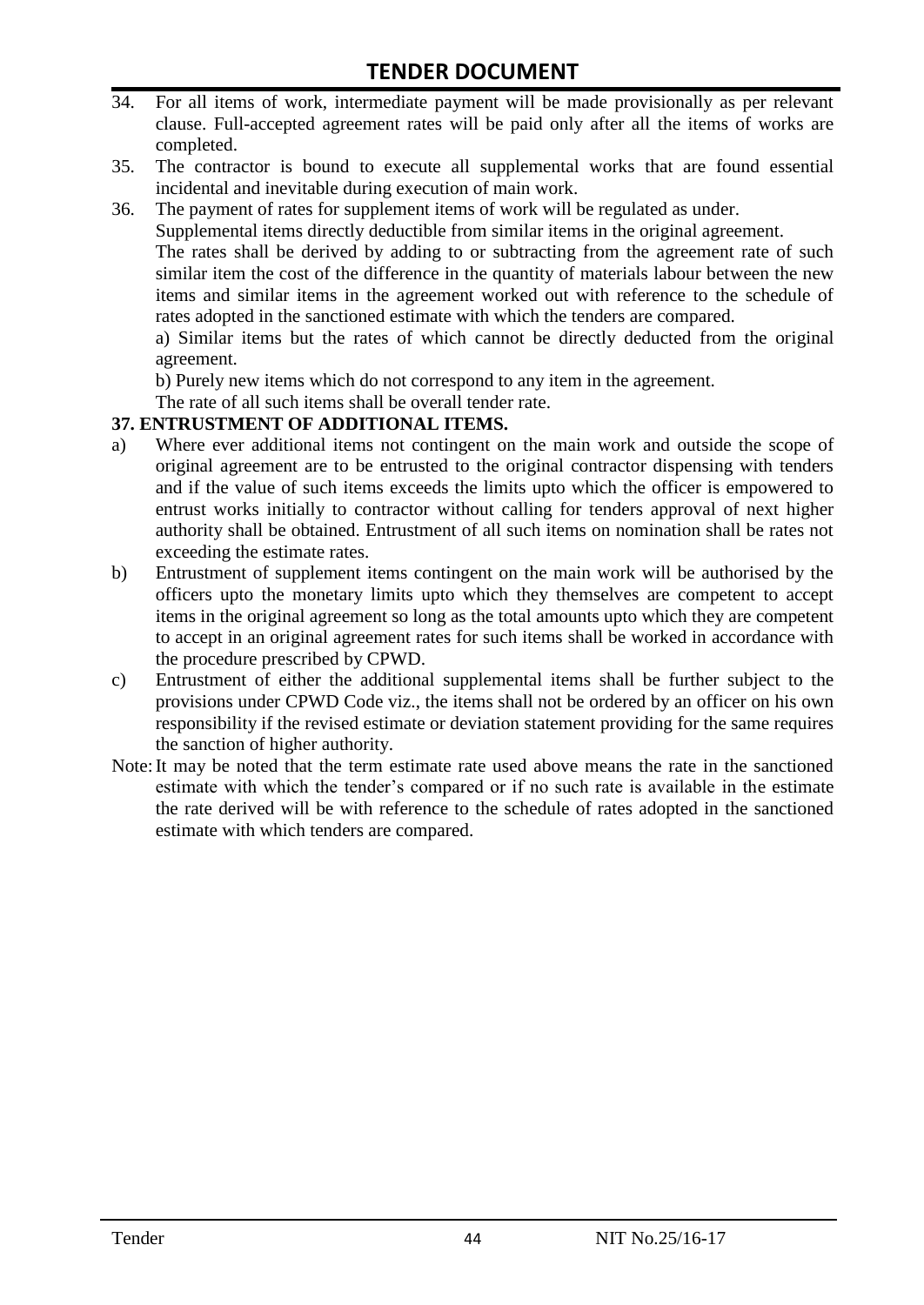# **Schedule - A Price Schedule & Bill of Quantities**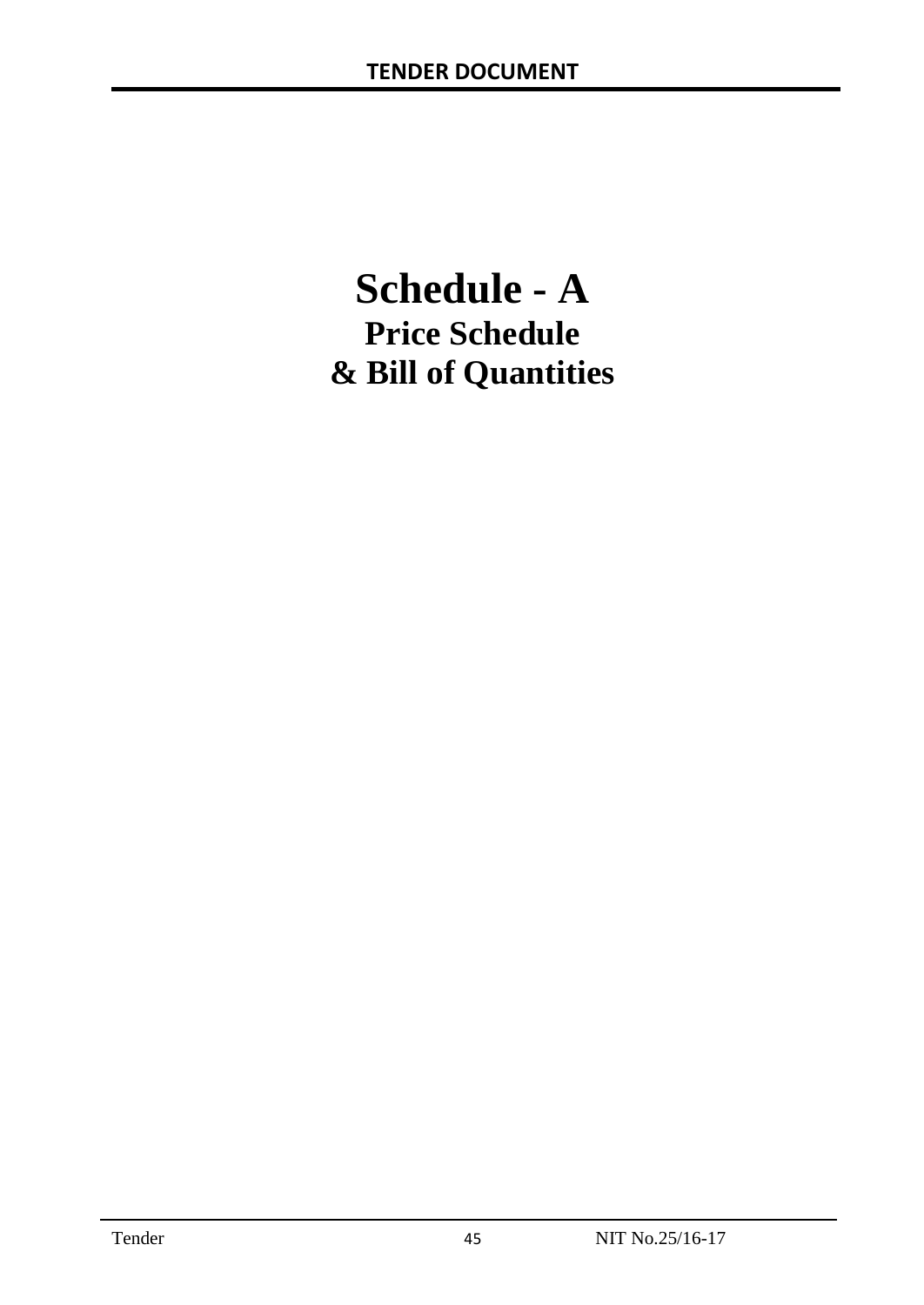#### **PRICE SCHEDULE OF CONTRACT**

Date : …………………

To, Director, ICAR-RCER, ICAR Parisar, Patna-14 Sir,

I/We do hereby tender and if this tender is accepted, undertake to execute the following work viz **Construction of overhead cemented racks in store room No. 128 of ICAR RCER, Patna** as per the specifications, drawings and such other data furnished.

I/We have studied the scope of work, including item wise specifications, with unit rates and agree to execute the work, when the lump sum payment under the terms of the agreement is varied by payment on measurement quantities. I/We certify that I/We have inspected the site of the work before quoting my rate excess or less on ECV, I/We have satisfied about the quality, availability and transport facilities for all the materials.

I/We undertake to execute the work indicated in price schedules of this tender at the rates quoted below:

| Package   Description | Price    | Price      |
|-----------------------|----------|------------|
| of package            | (In Rs.) | (In Words) |
| Civil Works           |          |            |
|                       |          |            |

I/We hereby distinctly and expressly, declare that the rates quoted by us is inclusive of all taxes and duties, prevailing at the time of execution of work. Further, I/We declare that I/We will not claim any price escalation or extra compensation on this account.

I/We agreed to keep the offer in this tender valid for a period of 6 (Six) Months mentioned in Tender Notice and not to modify the whole or any part of it for any reason within above period. If the tender is withdrawn by me / us for any reasons whatsoever, the earnest money deposit (EMD) paid by me / us will be forfeited to the Government.

IF MY / OUR tender is not accepted the sum shall be returned to me/us on application when intimation is sent to me/us of rejection or at the expiration of three months from last date of receipt of this tender, whichever is earlier. If my/our tender is accepted the earnest money shall be retained by the Government as security for the due fulfilment of this contract. If upon written intimation to me/us by the Office, I/We fail to attend the said office on the date herein fixed or if upon intimation being given to me/us or acceptance of my/our tender, and if I/We fail to make the additional security deposit or to enter into the required agreement as defined in the tender notice, then I/We agree the forfeiture of the earnest money. Any notice required to be served on me/us here under shall be sufficiently served on me/us if delivered to me/us hereunder shall be sufficiently served on me/us if delivered to me/us personally or forwarded to me/us by post to (registered or ordinary) or left at my/our address given herein. Such notice shall if sent by post be deemed to have been served on me/us at the time when in due course of post it would be delivered at the address to which it is sent.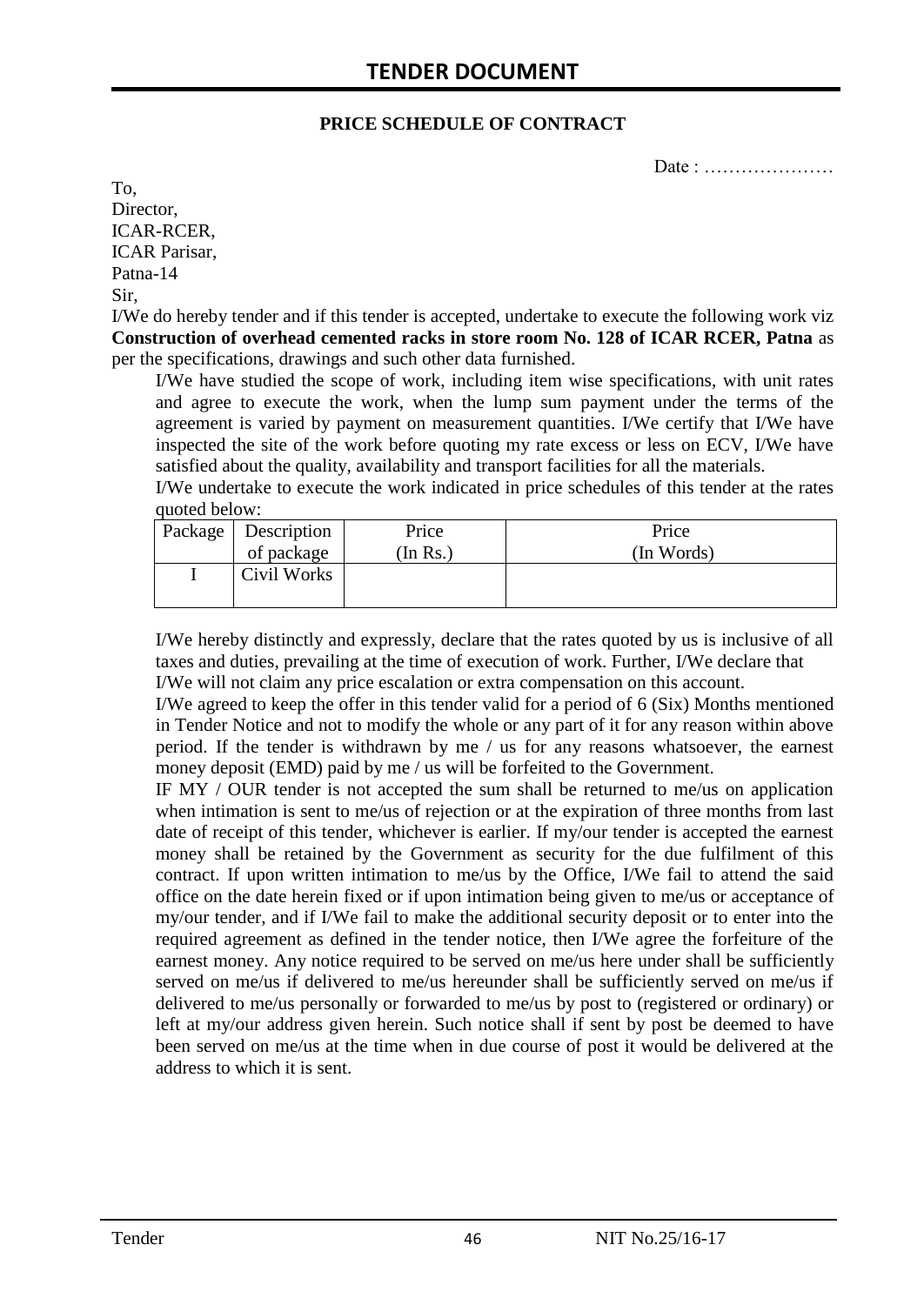I/WE fully understand that the written agreement to be entered into between me/us and Government shall be the foundation of the rights of the both the parties and the contract shall not be deemed to be complete until the agreement has first been signed by me/us and then by the proper officer authorised to enter into contract on behalf of Government. The bid form of the tender is duly signed by the authorized signatory of the Firm/company and sealed in presence of the following witness.

| Address of the Tenderer:                                                                  | (Signature of Tender). |
|-------------------------------------------------------------------------------------------|------------------------|
|                                                                                           |                        |
|                                                                                           |                        |
|                                                                                           |                        |
| $(Fax No: \dots \dots \dots \dots \dots \dots \dots \dots \dots \dots \dots \dots \dots)$ |                        |
|                                                                                           |                        |

#### WITNESS:

| 1 |  |
|---|--|
| ⌒ |  |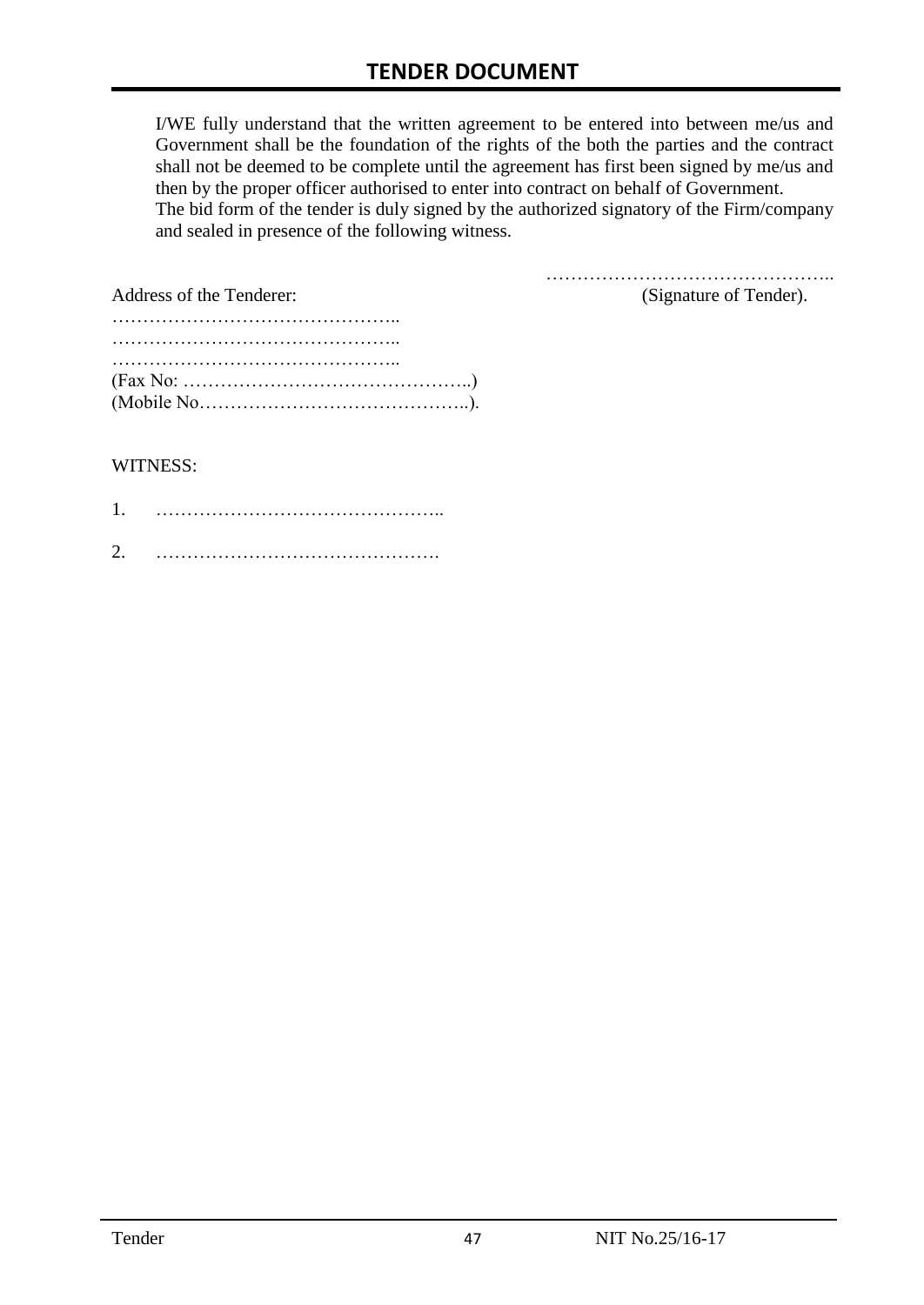#### **PRICE SUMMARY**

**Name of the work: Construction of overhead cemented racks in store room No. 128 of ICAR RCER, Patna**

PACK-I : CIVIL & ALLIED WORKS: AMOUNT. (Rs).

1 Civil Works.

GRAND TOTAL FOR PROJECT (INCL.TAXES)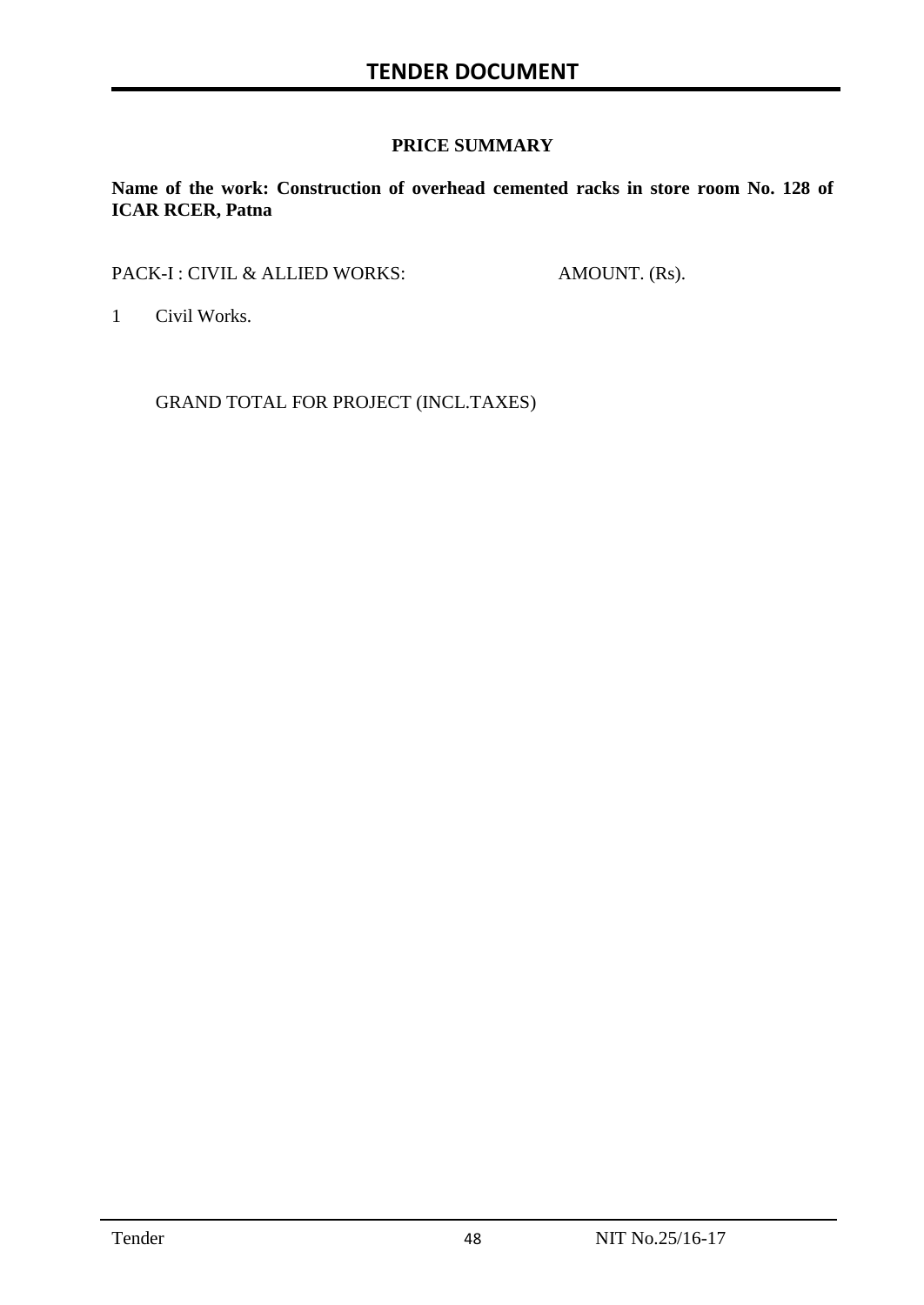#### **Price Schedule for: Construction of overhead cemented racks in store room No. 128 of ICAR RCER, Patna**

| Name of Work:- Construction of overhead cemented racks in store room No. 128 of ICAR |                                                                             |            |      |                          |               |
|--------------------------------------------------------------------------------------|-----------------------------------------------------------------------------|------------|------|--------------------------|---------------|
|                                                                                      | <b>RCER, Patna</b>                                                          |            |      |                          |               |
| SI.                                                                                  | <b>Description of item</b>                                                  |            |      |                          | <b>Amount</b> |
| N <sub>0</sub>                                                                       |                                                                             | <b>Qty</b> | Unit | Rate                     | (in Rs.)      |
| $\mathbf{1}$                                                                         | Clearing $\&$ making grooves for embedding rcc                              |            |      |                          |               |
|                                                                                      | slab and chipping floor for b/wl and removal of                             | 4.46       | sqm  |                          |               |
|                                                                                      | rubbish & cleared 48sft>4.46 sqm                                            |            |      |                          |               |
| $\overline{2}$                                                                       | Half Brick work(5") with common burnt clay                                  |            |      |                          |               |
|                                                                                      | modular bricks of class designation 7.5 in exposed                          | 8.17       | sqm  |                          |               |
|                                                                                      | brick work including making horizontal and                                  |            |      |                          |               |
|                                                                                      | vertical groves , all complete in cement mortar 1:3                         |            |      |                          |               |
|                                                                                      | $2x8x4+2x3x4=88$ sft>8.17sqm                                                |            |      |                          |               |
| $\overline{3}$                                                                       | Providing and laying in position cement concrete                            |            |      |                          |               |
|                                                                                      | of specified grade excluding the cost of centering                          | 1.35       |      |                          |               |
|                                                                                      | and shuttering $-$ in CC1:1.5:3 with all complete                           |            | cum  |                          |               |
| $\overline{4}$                                                                       | job 24x2x3x4"=47.521.35cum<br>Steel reinforcement for R.C.C. work including | 150        | kg   |                          |               |
|                                                                                      | straightening, cutting, bending, placing in position                        |            |      |                          |               |
|                                                                                      | and binding all complete upto plinth level(TMT)                             |            |      |                          |               |
|                                                                                      | T-10 150kg                                                                  |            |      |                          |               |
| 5                                                                                    | Centering and shuttering including strutting,                               | 16         | sqm  |                          |               |
|                                                                                      | propping etc. and removal of form                                           |            |      |                          |               |
|                                                                                      | 24X2X3+24X3x4"=167.76sft=15.57>16 sqm                                       |            |      |                          |               |
| 6                                                                                    | 15mm thick plaster of CM 1:4 with all complete                              | 52.03      | sqm  |                          |               |
|                                                                                      | job $8x2x7+3x2x7+8x5''x4+3x5''x1=559.88sft$                                 |            |      |                          |               |
|                                                                                      | 52.03sqm                                                                    |            |      |                          |               |
| $\overline{7}$                                                                       | Neat cement punning over plaster of the slab                                | 13.38      | sqm  |                          |               |
|                                                                                      | upper side $24x2x3=144$ sft13.38 sqm                                        |            |      |                          |               |
| 8                                                                                    | Applying one coat of water thinnable cement                                 | 52.03      | sqm  |                          |               |
|                                                                                      | primer of approved brand and manufacture on                                 |            |      |                          |               |
|                                                                                      | wall surface , Water thinnable cement prime 52.03                           |            |      |                          |               |
|                                                                                      | sqm                                                                         |            |      |                          |               |
| 9                                                                                    | Painting with synthetic enamel paint of approved                            | 52.03      | sqm  |                          |               |
|                                                                                      | brand and manufacture of required colour to give                            |            |      |                          |               |
|                                                                                      | an even shade( two or more coats): 52.03 sqm                                |            |      |                          |               |
|                                                                                      |                                                                             |            |      | <b>Grand Total (Rs.)</b> |               |

**(Signature of Contractor/Firm with seal and date)**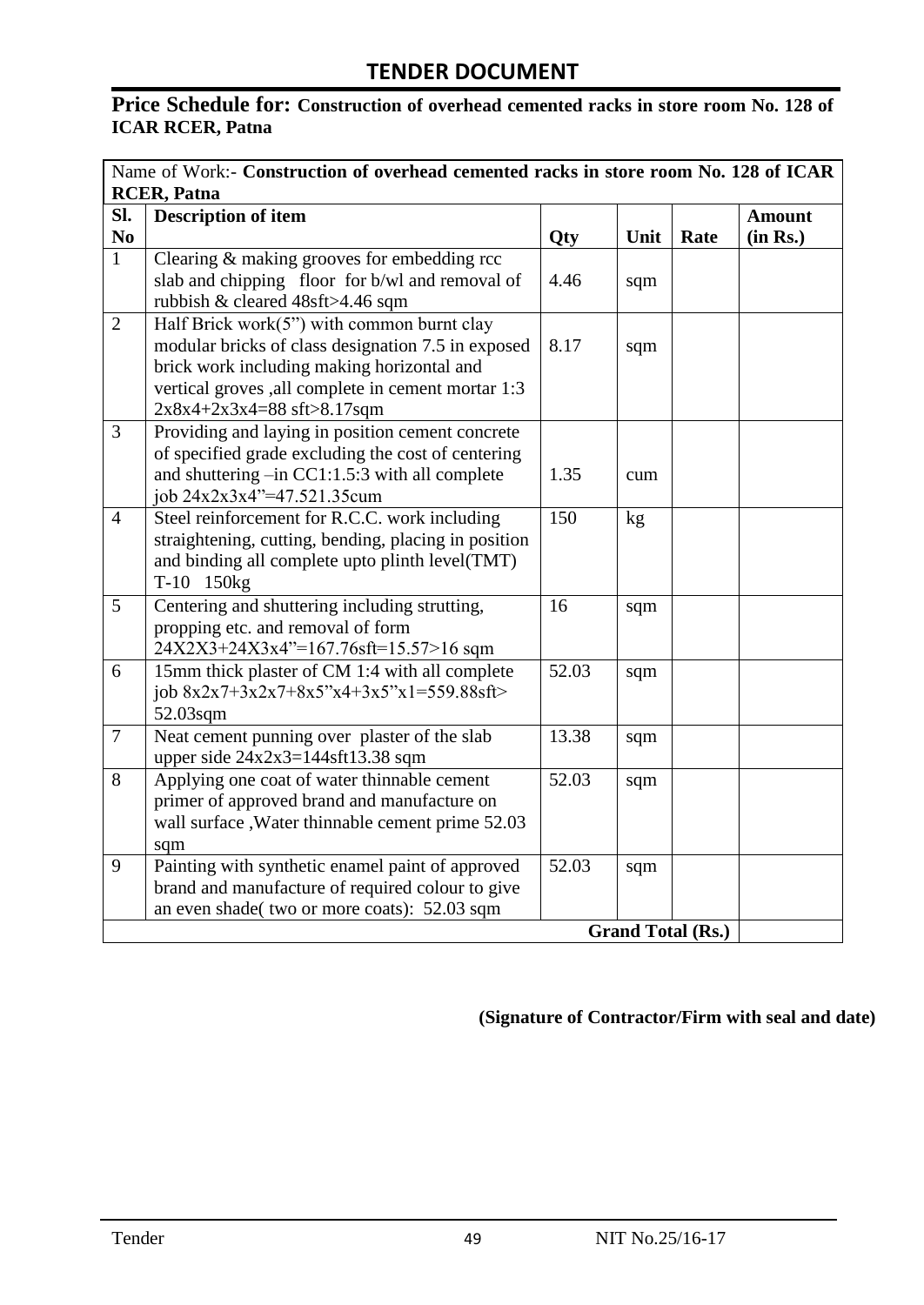### **TENDER DOCUMENT**

#### **CONTRACT FORM**

| This Contract made the |  | day of                                                                                                   |
|------------------------|--|----------------------------------------------------------------------------------------------------------|
|                        |  | (Month), _______________(Year) between the <b>Hon'ble President</b> of <b>Indian Council of</b>          |
|                        |  | Agricultural Research acting through the Director, ICAR Research Complex for Eastern                     |
|                        |  | <b>Region</b> (Indian Council of Agricultural Research), <b>Patna – 800014</b> (Bihar) (name and address |
|                        |  |                                                                                                          |
|                        |  | (name and address of contractor) (hereinafter called "the <b>Contractor</b> " of the other party).       |

WHEREAS the Employer is desirous that the Contractor executes the Work of:-

#### **1. Construction of overhead cemented racks in store room No. 128 of ICAR RCER, Patna.**

(Ref. No………………………………….) (name and identification number of contract) (hereinafter called "the **Works**") at ICAR-RCER, Patna -800014 (Bihar) and the **Employer** has accepted the Bid by the **Contractor** for the execution and completion of such works and the remedying of any defects therein, at a contract price of **Rs……………(Rupees …………………………………… only)**

NOW, THEREFORE, IT IS HEREBY AGREED BETWEEN THE PARTIES AS FOLLOWS:

- 1. In this Contract, words and expressions shall assume the same meanings as are respectively assigned to them in the conditions of Contract hereinafter referred to and they shall be deemed to form and be read and construed as part of this Agreement.
- 2. In consideration of the payments to be made by the Employer to the Contractor as hereinafter mentioned, the Contractor hereby covenants with the Employer to execute and complete the works and remedy the defects therein in conformity in all aspects with the provisions of the contract.
- 3. The Employer hereby covenants to pay the Contractor in consideration of the execution and completion of the works and in remedying the defects wherein the Contract Price or such other sum as may become payable under the provisions of the Contract at the times and in the manner prescribed by the Contract.
- 4. The following documents shall be deemed to form and be read and construed as part of this Contract, viz.:
	- i) Letter of Acceptance
	- ii) Notice to proceed with the works
	- iii) Contractor's Bid
	- iv) Bidding data
	- v) General conditions of contract (including special conditions of contract)
	- vi) Specifications
	- vii) Drawings
	- viii) Bill of quantities
	- ix) Any other documents listed in the contract data as forming part of the contract